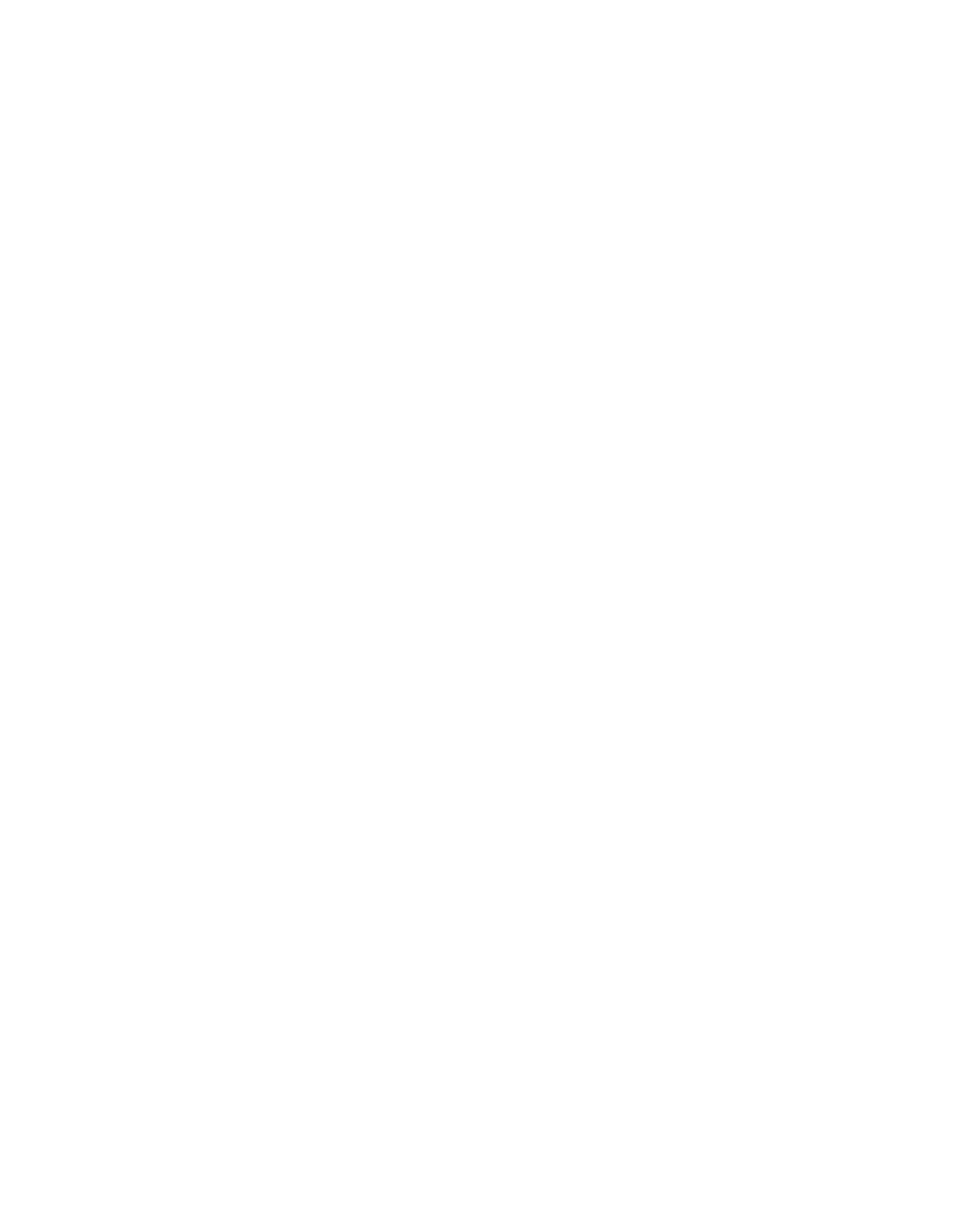### **University of Missouri System Fiscal Year 2009 Proposals & Approved Rates Student Housing, Activity, Facility, and Health Service Fees REVISED April 2008**

### Table of Contents

## Page

| Table 3a. Summary of Housing System Financial Plans, System Total 21        |  |
|-----------------------------------------------------------------------------|--|
|                                                                             |  |
| Table 3d. Summary of Housing System Financial Plans, Missouri S&T 24        |  |
| Table 4c. Student Activity, Facility, and Health Service Fees, Missouri S&T |  |
|                                                                             |  |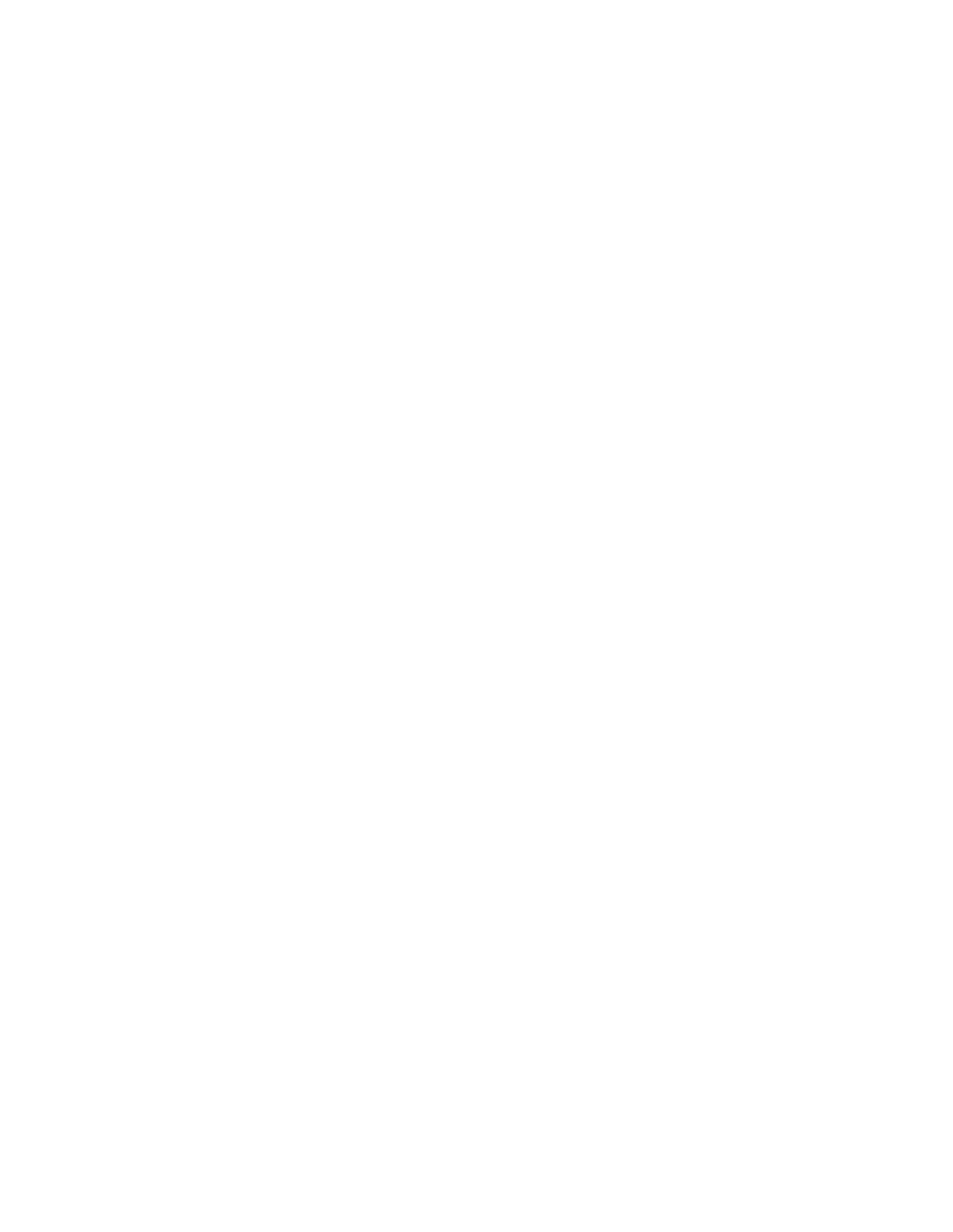#### **Overview**

This document contains the approved rates for student housing, activity, facility, and health service fees for Fiscal Year 2009 and other supporting materials as submitted by each campus in the University of Missouri System. This document is a revision to the original proposal document and contains final fee rates as approved by the Board of Curators for fee changes that become effective in Summer Session 2008. Changes to the document are primarily related to health service fees at the UM-Columbia.

The fee proposals were prepared under the direction of the Vice Chancellors or Vice Provosts for Student Affairs on each campus. Planning for fee changes is conducted using operating assumptions unique to each campus and activity, within the context of general economic guidelines communicated by the Assistant Vice President of Planning and Budget. The appropriate advisory groups, affected students, and/or their elected officers reviewed and approved the activity, facility, and health service fee proposals. Student housing rate proposals were developed with input from the affected students and the Residence Hall Associations. These groups had the opportunity to review, ask questions and provide comments as the proposed room and board rates and plans were developed.

These rate proposals are in compliance with SB 389 and overall increases in activity, facility, and health service fees are below the estimated rate of inflation, 4.1%, with the exception of the new Brady Commons fee which was approved by student referendum. Table 1 shows a summary of fee increases approved by the Board of Curators, with details for tuition, other required fees, and room and board charges.

#### **Housing System Highlights**

#### **Room and Board Contract Rates**

 Tables 2a - 2d detail the type of rooms and meal plans that are available on each campus as well as the approved rates for each plan. Proposed room and board contract rates for the predominant plan reflect increases of 2.7% at UMC, 3.3% at UMKC, 5.6% at Missouri S&T, and 5.2% at UMSL. At UMSL, this is not a direct comparison as the meal plans have been restructured to include more meals.

 Room and board rate proposals at UMC are based on an average increase of 2.8%. The summer session increase appears larger than it actually is because last year's food contract rate was calculated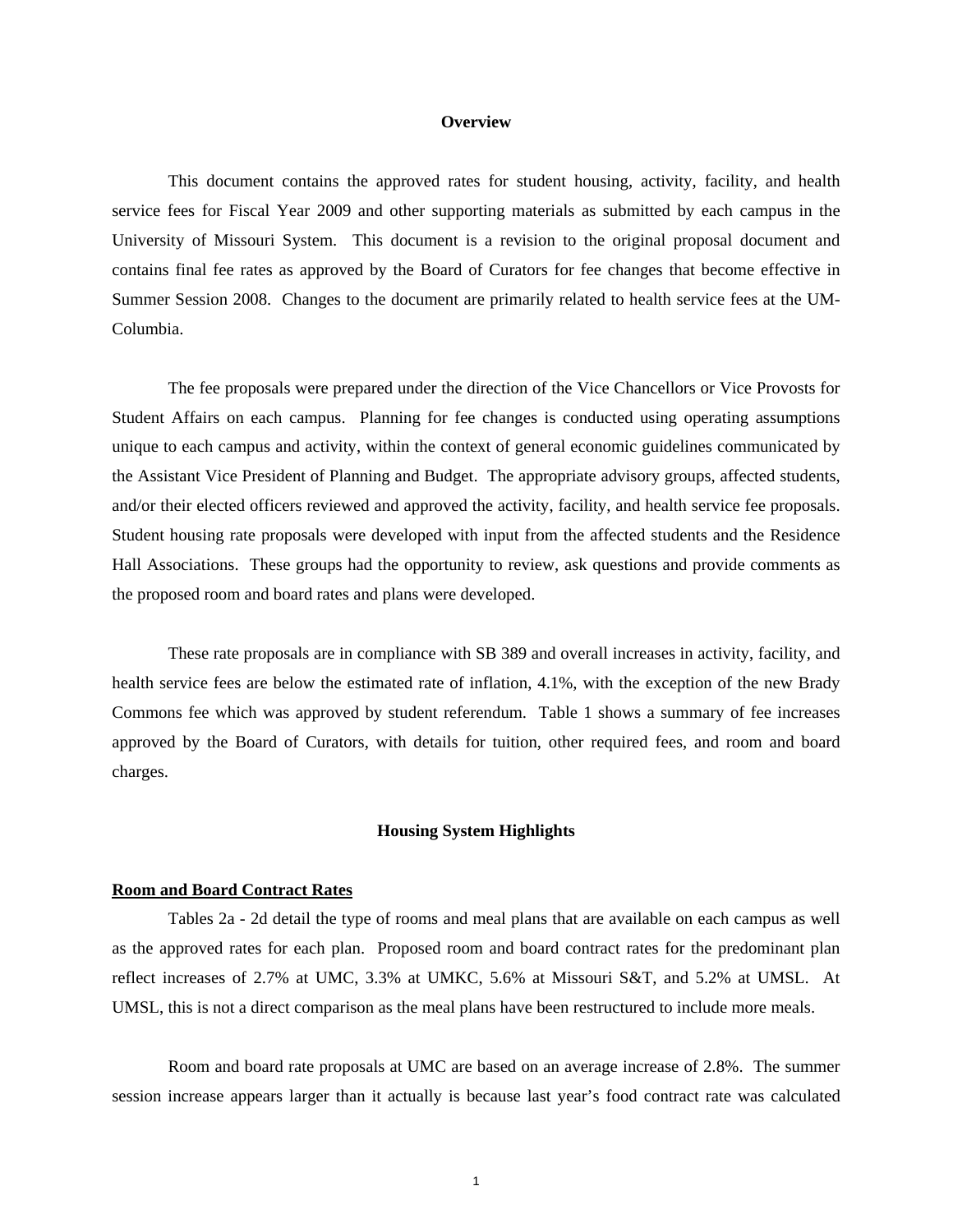using 57 days instead of 54 days. The actual increase for summer session is 2.8%. Combined room and board rate increases range from 2.7% to 2.8% with the predominant plan increasing 2.7%.

 Room and board rate proposals at UMKC increase from 1.9% to 4.7% with the predominant plan increasing 3.3%. Room rate increases vary by facility and type of room and range from a 2.0% increase for a double room in Oak Hall to a 3.8% increase for a double room in Cherry Hall. The overall average increase in meal plan rates is 3.0% with various changes in the meal plan base and a \$50 increase in the amount of flex cash in each of the plans. No change is proposed in the room rates for summer session.

 At Missouri S&T, room and board rate increases range from 5.4% to 9.2% with the predominant plan increasing 5.6%. Meal plans have been restructured at Missouri S&T. Previously there were ten different meal plans. In FY 2009 there will be seven. Two plans are new, five plans were eliminated, and five plans were retained. Increases in meal plans range from 4.8% to 10.0% with the predominant plan increasing 5.0%. Room rate increases range from 5.9% to 8.9% depending on the type of room and the facility. Summer session rates will be unchanged for 2008. These proposed changes have the support of the Residence Hall Association.

 The Missouri S&T housing system, following a facilities master plan, is at its midpoint objective of replacing or renovating all university residence hall accommodations. The approved room rates exceed the inflation rate but this increase is essential if Missouri S&T is to continue to fund its regular operating expenses as well as to have sufficient funds to finance the new debt incurred by these facility improvement projects. Proposed room and board rates on average are lower that those at UMC and other benchmarks. The Residence Hall Association has provided input for these proposals.

 At UMSL, the meal plans are being restructured for FY 2009 in an effort to provide a more convenient dining service for residents. The new plans will provide dining services in the South Campus Dining Hall, which is located in the residential facility, seven days per week. The new plans will provide residents with more meals per week while keeping the flexibility of having a declining balance to be used at will. Previous meal plans included a \$1,300 declining balance, plus either three or five weekend meals. The new meal plans include a \$900 declining balance plus a choice of seven, ten, or fourteen meals per week. The declining balance plan for Family Student Housing will be retained. Room rates increase 2.8% for the academic year except for the small single, standard single, and super single rooms which increase 4.5%. For the summer session, rooms in Oak Hall increase 2.8% and all other room rates increase 4.5%. The predominant room and board plan at UMSL will increase 5.2% including the restructuring of the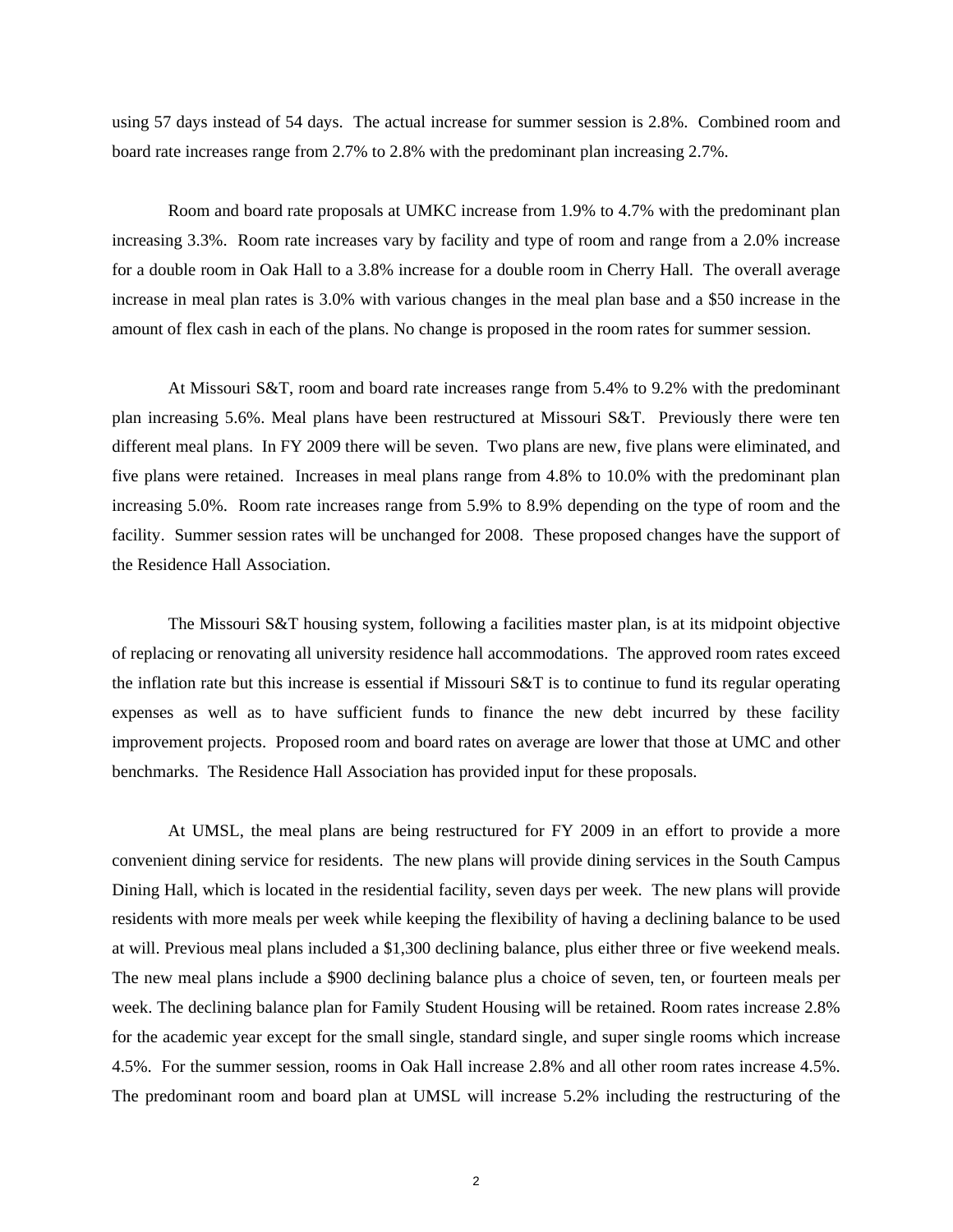meal plan. These proposed changes have the support of the Residence Hall Association.

#### **Family Housing**

The approved increases in rates for family student housing are 1.4% to 2.4% at UMC, 5.7% to 5.8% at Missouri S&T, and 2.8% at UMSL. UMKC does not offer family housing.

#### **Capacity and Occupancy**

 Residence hall capacity is planned to increase by 4.2% or an additional 390 beds for the fiscal year 2009. UMC has 169 more beds for FY 2009 as a result of the opening and closing of facilities for renovation. UMKC has no change in its capacity. Missouri S&T has added capacity of 162 beds with the North wing of the North tower at Thomas Jefferson residence hall having been renovated. UMSL has added net capacity of 59 beds as a result of facilities being taken offline and being brought back on-line after required maintenance. All of the combined campus changes bring the capacity to 9,634 beds. Detailed below is the anticipated residence hall occupancy for fiscal year 2009.

|                                       | UMC   | <b>UMKC</b> | MS&T     | UMSL    | <u>Total</u> |
|---------------------------------------|-------|-------------|----------|---------|--------------|
| Residence Hall Occupancy              | 6.050 | 825         | 1.658    | 440     | 8.973        |
| Percent of Capacity                   | 94.4% | 94.0%       | 92.3%    | 79.9%   | 93.1%        |
| Change in Occupancy Rate from FY 2008 | 0.7%  | $-3.3\%$    | $-2.1\%$ | $0.0\%$ | $-0.3\%$     |

 The apartment capacity is unchanged from FY 2008, but occupancy rates are anticipated to increase by 6.5% for FY 2009. Expected occupancy rates at UMC, Missouri S&T, and UMSL are 84.1%, 97.2% and 89.5%, respectively.

#### **Financial Plans**

 Tables 3a-3e present the housing system financial plans for each campus and the system in total. The UMC financial plan shows a balanced budget plan with 5% increase for both revenues and expenditures and transfers for FY 2009. UMKC, Missouri S&T, and UMSL show anticipated revenues higher than expenditures and transfers which is important to fund their housing master plans. Consolidated revenues for the housing system are projected to increase 6.4% for FY 2009. Combined housing system expenditures and transfers for the campuses are projected to increase 6.7% in FY 2009. These increases are primarily a result of increased capacity at UMC, Missouri S&T, and UMSL and increased debt related to new and renovated facilities.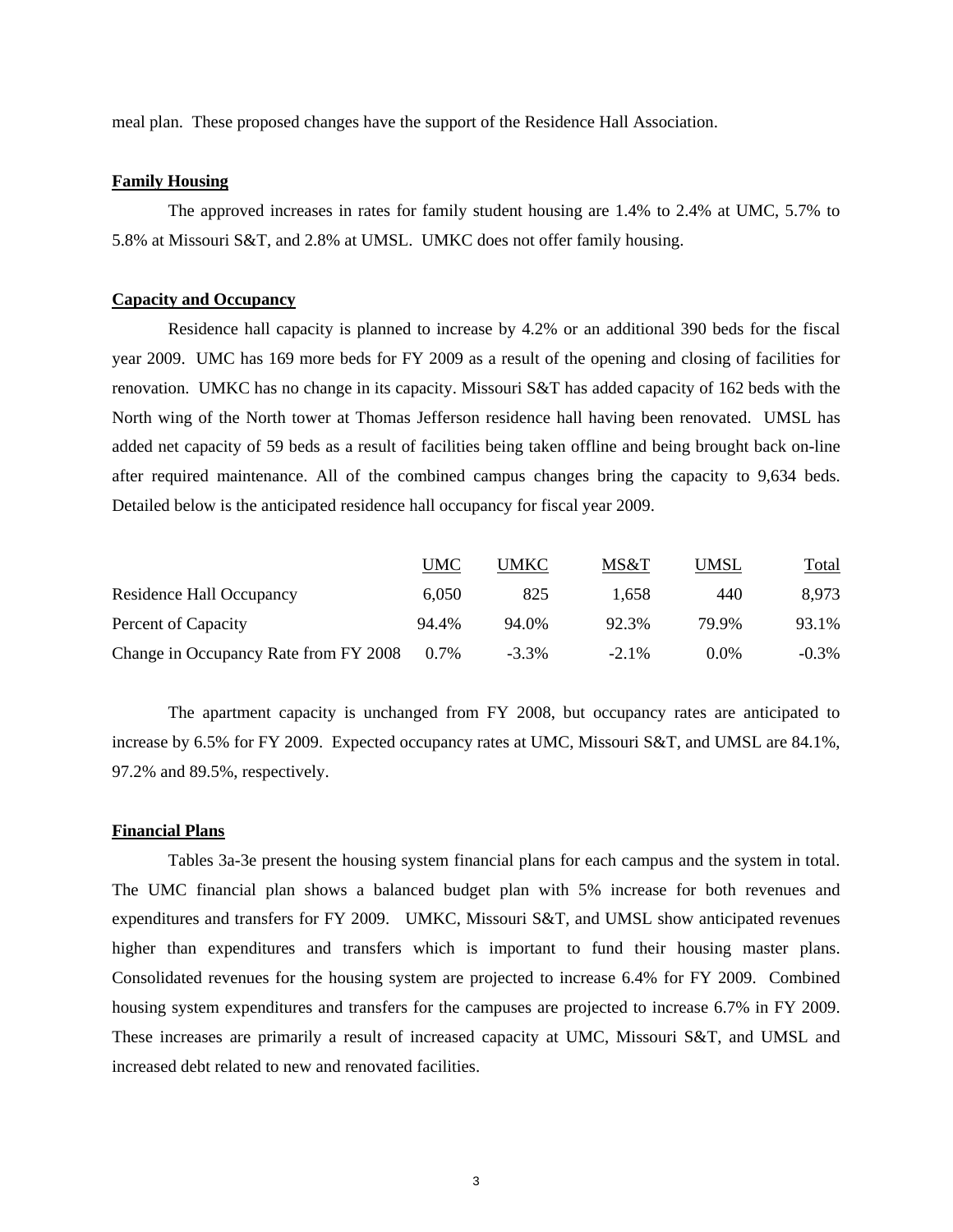#### **Activity, Facility, and Health Service Fee Highlights**

 Table 1 shows a summary of average academic year charges for student fees, while Tables 4a-4d present details of the proposed activity, facility and health service fees. Per semester increases in student activity, facility and health service fees for undergraduate students vary by campus, with fee adjustments ranging from \$5.00, or 1.3%, at Missouri S&T to \$13.59 or 4.1% at UMC for the fall semester. In the spring semester the new Brady Commons expansion/renovation fee of \$35 which was passed by student referendum in April 2005 will be assessed for the first time. When this fee is included, the total activity, facility, and health service fee increase for an undergraduate at UMC will be \$62.22 for the academic year, or 9.3%. Proposed increases in total activity, facility, and health service fees for undergraduates average 4.3% across the system for the academic year. The proposed increases average 3.1% across the system when the new Brady Commons fee is excluded, compared to a projected increase in the CPI of 4.1%. Increases in individual fees in excess of inflation reflect additional services to be provided and have been approved by the respective students or their governing associations.

 Fees are assessed predominantly on a per credit hour basis with a plateau of 12 credit hours per semester and 6 credit hours for the summer session. However, at UMC the graduate and professional student plateau is 9 credit hours per semester and the summer session plateau is 7 credit hours for all students. Some fees are assessed at a flat rate per semester.

 Proposed activity, facility, and health service fees at UMC in total will increase 4.1% or \$13.59 for undergraduates and 3.9% or \$12.54 for graduate and professional students in the fall semester. For the spring semester these fees will increase \$48.63 or 14.5% for undergraduates and \$42.78 or 13.4% for graduate and professional students due to the assessment of the Brady Commons expansion/renovation fee approved by student referendum in April 2005. Summer session fees increase at approximately the same rates as the fall semester.

At UMC Student Activity Fees include fees to fund: Student Government, Student Organizations, Readership Program, Sports Clubs, Associated Students, Capital Improvements, Divisional Councils, Transportation System, Memorial Union, Student Life, Counseling Center, Jesse Auditorium, and the Parking Garage. Proposed Student Activity Fee increases are \$6.72 for undergraduates in the fall or 5.8%. The \$35 Brady Commons expansion/renovation fee will be assessed when the facility opens, which is currently anticipated to be spring semester of 2009. When this fee is included, the Activity Fee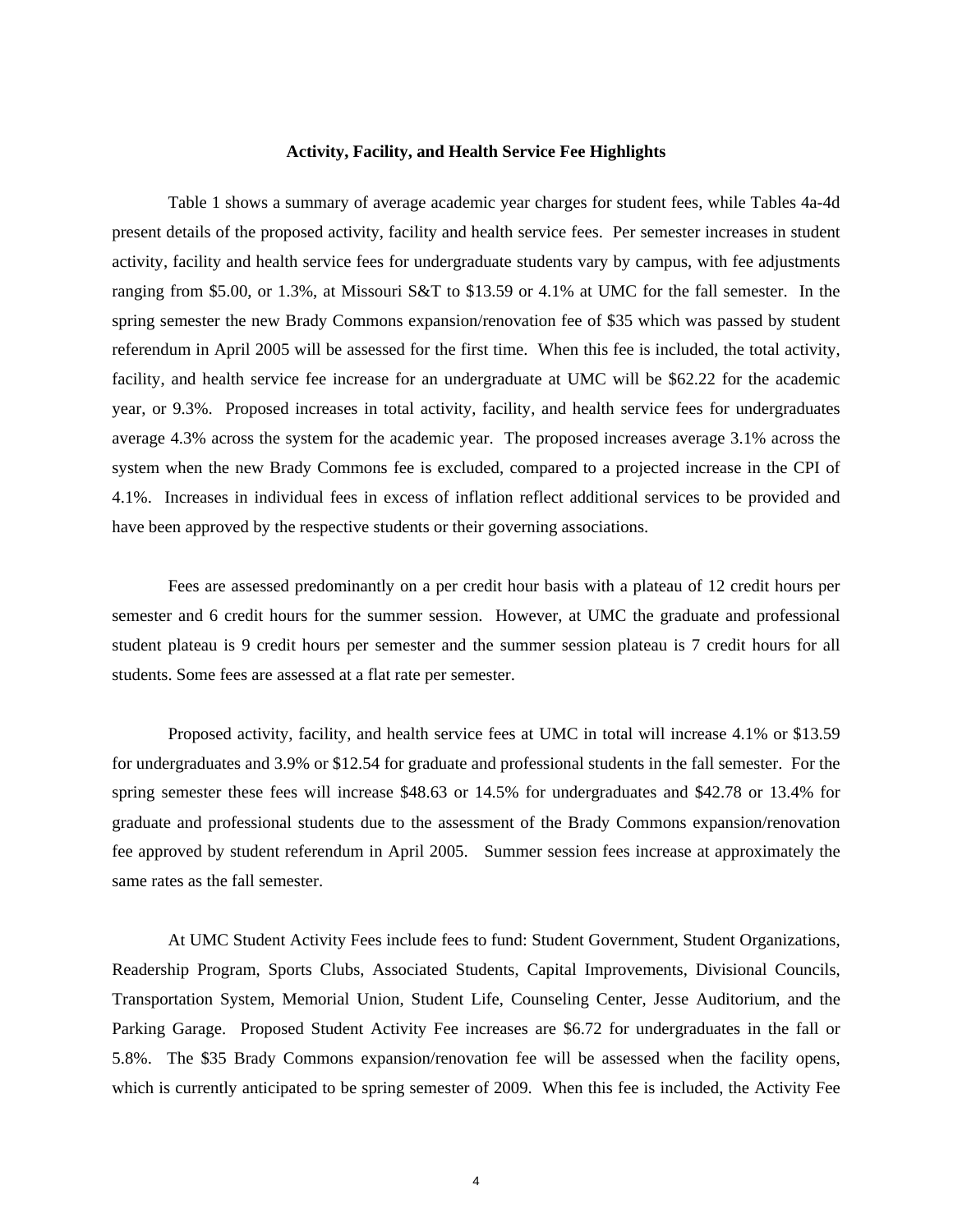increase for the academic year will be 20.9% or \$48.48 for undergraduate students.

The Activity Fee recommendation includes an inflationary component, reallocation from some fees to higher priorities, plus increases to address additional programming. Most of the programs funded by the student activity fee are proposed to increase at varying levels from zero to 4.1%. Exceptions include the counseling center, student life, and student government which are recommended to receive programming increases. A \$2.00 increase for the Counseling Center will support programming for underutilized constituencies, increased counseling services, and outreach services. The \$1.36 programming increase for student life will provide additional programming revenue for diversity, prevention, and leadership as well as support an IT web programmer. The \$0.41 increase for student government will provide IT web programming support. These fees are assessed per credit hour with a full fee plateau at 12 credit hours for undergraduate students. In the spring semester the activity fee will increase due to the assessment of the \$35 Brady Commons expansion/renovation fee. The increase for the spring semester over current rates is \$41.76 or 36.0%.

The Recreation Activity and Facility fee will increase 2.6% or \$3.37. Health service fees are recommended to increase 3.9% or \$3.50 per student to fund increased costs and rising visit volumes. The increase in the health service fee is a revised proposal. The Student Fee Review Committee and the MSA Senate support these proposals.

At UMKC, the overall proposed increase in activity, facility, and health service fees is 4.0% or \$10.24. The proposed Athletic, Health, University Center, Activity and Physical Facility fees will have inflationary increases ranging from 3.2% to 3.9%. The Athletic fee will provide greater student fee support to the Intercollegiate Athletic program. Health Fees will provide additional staffing for physical and mental health services in order to meet increased demand. The Recreation Facility Fee, and the Associated Students of the University of Missouri (A.S.U.M.) Fee remain unchanged. The Collegiate Readership fee, a flat fee of \$2.72 per student, is a new fee that was approved by the students in a referendum in April 2007. This fee provides newspapers to the student body. A similar fee exists on the UMC and UMSL campuses. These increases were approved by the Student Government Association.

Proposed activity, facility, and health service fees at Missouri S&T will increase 1.3% for undergraduates and 1.4% for graduate students. The Graduate Student Fee, a flat fee, will increase from \$3.20 to \$3.30 per student, or 3.1%. The Student Activity Fee is will increase 3.9%. All other fees will remain unchanged. The Student Council has approved these fee proposals.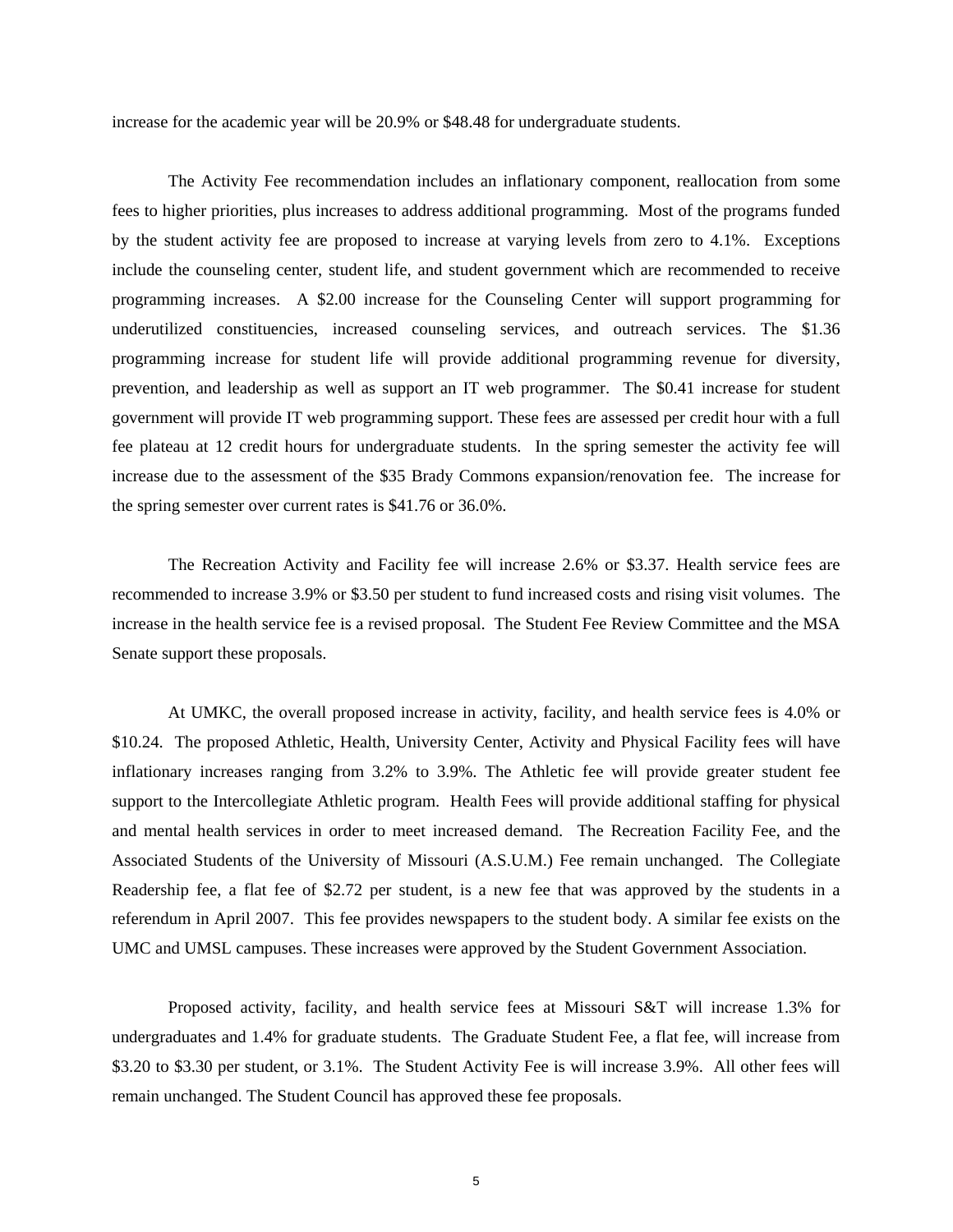At UMSL, proposed activity, facility, and health service fees for undergraduates will increase 3.0% or \$12.72. The Athletic Fee will increase 5.3%, the University Center Fee will increase 3.6%, the Health Services Fee increases 3.2%, and the Infrastructure Fee, which provides funds for the Bi-State pass program and the campus shuttle service, will increase 2.9%. None of these fees increased last year. The Student Activity Fee, Student Service Fee, Recreation/Facility Fee, A.S.U.M. Fee, Performing Arts Fee, and the USA Readership Fee will not increase. These fee proposals have been recommended by the Student Government Association.

Note: The proposed activity, facility, and health service fees as reported in this document, including the revised health service fee at UM-Columbia were approved by the Board of Curators at their April 2008 meeting.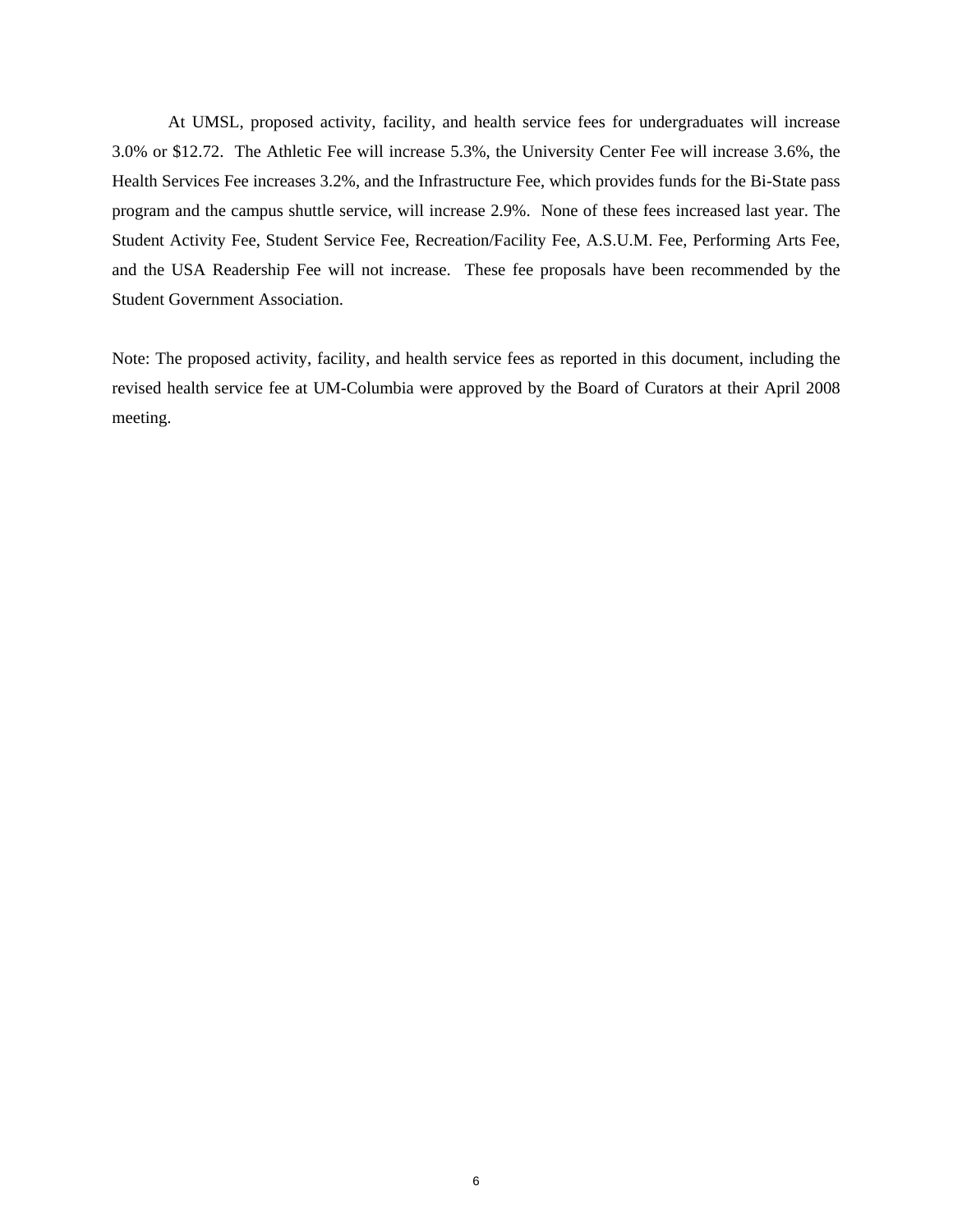#### **Table 1. University of Missouri System, Summary of Proposed Fee Increases, Academic Year 2009**

|                                               |               | <b>UMC</b> |                     | <b>UMKC</b>   |          | Missouri S&T        |               | <b>UMSL</b> |                     |               |          |                     |
|-----------------------------------------------|---------------|------------|---------------------|---------------|----------|---------------------|---------------|-------------|---------------------|---------------|----------|---------------------|
|                                               | <b>FY2008</b> | FY2009     | Percent<br>Increase | <b>FY2008</b> | FY2009   | Percent<br>Increase | <b>FY2008</b> | FY2009      | Percent<br>Increase | <b>FY2008</b> | FY2009   | Percent<br>Increase |
| Tuition $(1)$                                 | \$7,077       | \$7,368    | 4.1%                | \$7,077       | \$7,368  | 4.1%                | \$7,077       | \$7,368     | 4.1%                | \$7,077       | \$7,368  | 4.1%                |
| Information Technology Fee <sup>(1)</sup>     | 351           | 366        | 4.3%                | 351           | 366      | 4.3%                | 351           | 366         | 4.3%                | 351           | 366      | 4.3%                |
| Student Activity, Facility & Health Fee $(2)$ | 670           | $733 *$    | 9.3%                | 518           | 538      | 4.0%                | 744           | 754         | 1.3%                | 836           | 861      | 3.0%                |
| <b>Total Tuition and Required Fees</b>        | 8,098         | 8,467      | 4.6%                | 7,946         | 8,272    | 4.1%                | 8,172         | 8,488       | 3.9%                | 8,264         | 8,595    | 4.0%                |
| Room & Board $^{(3)}$                         | 6,190         | 6,360      | 2.7%                | 7,841         | 8,096    | 3.3%                | 6,115         | 6,460       | 5.6%                | 7,394         | 7,782    | 5.2%                |
| Total Fees plus Room and Board                | \$14,288      | \$14,827   | 3.8%                | \$15,787      | \$16,368 | 3.7%                | \$14,287      | \$14,948    | 4.6%                | \$15,658      | \$16,377 | 4.6%                |

Notes:

(1) Based on average fees for a resident undergraduate student at fifteen credit hours per semester for 2 semesters. FY09 rate proposals are preliminary estimates and are not yet finalized

(2) Activity, Facility, and Health Fee increases in excess of inflation are new initiatives that were initiated or approved by the Student Government Association or their representatives.

(3) Predominant plan as submitted by each campus.

\* The Student Activity, Facility and Health Fee increases by 4.1% for the fall semester. In the winter semester the new \$35 Brady Commons expansion/renovation fee passed by student referendum in April 2005 will be assessed for the first time. This will bring the total increase in fees for the academic year to \$62.22 or 9.3%.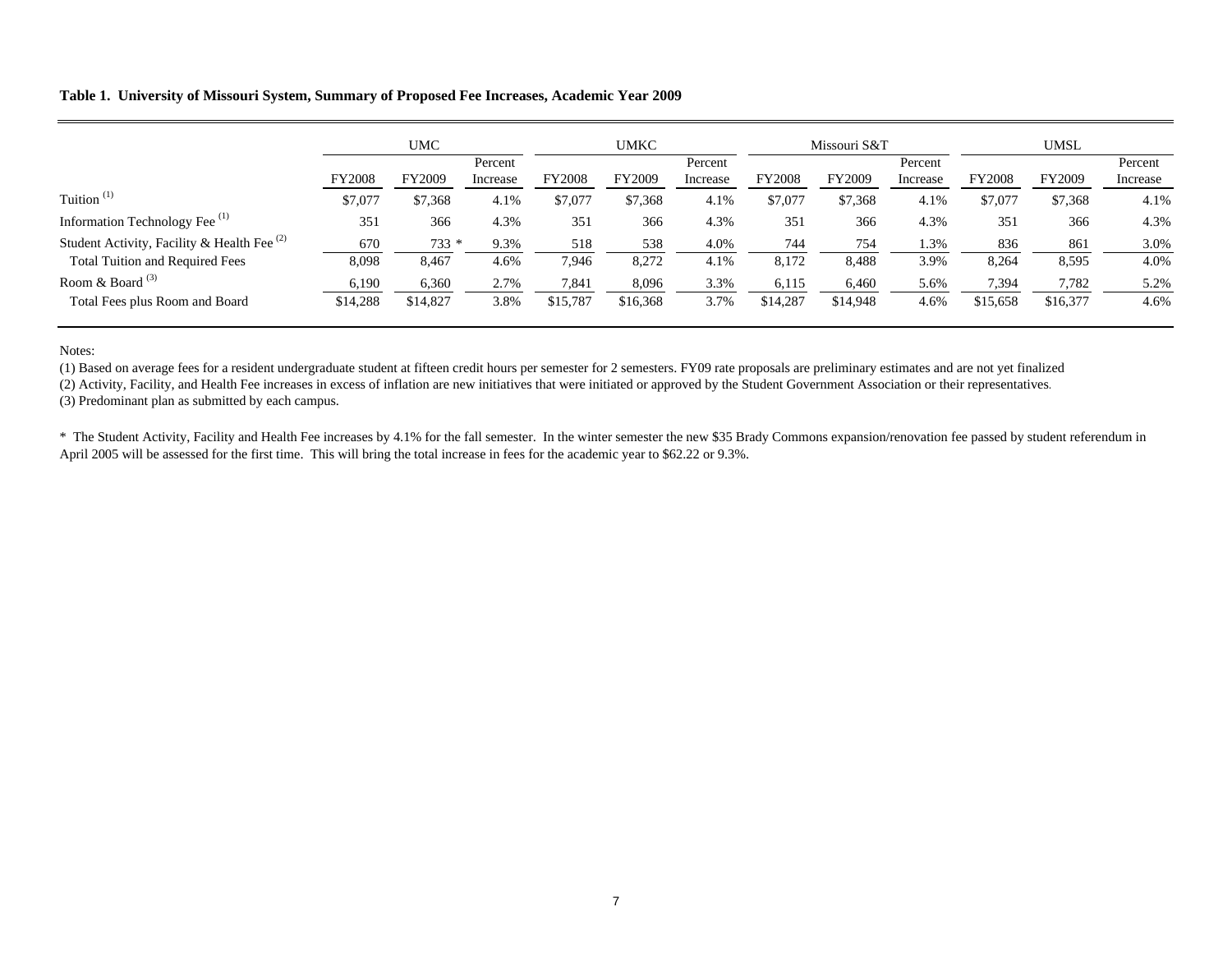|                                                                      | <b>UMC</b> |         |           |         |  |  |
|----------------------------------------------------------------------|------------|---------|-----------|---------|--|--|
|                                                                      |            |         | Increase/ | Percent |  |  |
| <b>Academic Year (2 Semesters)</b>                                   | FY2008     | FY2009  | Decrease  | Change  |  |  |
|                                                                      |            |         |           |         |  |  |
| <b>Predominant Plan</b>                                              |            |         |           |         |  |  |
| Room and Board                                                       | \$6,190    | \$6,360 | \$170     | 2.7%    |  |  |
| Includes Meals @:                                                    | \$2,630    | \$2,690 | \$60      | 2.3%    |  |  |
| Meal Plan 3 - 14 meals per week                                      |            |         |           |         |  |  |
| <b>Meal Plans Defined</b>                                            |            |         |           |         |  |  |
| Meal Plan 1                                                          | 21 meals   |         |           |         |  |  |
| Meal Plan 2                                                          | 17 meals   |         |           |         |  |  |
| Meal Plan 3                                                          | 14 meals   |         |           |         |  |  |
| Meal Plan 4                                                          | 10 meals   |         |           |         |  |  |
| Meal Plan 5                                                          | 7 meals    |         |           |         |  |  |
| Gillett / Hudson / Defoe / Cramer / Stafford / Graham / Jones Double |            |         |           |         |  |  |
| Meal Plan 1                                                          | \$6,810    | \$7,000 | \$190     | 2.8%    |  |  |
| Meal Plan 2                                                          | 6,500      | 6,680   | 180       | 2.8%    |  |  |
| Meal Plan 3                                                          | 6,190      | 6,360   | 170       | 2.7%    |  |  |
| Meal Plan 4                                                          | 5,800      | 5,960   | 160       | 2.8%    |  |  |
| Meal Plan 5                                                          | 5,410      | 5,560   | 150       | 2.8%    |  |  |
|                                                                      |            |         |           |         |  |  |
| Gillett / Hudson / Defoe / Cramer / Stafford / Graham / Jones Single |            |         |           |         |  |  |
| Meal Plan 1                                                          | \$7,980    | \$8,205 | \$225     | 2.8%    |  |  |
| Meal Plan 2                                                          | 7,670      | 7,885   | 215       | 2.8%    |  |  |
| Meal Plan 3                                                          | 7,360      | 7,565   | 205       | 2.8%    |  |  |
| Meal Plan 4                                                          | 6,970      | 7,165   | 195       | 2.8%    |  |  |
| Meal Plan 5                                                          | 6,580      | 6,765   | 185       | 2.8%    |  |  |
| Virginia Avenue Suite Double                                         |            |         |           |         |  |  |
| Meal Plan 1                                                          | \$8,855    | \$9,105 | \$250     | 2.8%    |  |  |
| Meal Plan 2                                                          | 8,545      | 8,785   | 240       | 2.8%    |  |  |
| Meal Plan 3                                                          | 8,235      | 8,465   | 230       | 2.8%    |  |  |
| Meal Plan 4                                                          | 7,845      | 8,065   | 220       | 2.8%    |  |  |
| Meal Plan 5                                                          | 7,455      | 7,665   | 210       | 2.8%    |  |  |
| Virginia Avenue Semi-Suite Double                                    |            |         |           |         |  |  |
| Meal Plan 1                                                          | \$8,495    | \$8,730 | \$235     | 2.8%    |  |  |
| Meal Plan 2                                                          | 8,185      | 8,410   | 225       | 2.7%    |  |  |
| Meal Plan 3                                                          | 7,875      | 8,090   | 215       | 2.7%    |  |  |
| Meal Plan 4                                                          | 7,485      | 7,690   | 205       | 2.7%    |  |  |
| Meal Plan 5                                                          | 7,095      | 7,290   | 195       | 2.7%    |  |  |
| Virginia Avenue Semi-Suite Single                                    |            |         |           |         |  |  |
| Meal Plan 1                                                          | \$9,630    | \$9,900 | \$270     | 2.8%    |  |  |
| Meal Plan 2                                                          | 9,320      | 9,580   | 260       | 2.8%    |  |  |
| Meal Plan 3                                                          | 9,010      | 9,260   | 250       | 2.8%    |  |  |
| Meal Plan 4                                                          | 8,620      | 8,860   | 240       | 2.8%    |  |  |
| Meal Plan 5                                                          | 8,230      | 8,460   | 230       | 2.8%    |  |  |

#### **Table 2a. University of Missouri - Columbia, Proposed Changes in Housing Contracts Effective Beginning with the 2008 Summer Session**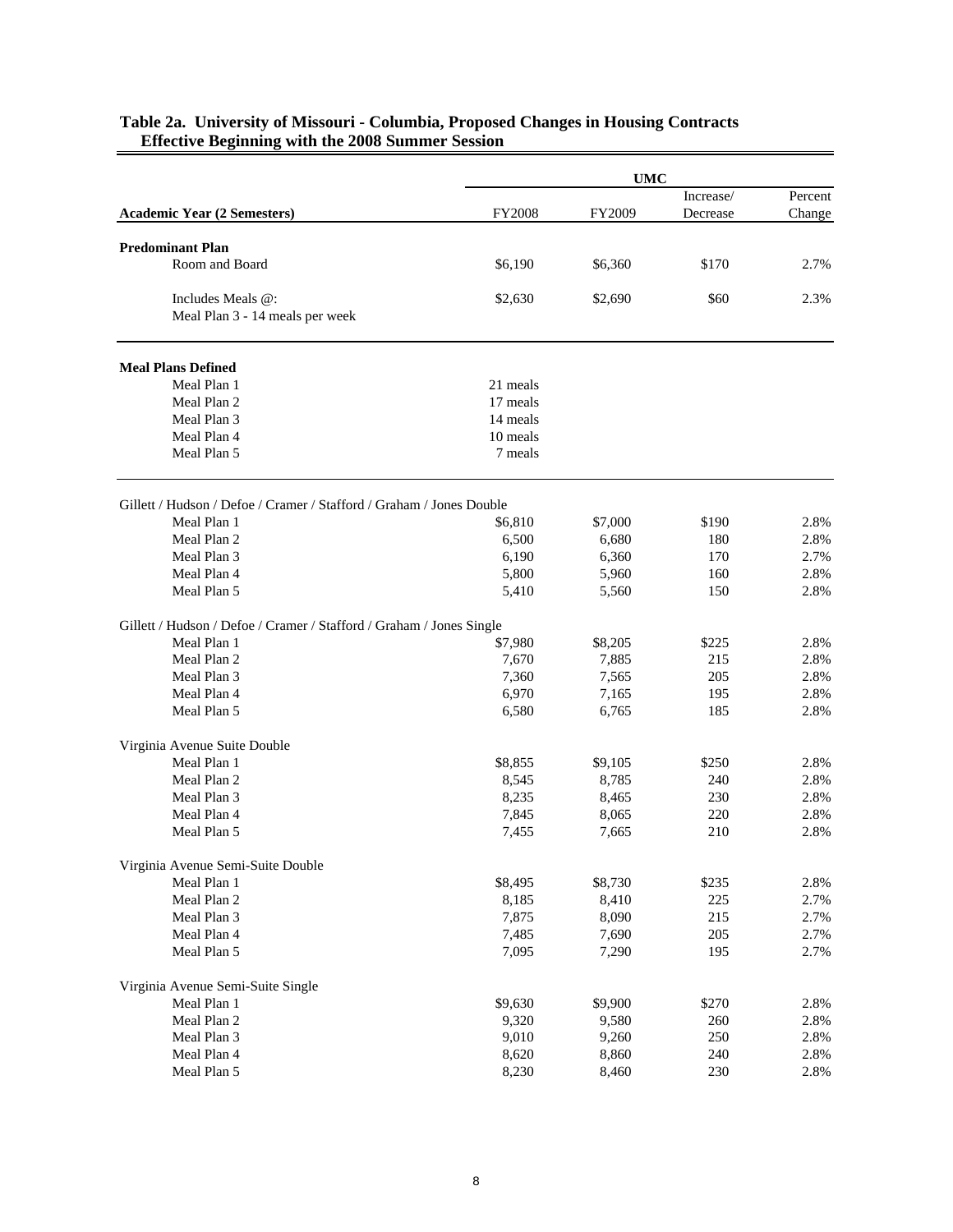|                                                                   |               | <b>UMC</b> |           |         |  |
|-------------------------------------------------------------------|---------------|------------|-----------|---------|--|
|                                                                   |               |            | Increase/ | Percent |  |
| Academic Year (2 Semesters) Cont.                                 | <b>FY2008</b> | FY2009     | Decrease  | Change  |  |
| Lathrop / Laws Double                                             |               |            |           |         |  |
| Meal Plan 1                                                       | \$7,000       | \$7,195    | \$195     | 2.8%    |  |
| Meal Plan 2                                                       | 6,690         | 6,875      | 185       | 2.8%    |  |
| Meal Plan 3                                                       | 6,380         | 6,555      | 175       | 2.7%    |  |
| Meal Plan 4                                                       | 5,990         | 6,155      | 165       | 2.8%    |  |
| Meal Plan 5                                                       | 5,600         | 5,755      | 155       | 2.8%    |  |
| Lathrop / Laws Single                                             |               |            |           |         |  |
| Meal Plan 1                                                       | \$8,170       | \$8,400    | \$230     | 2.8%    |  |
| Meal Plan 2                                                       | 7,860         | 8,080      | 220       | 2.8%    |  |
| Meal Plan 3                                                       | 7,550         | 7,760      | 210       | 2.8%    |  |
| Meal Plan 4                                                       | 7,160         | 7,360      | 200       | 2.8%    |  |
| Meal Plan 5                                                       | 6,770         | 6,960      | 190       | 2.8%    |  |
| Hatch / Schurz / McDavid / Mark Twain / Wolpers / Johnston Double |               |            |           |         |  |
| Meal Plan 1                                                       | \$7,670       | \$7,885    | \$215     | 2.8%    |  |
| Meal Plan 2                                                       | 7,360         | 7,565      | 205       | 2.8%    |  |
| Meal Plan 3                                                       | 7,050         | 7,245      | 195       | 2.8%    |  |
| Meal Plan 4                                                       | 6,660         | 6,845      | 185       | 2.8%    |  |
| Meal Plan 5                                                       | 6,270         | 6,445      | 175       | 2.8%    |  |
| Hatch / Schurz / McDavid / Mark Twain / Wolpers / Johnston Single |               |            |           |         |  |
| Meal Plan 1                                                       | \$8,845       | \$9,095    | \$250     | 2.8%    |  |
| Meal Plan 2                                                       | 8,535         | 8,775      | 240       | 2.8%    |  |
| Meal Plan 3                                                       | 8,225         | 8,455      | 230       | 2.8%    |  |
| Meal Plan 4                                                       | 7,835         | 8,055      | 220       | 2.8%    |  |
| Meal Plan 5                                                       | 7,445         | 7,655      | 210       | 2.8%    |  |
| College Avenue Semi-Suite Double                                  |               |            |           |         |  |
| Meal Plan 1                                                       | \$8,495       | \$8,730    | \$235     | 2.8%    |  |
| Meal Plan 2                                                       | 8,185         | 8,410      | 225       | 2.7%    |  |
| Meal Plan 3                                                       | 7,875         | 8,090      | 215       | 2.7%    |  |
| Meal Plan 4                                                       | 7,485         | 7,690      | 205       | 2.7%    |  |
| Meal Plan 5                                                       | 7,095         | 7,290      | 195       | 2.7%    |  |
| College Avenue Semi-Suite Single                                  |               |            |           |         |  |
| Meal Plan 1                                                       | \$9,630       | \$9,900    | \$270     | 2.8%    |  |
| Meal Plan 2                                                       | 9,320         | 9,580      | 260       | 2.8%    |  |
| Meal Plan 3                                                       | 9,010         | 9,260      | 250       | 2.8%    |  |
| Meal Plan 4                                                       | 8,620         | 8,860      | 240       | 2.8%    |  |
| Meal Plan 5                                                       | 8,230         | 8,460      | 230       | 2.8%    |  |
| College Avenue Suite Single                                       |               |            |           |         |  |
| Meal Plan 1                                                       | \$9,630       | \$9,900    | \$270     | 2.8%    |  |
| Meal Plan 2                                                       | 9,320         | 9,580      | 260       | 2.8%    |  |
| Meal Plan 3                                                       | 9,010         | 9,260      | 250       | 2.8%    |  |
| Meal Plan 4                                                       | 8,620         | 8,860      | 240       | 2.8%    |  |
| Meal Plan 5                                                       | 8,230         | 8,460      | 230       | 2.8%    |  |
| Southwest Campus Semi-Suite Double                                |               |            |           |         |  |
| Meal Plan 1                                                       | \$8,495       | \$8,730    | \$235     | 2.8%    |  |
| Meal Plan 2                                                       | 8,185         | 8,410      | 225       | 2.7%    |  |
| Meal Plan 3                                                       | 7,875         | 8,090      | 215       | 2.7%    |  |
| Meal Plan 4                                                       | 7,485         | 7,690      | 205       | 2.7%    |  |
| Meal Plan 5                                                       | 7,095         | 7,290      | 195       | 2.7%    |  |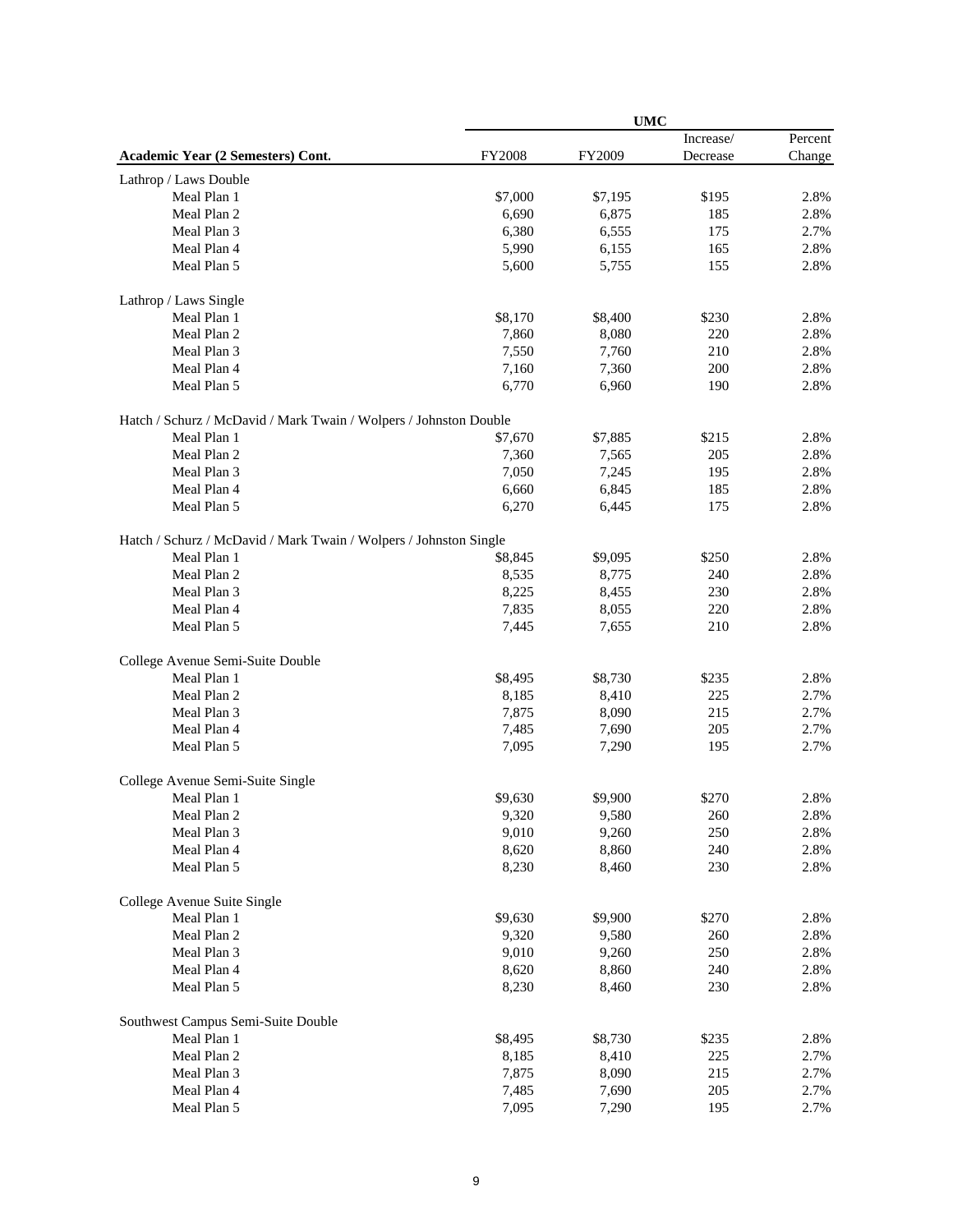|                                           | <b>UMC</b>    |         |           |         |  |  |  |
|-------------------------------------------|---------------|---------|-----------|---------|--|--|--|
|                                           |               |         | Increase/ | Percent |  |  |  |
| Academic Year (2 Semesters) Cont.         | FY2008        | FY2009  | Decrease  | Change  |  |  |  |
| Southwest Campus Suite Double             |               |         |           |         |  |  |  |
| Meal Plan 1                               | \$8,855       | \$9,105 | \$250     | 2.8%    |  |  |  |
| Meal Plan 2                               | 8,545         | 8,785   | 240       | 2.8%    |  |  |  |
| Meal Plan 3                               | 8,235         | 8,465   | 230       | 2.8%    |  |  |  |
| Meal Plan 4                               | 7,845         | 8,065   | 220       | 2.8%    |  |  |  |
| Meal Plan 5                               | 7,455         | 7,665   | 210       | 2.8%    |  |  |  |
|                                           |               |         |           |         |  |  |  |
| Southwest Campus Semi-Suite Single        |               |         |           |         |  |  |  |
| Meal Plan 1                               | \$9,630       | \$9,900 | \$270     | 2.8%    |  |  |  |
| Meal Plan 2                               | 9,320         | 9,580   | 260       | 2.8%    |  |  |  |
| Meal Plan 3                               | 9,010         | 9,260   | 250       | 2.8%    |  |  |  |
| Meal Plan 4                               | 8,620         | 8,860   | 240       | 2.8%    |  |  |  |
| Meal Plan 5                               | 8,230         | 8,460   | 230       | 2.8%    |  |  |  |
| Southwest Campus Suite Single             |               |         |           |         |  |  |  |
| Meal Plan 1                               | \$9,630       | \$9,900 | \$270     | 2.8%    |  |  |  |
| Meal Plan 2                               | 9,320         | 9,580   | 260       |         |  |  |  |
|                                           |               |         |           | 2.8%    |  |  |  |
| Meal Plan 3                               | 9,010         | 9,260   | 250       | 2.8%    |  |  |  |
| Meal Plan 4                               | 8,620         | 8,860   | 240       | 2.8%    |  |  |  |
| Meal Plan 5                               | 8,230         | 8,460   | 230       | 2.8%    |  |  |  |
|                                           |               |         | Increase/ | Percent |  |  |  |
| <b>Summer Session</b>                     | FY2008        | FY2009  | Decrease  | Change  |  |  |  |
|                                           |               |         |           |         |  |  |  |
| Single Rooms                              |               |         |           |         |  |  |  |
| Meal Plan 1                               | \$1,913       | \$2,012 | \$99(1)   | 5.2%    |  |  |  |
| Meal Plan 2                               | 1,839         | 1,931   | 92(1)     | 5.0%    |  |  |  |
| Meal Plan 3                               | 1,764         | 1,850   | 86(1)     | 4.9%    |  |  |  |
| Meal Plan 4                               | 1,670         | 1,748   | 78<br>(1) | 4.7%    |  |  |  |
| Meal Plan 5                               | 1,576         | 1,646   | 70(1)     | 4.4%    |  |  |  |
|                                           |               |         |           |         |  |  |  |
| Double Rooms                              |               |         |           |         |  |  |  |
| Meal Plan 1                               | \$1,588       | \$1,677 | \$89(1)   | 5.6%    |  |  |  |
| Meal Plan 2                               | 1,514         | 1,596   | 82(1)     | 5.4%    |  |  |  |
| Meal Plan 3                               | 1,439         | 1,515   | 76(1)     | 5.3%    |  |  |  |
| Meal Plan 4                               | 1,345         | 1,413   | 68(1)     | 5.1%    |  |  |  |
| Meal Plan 5                               | 1,251         | 1,311   | 60(1)     | 4.8%    |  |  |  |
|                                           |               |         | Increase/ | Percent |  |  |  |
| <b>Family Student Housing (Per Month)</b> | <b>FY2008</b> | FY2009  | Decrease  | Change  |  |  |  |
|                                           |               |         |           |         |  |  |  |
| University Heights and University Village |               |         |           |         |  |  |  |
| 1 Bedroom (Basic)                         | \$360         | \$365   | \$5       | 1.4%    |  |  |  |
|                                           |               |         |           |         |  |  |  |
| 1 Bedroom (Renov.)                        | 420           | 430     | 10        | 2.4%    |  |  |  |
|                                           |               |         |           |         |  |  |  |
| 2 Bedroom (Basic)                         | 410           | 420     | 10        | 2.4%    |  |  |  |
| 2 Bedroom (Renov.)                        | 490           | 500     | 10        | 2.0%    |  |  |  |
|                                           |               |         |           |         |  |  |  |
| 2 Bedroom (Enlarged)                      | 510           | 520     | $10\,$    | 2.0%    |  |  |  |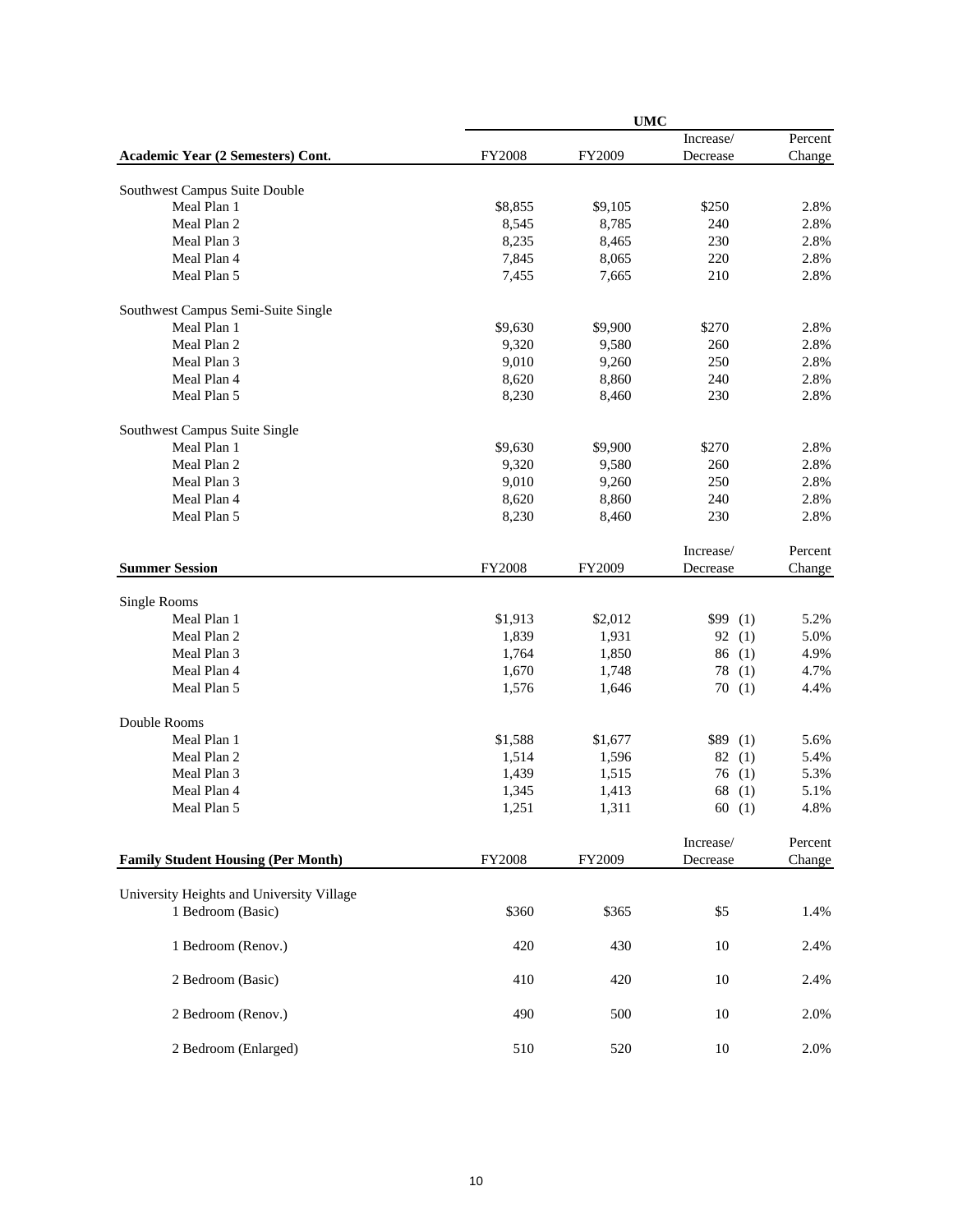| <b>UMC</b>                                |               |        |           |         |  |  |
|-------------------------------------------|---------------|--------|-----------|---------|--|--|
|                                           |               |        | Increase/ | Percent |  |  |
| <b>Family Student Housing (Per Month)</b> | <b>FY2008</b> | FY2009 | Decrease  | Change  |  |  |
| Tara Apartments                           |               |        |           |         |  |  |
| 1 Bedroom (Basic)                         | \$450         | \$460  | \$10      | 2.2%    |  |  |
| 1 Bedroom (Basic with Laundry)            | 480           | 490    | 10        | 2.1%    |  |  |
| 2 Bedroom (Basic)                         | 485           | 495    | 10        | 2.1%    |  |  |
| 2 Bedroom (Basic with Laundry)            | 500           | 510    | 10        | 2.0%    |  |  |
| 2 Bedroom (Large)                         | 520           | 530    | 10        | 1.9%    |  |  |
| 2 Bedroom (Large with Laundry)            | 550           | 560    | 10        | 1.8%    |  |  |
| 2 Bedroom (Fireplace)                     | 530           | 540    | 10        | 1.9%    |  |  |
| 2 Bedroom (Fireplace with Laundry)        | 555           | 565    | 10        | 1.8%    |  |  |
| <b>Manor House Apartments</b>             |               |        |           |         |  |  |
| 1 Bedroom Efficiency                      | \$410         | \$420  | \$10      | 2.4%    |  |  |
| 1 Bedroom                                 | 490           | 500    | 10        | 2.0%    |  |  |
| 2 Bedroom                                 | 600           | 610    | 10        | 1.7%    |  |  |

Note:

 (1) The summer session increase appears larger than it actually is because last year's food contract rate was calculated using 57 days instead of 54 days. The actual increase is 2.8%.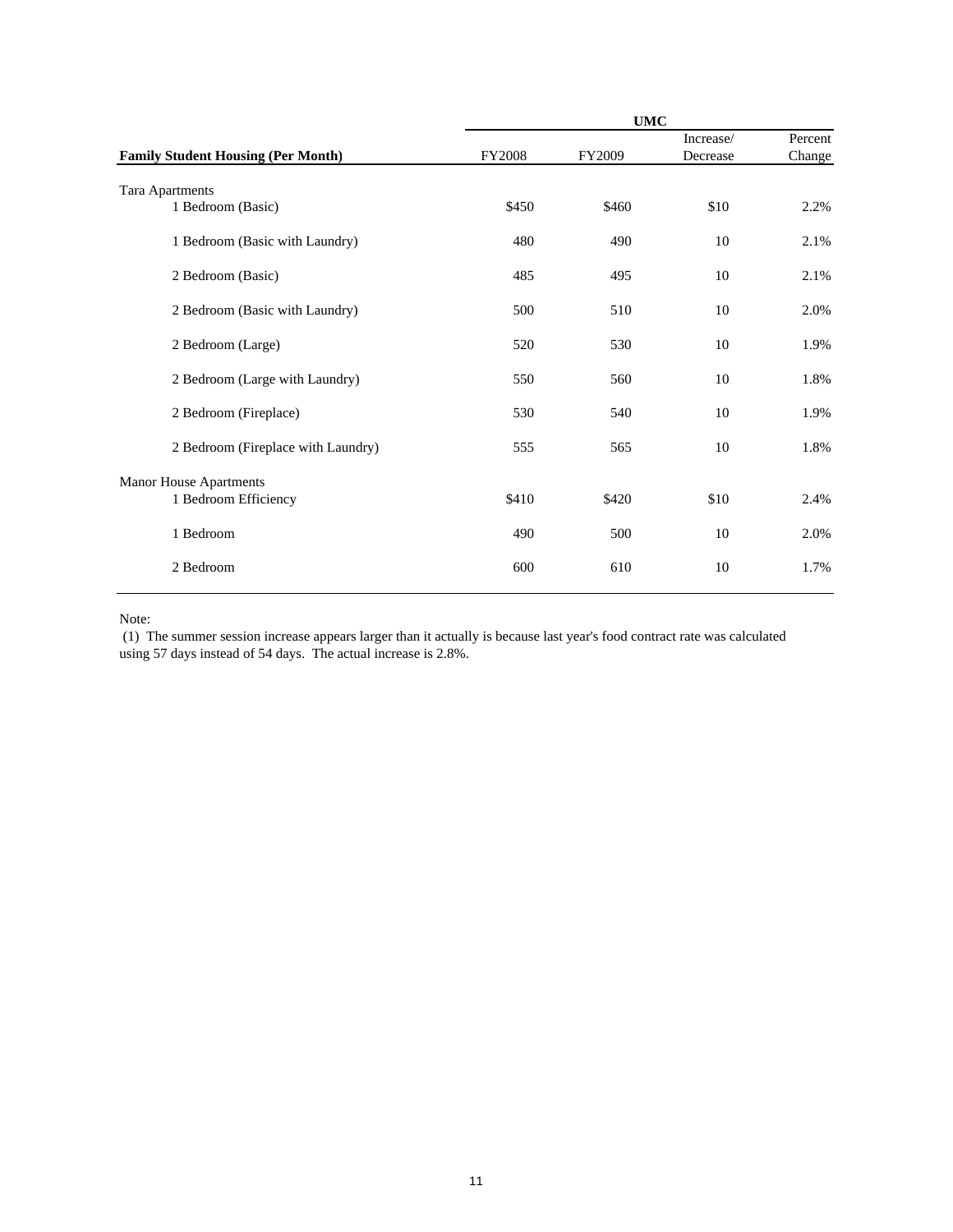|                                                                           | <b>UMKC</b> |         |           |         |  |
|---------------------------------------------------------------------------|-------------|---------|-----------|---------|--|
|                                                                           |             |         | Increase/ | Percent |  |
| <b>Academic Year (2 Semesters)</b>                                        | FY2008      | FY2009  | Decrease  | Change  |  |
| <b>Predominant Plan</b>                                                   |             |         |           |         |  |
| Room and Board                                                            | \$7,841     | \$8,096 | \$255     | 3.3%    |  |
|                                                                           |             |         |           |         |  |
| Includes Meals @:                                                         | \$2,381     | \$2,526 | \$145     | 6.1%    |  |
| Meal Plan Block 360 Meal w/\$350 Flex (the FY 2008 Flex amount was \$300) |             |         |           |         |  |
| <b>Meal Plans Defined</b>                                                 |             |         |           |         |  |
| Meal Plan 1 - 19 meal - w/\$200 Flex                                      | \$2,991     | \$3,041 | \$50      | 1.7%    |  |
| Meal Plan 2 - 15 meal - w/\$250 Flex                                      | 2,489       | 2,539   | 50        | 2.0%    |  |
| Meal Plan 3 - 12 meal - w/\$350 Flex                                      | 2,381       | 2,431   | 50        | 2.1%    |  |
| Meal Plan 4 - 360 Block Meal w/ \$350 Flex                                | 2,381       | 2,526   | 145       | 6.1%    |  |
| Meal Plan 5 - 320 Block Meal w/\$400 Flex (new)                           |             | 2,526   |           |         |  |
| Note: Flex amounts for all meal plans were increased by \$50 from FY 2008 |             |         |           |         |  |
| <b>Cherry Street Hall Rates</b>                                           |             |         |           |         |  |
| A/C Triple Room (Cherry Street Hall)                                      | \$3,516     | \$3,625 | \$109     | 3.1%    |  |
| Meal Plan 1 - 19 meal - w/\$200 Flex                                      | 6,507       | 6.666   | 159       | 2.4%    |  |
| Meal Plan 2 - 15 meal - w/\$250 Flex                                      | 6,005       | 6,164   | 159       | 2.6%    |  |
| Meal Plan 3 - 12 meal - w/\$350 Flex                                      | 5,897       | 6,056   | 159       | 2.7%    |  |
| Meal Plan 4 - 360 Block Meal w/ \$350 Flex                                | 5,897       | 6,151   | 254       | 4.3%    |  |
| Meal Plan 5 - 320 Block Meal w/\$400 Flex (new)                           |             | 6,151   |           |         |  |
| A/C Double Room (Cherry Street Hall)                                      | \$3,655     | \$3,795 | \$140     | 3.8%    |  |
| Meal Plan 1 - 19 meal - w/\$200 Flex                                      | 6,646       | 6,836   | 190       | 2.9%    |  |
| Meal Plan 2 - 15 meal - w/\$250 Flex                                      | 6,144       | 6,334   | 190       | 3.1%    |  |
| Meal Plan 3 - 12 meal - w/\$350 Flex                                      | 6,036       | 6,226   | 190       | 3.1%    |  |
| Meal Plan 4 - 360 Block Meal w/ \$350 Flex                                | 6,036       | 6,321   | 285       | 4.7%    |  |
| Meal Plan 5 - 320 Block Meal w/\$400 Flex (new)                           |             | 6,321   |           |         |  |
|                                                                           |             |         |           |         |  |
| A/C Small Single Room (Cherry Street Hall)                                | \$4,021     | \$4,155 | \$134     | 3.3%    |  |
| Meal Plan 1 - 19 meal - w/\$200 Flex                                      | 7,012       | 7,196   | 184       | 2.6%    |  |
| Meal Plan 2 - 15 meal - w/\$250 Flex                                      | 6,510       | 6,694   | 184       | 2.8%    |  |
| Meal Plan 3 - 12 meal - w/\$350 Flex                                      | 6,402       | 6,586   | 184       | 2.9%    |  |
| Meal Plan 4 - 360 Block Meal w/ \$350 Flex                                | 6,402       | 6,681   | 279       | 4.4%    |  |
| Meal Plan 5 - 320 Block Meal w/\$400 Flex (new)                           |             | 6,681   |           |         |  |
| A/C Standard Single Room (Cherry Street Hall)                             | \$5,610     | \$5,790 | \$180     | 3.2%    |  |
| Meal Plan 1 - 19 meal - w/\$200 Flex                                      | 8,601       | 8,831   | 230       | 2.7%    |  |
| Meal Plan 2 - 15 meal - w/\$250 Flex                                      | 8,099       | 8,329   | 230       | 2.8%    |  |
| Meal Plan 3 - 12 meal - w/\$350 Flex                                      | 7,991       | 8,221   | 230       | 2.9%    |  |
| Meal Plan 4 - 360 Block Meal w/ \$350 Flex                                | 7,991       | 8,316   | 325       | 4.1%    |  |
| Meal Plan 5 - 320 Block Meal w/\$400 Flex (new)                           |             | 8,316   |           |         |  |

#### **Table 2b. University of Missouri - Kansas City, Proposed Changes in Housing Contracts Effective Beginning with the 2008 Summer Session**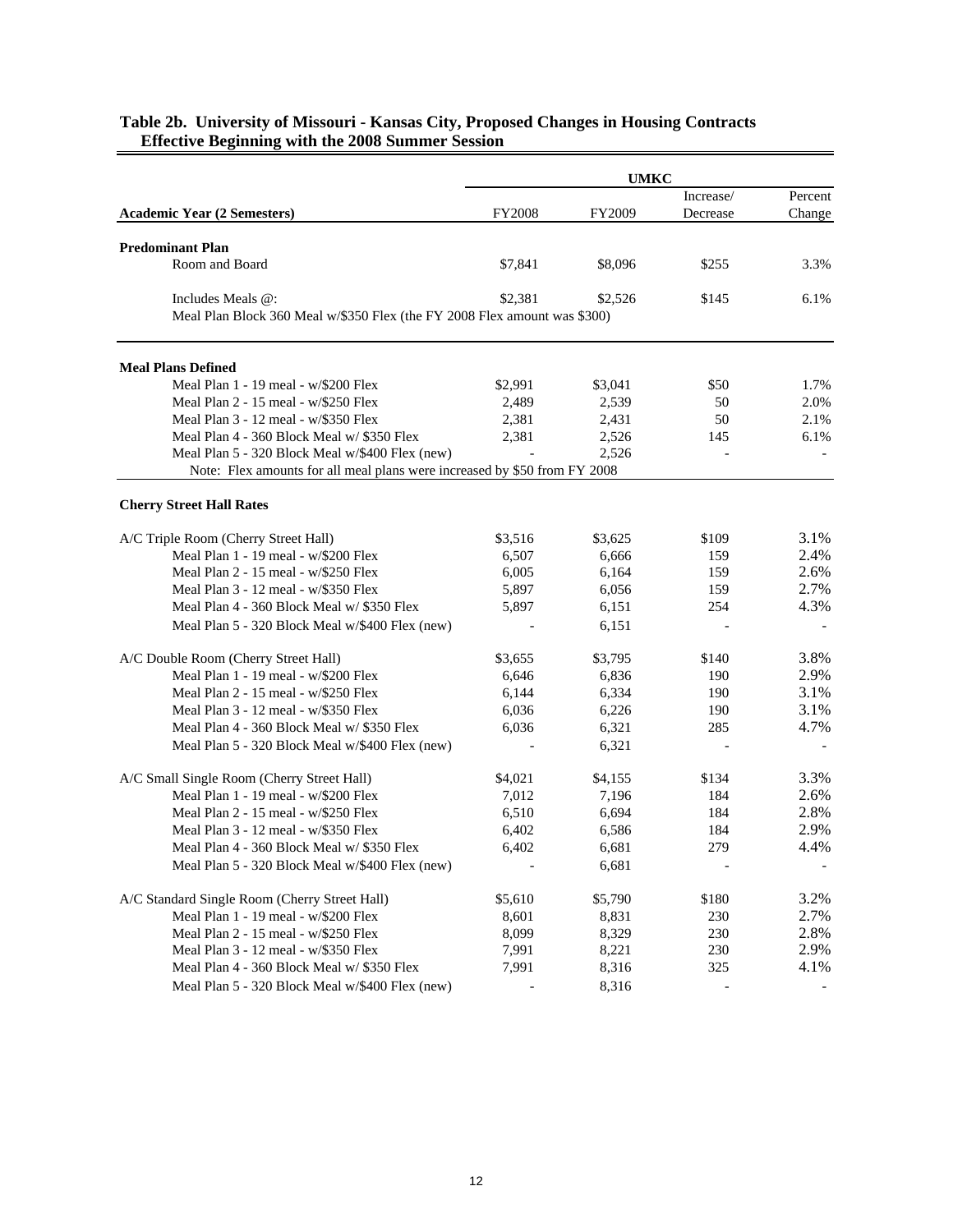|                                                 | <b>UMKC</b>    |         |           |         |  |  |
|-------------------------------------------------|----------------|---------|-----------|---------|--|--|
|                                                 |                |         | Increase/ | Percent |  |  |
| Academic Year (2 Semesters) Cont.               | <b>FY2008</b>  | FY2009  | Decrease  | Change  |  |  |
| <b>Oak Street Hall Rates</b>                    |                |         |           |         |  |  |
| Oak Street East - A/C Double                    | \$5,460        | \$5,570 | \$110     | 2.0%    |  |  |
| Meal Plan 1 - 19 meal - w/\$200 Flex            | 8,451          | 8,611   | 160       | 1.9%    |  |  |
| Meal Plan 2 - 15 meal - w/\$250 Flex            | 7,949          | 8,109   | 160       | 2.0%    |  |  |
| Meal Plan 3 - 12 meal - w/\$350 Flex            | 7,841          | 8,001   | 160       | 2.0%    |  |  |
| Meal Plan 4 - 360 Block Meal w/ \$350 Flex      | 7,841          | 8,096   | 255       | 3.3%    |  |  |
| Meal Plan 5 - 320 Block Meal w/\$400 Flex (new) | $\overline{a}$ | 8,096   |           |         |  |  |
| Oak Street East - A/C Single Private Bath       | \$6,814        | \$7,050 | \$236     | 3.5%    |  |  |
| Meal Plan 1 - 19 meal - w/\$200 Flex            | 9,805          | 10,091  | 286       | 2.9%    |  |  |
| Meal Plan 2 - 15 meal - w/\$250 Flex            | 9,303          | 9,589   | 286       | 3.1%    |  |  |
| Meal Plan 3 - 12 meal - w/\$350 Flex            | 9,195          | 9,481   | 286       | 3.1%    |  |  |
| Meal Plan 4 - 360 Block Meal w/ \$350 Flex      | 9,195          | 9,576   | 381       | 4.1%    |  |  |
| Meal Plan 5 - 320 Block Meal w/\$400 Flex (new) |                | 9,576   |           |         |  |  |
| Oak Street East - A/C Single Shared Bath        | \$6,663        | \$6,895 | \$232     | 3.5%    |  |  |
| Meal Plan 1 - 19 meal - w/\$200 Flex            | 9,654          | 9,936   | 282       | 2.9%    |  |  |
| Meal Plan 2 - 15 meal - w/\$250 Flex            | 9,152          | 9,434   | 282       | 3.1%    |  |  |
| Meal Plan 3 - 12 meal - w/\$350 Flex            | 9,044          | 9,326   | 282       | 3.1%    |  |  |
| Meal Plan 4 - 360 Block Meal w/ \$350 Flex      | 9,044          | 9,421   | 377       | 4.2%    |  |  |
| Meal Plan 5 - 320 Block Meal w/\$400 Flex (new) |                | 9,421   |           |         |  |  |
|                                                 |                |         | Increase/ | Percent |  |  |
| <b>Summer Session</b>                           | <b>FY2008</b>  | FY2009  | Decrease  | Change  |  |  |
| Oak Street East - Single - Room Only            | \$1,380        | \$1,380 |           | 0.0%    |  |  |
| Oak Street East - Double - Room Only            | \$1,150        | \$1,150 |           | 0.0%    |  |  |
| Single Rooms - Room Only                        | \$1,380        | \$1,380 |           | $0.0\%$ |  |  |
| Double Rooms - Room Only                        | \$1,035        | \$1,035 |           | 0.0%    |  |  |
| Triple Rooms - Room Only                        | \$1,000        | \$1,000 |           | 0.0%    |  |  |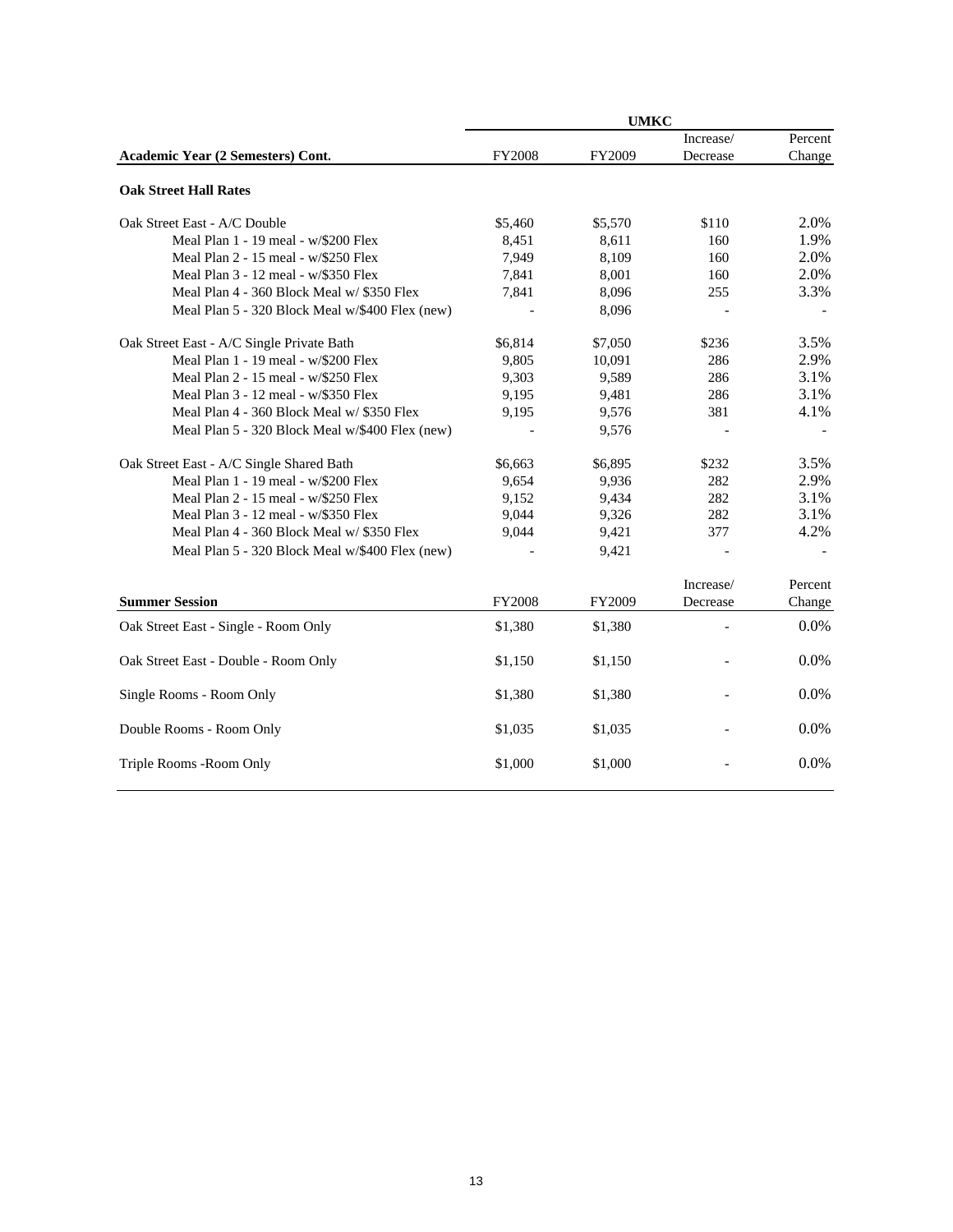| Increase/<br><b>FY2008</b><br><b>Academic Year (2 Semesters)</b><br>FY2009<br>Decrease<br><b>Predominant Plan</b><br>Room and Board<br>\$6,115<br>\$345<br>\$6,460<br>Includes Meals @:<br>\$2,010<br>\$100<br>\$2,110 | Percent<br>Change<br>5.6%<br>5.0% |
|------------------------------------------------------------------------------------------------------------------------------------------------------------------------------------------------------------------------|-----------------------------------|
|                                                                                                                                                                                                                        |                                   |
|                                                                                                                                                                                                                        |                                   |
|                                                                                                                                                                                                                        |                                   |
|                                                                                                                                                                                                                        |                                   |
|                                                                                                                                                                                                                        |                                   |
|                                                                                                                                                                                                                        |                                   |
| Meal Plan 6 - 10 Meals plus 400 - Declining Balance                                                                                                                                                                    |                                   |
| <b>Meal Plans Defined</b>                                                                                                                                                                                              |                                   |
| Meal Plan 1 (new) 1620 Declining Balance Dollars<br>\$2,110<br>na                                                                                                                                                      | na                                |
| Meal Plan 2 (new) $300$ Blocks + 200 DBD<br>2,390<br>na                                                                                                                                                                | na                                |
| Meal Plan 3<br>19 Meals per Wk + 120 Decl Bal<br>\$2,555<br>\$130<br>2,685                                                                                                                                             | 5.1%                              |
| Meal Plan 4<br>15 Meals per Wk + 125 Decl Bal<br>2,140<br>2,245<br>105                                                                                                                                                 | 4.9%                              |
| 12 Meals per Wk + 300 Decl Bal<br>2,210<br>Meal Plan 5<br>2,105<br>105                                                                                                                                                 | 5.0%                              |
| Meal Plan 6<br>10 Meals per Wk + 400 Decl Bal<br>2,010<br>2,210<br>200                                                                                                                                                 | 10.0%                             |
| Meal Plan 7<br>5 Meals per Wk + 300 Decl Bal<br>1,190<br>55<br>1,135                                                                                                                                                   | 4.8%                              |
| <b>Triple Rooms</b>                                                                                                                                                                                                    |                                   |
| Meal Plan 1 (new)<br>\$4,815<br>na                                                                                                                                                                                     | na                                |
| Meal Plan 2 (new)<br>5,095<br>na                                                                                                                                                                                       | na                                |
| Meal Plan 3<br>\$5,110<br>5,390<br>\$280                                                                                                                                                                               | 5.5%                              |
| Meal Plan 4<br>4,695<br>4,950<br>255                                                                                                                                                                                   | 5.4%                              |
| Meal Plan 5<br>4,660<br>4,915<br>255                                                                                                                                                                                   | 5.5%                              |
| Meal Plan 6<br>4,565<br>4,915<br>350                                                                                                                                                                                   | 7.7%                              |
| Meal Plan 7<br>3,690<br>3,895<br>205                                                                                                                                                                                   | 5.6%                              |
| Double Rooms                                                                                                                                                                                                           |                                   |
| Meal Plan 1 (new)<br>\$6,060<br>na                                                                                                                                                                                     | na                                |
| Meal Plan 2 (new)<br>6,340<br>na                                                                                                                                                                                       | na                                |
| Meal Plan 3<br>\$6,285<br>\$350<br>6,635                                                                                                                                                                               | 5.6%                              |
| Meal Plan 4<br>5,870<br>6,195<br>325                                                                                                                                                                                   | 5.5%                              |
| Meal Plan 5<br>5,835<br>6,160<br>325                                                                                                                                                                                   | 5.6%                              |
| 5,740<br>Meal Plan 6<br>6,160<br>420                                                                                                                                                                                   | 7.3%                              |
| Meal Plan 7<br>4,865<br>5,140<br>275                                                                                                                                                                                   | 5.7%                              |
| Single Rooms<br>Meal Plan 1 (new)<br>\$7,090                                                                                                                                                                           |                                   |
| na<br>7,370<br>Meal Plan 2 (new)<br>$\overline{\phantom{0}}$                                                                                                                                                           | na                                |
| na<br>Meal Plan 3<br>\$7,255<br>7,665<br>\$410                                                                                                                                                                         | na<br>5.7%                        |
| Meal Plan 4<br>6,840<br>7,225<br>385                                                                                                                                                                                   | 5.6%                              |
| Meal Plan 5<br>6,805<br>7,190<br>385                                                                                                                                                                                   | 5.7%                              |
| Meal Plan 6<br>6,710<br>7,190<br>480                                                                                                                                                                                   | 7.2%                              |
| Meal Plan 7<br>5,835<br>6,170<br>335                                                                                                                                                                                   | 5.7%                              |

#### **Table 2c. Missouri University of Science and Technology, Proposed Changes in Housing Contracts Effective Beginning with the 2008 Summer Session**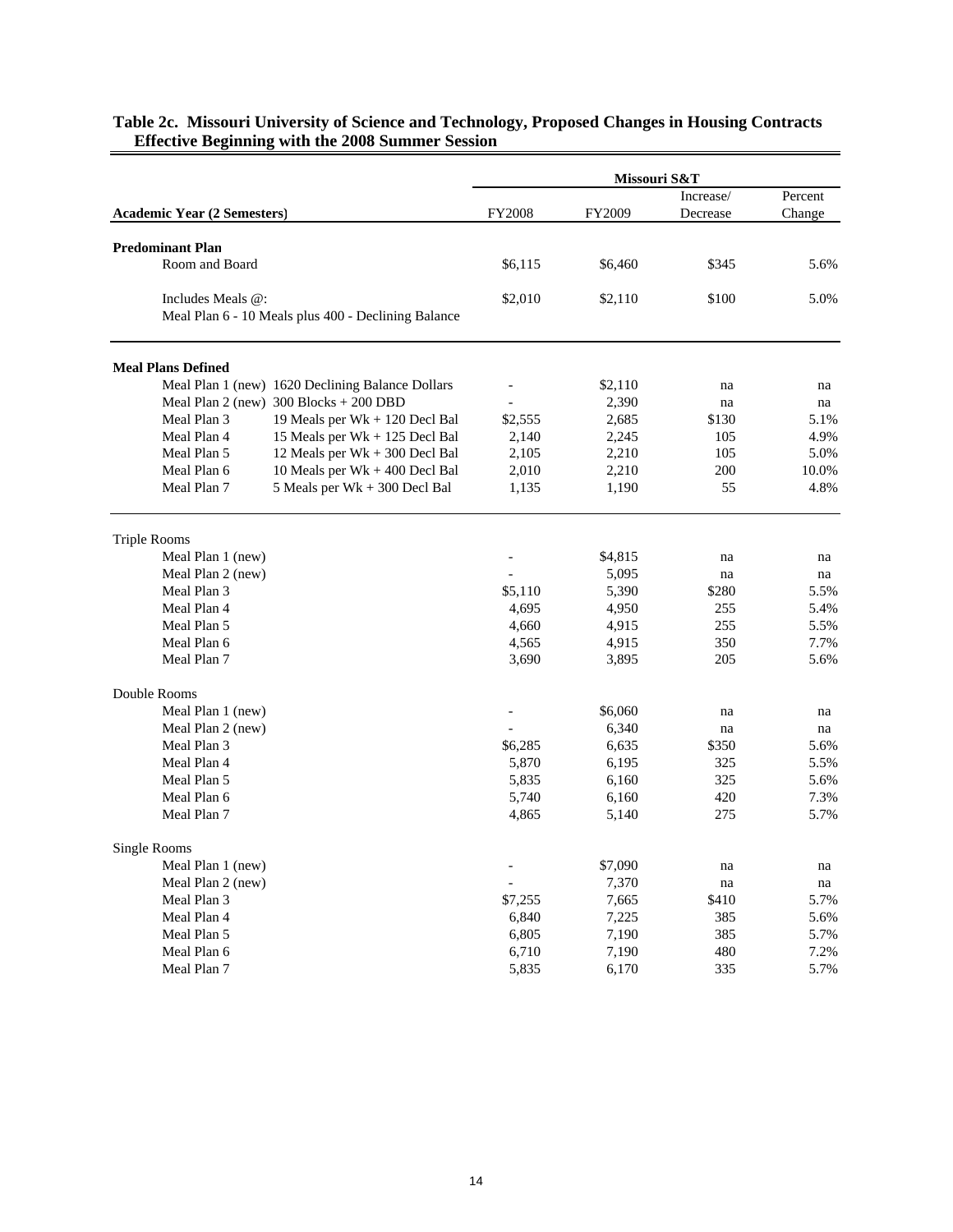|                                   | Missouri S&T      |         |             |            |  |  |
|-----------------------------------|-------------------|---------|-------------|------------|--|--|
|                                   |                   |         | Increase/   | Percent    |  |  |
| Academic Year (2 Semesters) Cont. | FY2008            | FY2009  | Decrease    | Change     |  |  |
| A/C Triple Rooms                  |                   |         |             |            |  |  |
| Meal Plan 1 (new)                 |                   | \$5,395 | na          | na         |  |  |
| Meal Plan 2 (new)                 |                   | 5,675   | na          | na         |  |  |
| Meal Plan 3                       | \$5,655           | 5,970   | \$315       | 5.6%       |  |  |
| Meal Plan 4                       | 5,240             | 5,530   | 290         | 5.5%       |  |  |
| Meal Plan 5                       | 5,205             | 5,495   | 290         | 5.6%       |  |  |
| Meal Plan 6                       | 5,110             | 5,495   | 385         | 7.5%       |  |  |
| Meal Plan /                       | 4,235             | 4,475   | 240         | 5.7%       |  |  |
| A/C Double Rooms                  |                   |         |             |            |  |  |
| Meal Plan 1 (new)                 |                   | \$6,460 | na          | na         |  |  |
| Meal Plan 2 (new)                 |                   | 6,740   | na          | na         |  |  |
| Meal Plan 3                       | \$6,660           | 7,035   | \$375       | 5.6%       |  |  |
| Meal Plan 4                       | 6,245             | 6,595   | 350         | 5.6%       |  |  |
| Meal Plan 5                       | 6,210             | 6,560   | 350         | 5.6%       |  |  |
| Meal Plan 6                       | 6,115             | 6,560   | 445         | 7.3%       |  |  |
| Meal Plan 7                       | 5,240             | 5,540   | 300         | 5.7%       |  |  |
| A/C Single Rooms                  |                   |         |             |            |  |  |
| Meal Plan 1 (new)                 |                   | \$7,515 |             |            |  |  |
| Meal Plan 2 (new)                 |                   | 7,795   | na          | na         |  |  |
| Meal Plan 3                       | \$7,655           | 8,090   | na<br>\$435 | na<br>5.7% |  |  |
| Meal Plan 4                       |                   |         | 410         |            |  |  |
| Meal Plan 5                       | 7,240<br>7,205    | 7,650   |             | 5.7%       |  |  |
| Meal Plan 6                       |                   | 7,615   | 410         | 5.7%       |  |  |
|                                   | 7,110             | 7,615   | 505         | 7.1%       |  |  |
| Meal Plan 7                       | 6,235             | 6,595   | 360         | 5.8%       |  |  |
| A/C Large Suite                   |                   |         |             |            |  |  |
| Meal Plan 1 (new)                 |                   | \$6,800 | na          | na         |  |  |
| Meal Plan 2 (new)                 |                   | 7,080   | na          | na         |  |  |
| Meal Plan 3                       | \$6,980           | 7,375   | \$395       | 5.7%       |  |  |
| Meal Plan 4                       | 6,565             | 6,935   | 370         | 5.6%       |  |  |
| Meal Plan 5                       | 6,530             | 6,900   | 370         | 5.7%       |  |  |
| Meal Plan 6                       | 6,435             | 6,900   | 465         | 7.2%       |  |  |
| Meal Plan 7                       | 5,560             | 5,880   | 320         | 5.8%       |  |  |
| Farrar Hall Co-op - Double        |                   |         |             |            |  |  |
| Meal Plan 1 (new)                 |                   | \$6,960 | na          | na         |  |  |
| Meal Plan 2 (new)                 | $\qquad \qquad -$ | 7,240   | na          | na         |  |  |
| Meal Plan 3                       | \$7,085           | 7,535   | \$450       | 6.4%       |  |  |
| Meal Plan 4                       | 6,670             | 7,095   | 425         | 6.4%       |  |  |
| Meal Plan 5                       | 6,635             | 7,060   | 425         | 6.4%       |  |  |
| Meal Plan 6                       | 6,540             | 7,060   | 520         | 8.0%       |  |  |
| Meal Plan 7                       | 5,665             | 6,040   | 375         | 6.6%       |  |  |
| Farrar Hall Co-op - Single        |                   |         |             |            |  |  |
| Meal Plan 1 (new)                 |                   | \$8,100 | na          | na         |  |  |
| Meal Plan 2 (new)                 |                   | 8,380   | na          | na         |  |  |
| Meal Plan 3                       | \$8,170           | 8,675   | \$505       | 6.2%       |  |  |
| Meal Plan 4                       | 7,755             | 8,235   | 480         | 6.2%       |  |  |
| Meal Plan 5                       | 7,720             | 8,200   | 480         | 6.2%       |  |  |
| Meal Plan 6                       | 7,625             | 8,200   | 575         | 7.5%       |  |  |
| Meal Plan 7                       | 6,750             | 7,180   | 430         | 6.4%       |  |  |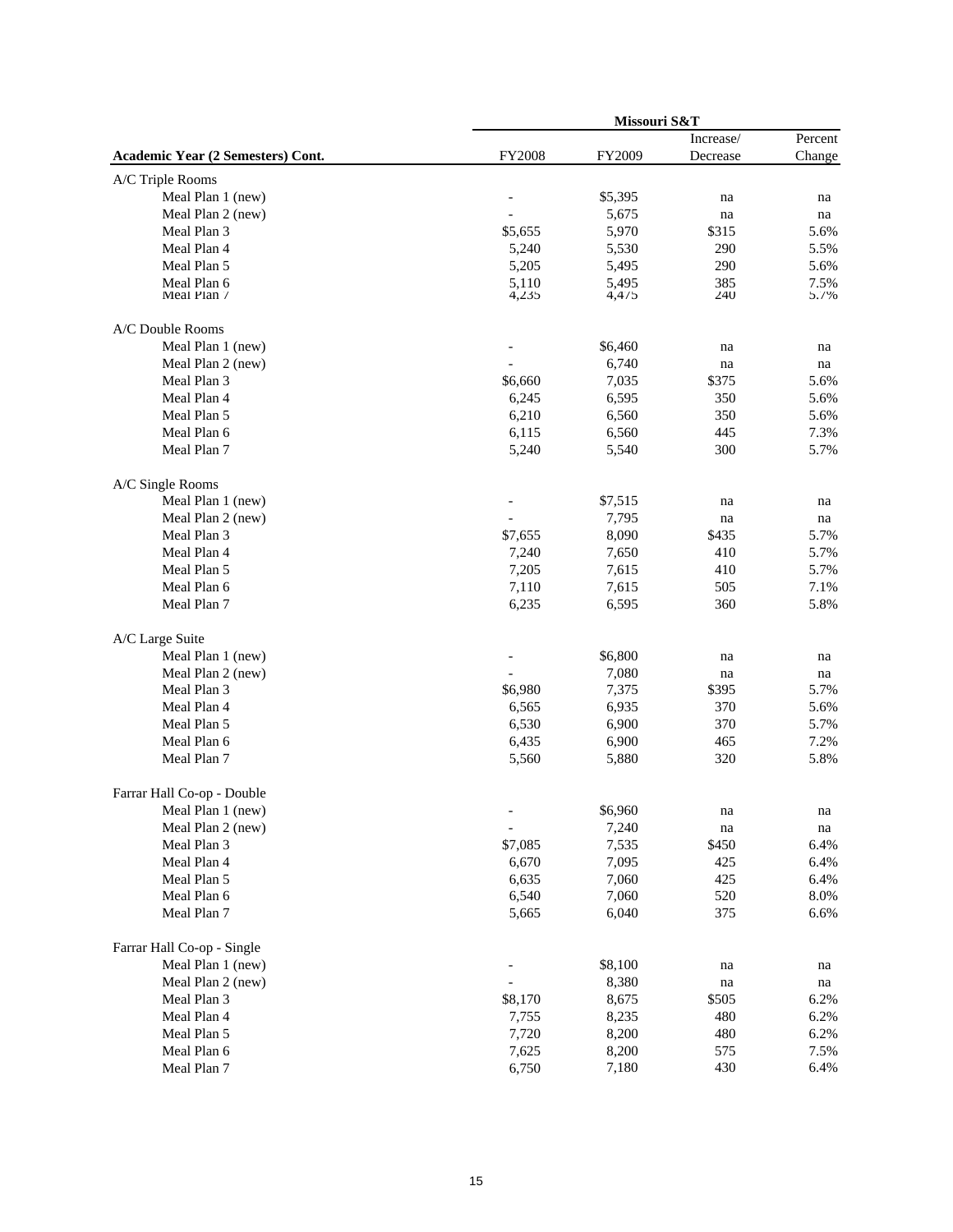|                                                      | Missouri S&T             |         |                     |         |  |
|------------------------------------------------------|--------------------------|---------|---------------------|---------|--|
|                                                      |                          |         | Increase/           | Percent |  |
| Academic Year (2 Semesters) Cont.                    | <b>FY2008</b>            | FY2009  | Decrease            | Change  |  |
| Residential College Building 1 - Double Suite        |                          |         |                     |         |  |
| Meal Plan 1 (new)                                    |                          | \$7,557 | na                  | na      |  |
| Meal Plan 2 (new)                                    |                          | 7,837   | na                  | na      |  |
| Meal Plan 3                                          | \$7,670                  | 8,132   | \$462               | 6.0%    |  |
| Meal Plan 4                                          | 7,255                    | 7,692   | 437                 | 6.0%    |  |
| Meal Plan 5                                          | 7,220                    | 7,657   | 437                 | 6.1%    |  |
| Meal Plan 6                                          | 7,125                    | 7,657   | 532                 | 7.5%    |  |
| Meal Plan 7                                          | 6,250                    | 6,637   | 387                 | 6.2%    |  |
| Residential College Building 1 - Deluxe Double Suite |                          |         |                     |         |  |
| Meal Plan 1 (new)                                    |                          | \$8,026 | na                  | na      |  |
| Meal Plan 2 (new)                                    |                          | 8,306   | na                  | na      |  |
| Meal Plan 3                                          | \$8,110                  | 8,601   | \$491               | 6.1%    |  |
| Meal Plan 4                                          | 7,695                    | 8,161   | 466                 | 6.1%    |  |
| Meal Plan 5                                          | 7,660                    | 8,126   | 466                 | 6.1%    |  |
| Meal Plan 6                                          | 7,565                    | 8,126   | 561                 | 7.4%    |  |
| Meal Plan 7                                          | 6,690                    | 7,106   | 416                 | 6.2%    |  |
| Residential College Building 1 - Single Suite        |                          |         |                     |         |  |
| Meal Plan 1 (new)                                    |                          | \$8,633 | na                  | na      |  |
| Meal Plan 2 (new)                                    |                          | 8,913   | na                  | na      |  |
| Meal Plan 3                                          | \$8,680                  | 9,208   | \$528               | 6.1%    |  |
| Meal Plan 4                                          | 8,265                    | 8,768   | 503                 | 6.1%    |  |
| Meal Plan 5                                          | 8,230                    | 8,733   | 503                 | 6.1%    |  |
| Meal Plan 6                                          | 8,135                    | 8,733   | 598                 | 7.4%    |  |
| Meal Plan 7                                          | 7,260                    | 7,713   | 453                 | 6.2%    |  |
| Residential College Building 2 - Double Suite        |                          |         |                     |         |  |
| Meal Plan 1 (new)                                    |                          | \$7,557 | na                  | na      |  |
| Meal Plan 2 (new)                                    |                          | 7,837   | na                  | na      |  |
| Meal Plan 3                                          | \$7,555                  | 8,132   | \$577               | 7.6%    |  |
| Meal Plan 4                                          | 7,140                    | 7,692   | 552                 | 7.7%    |  |
| Meal Plan 5                                          | 7,105                    | 7,657   | 552                 | 7.8%    |  |
| Meal Plan 6                                          | 7,010                    | 7,657   | 647                 | 9.2%    |  |
| Meal Plan 7                                          | 6,135                    | 6,637   | 502                 | 8.2%    |  |
| Residential College Building 2 - Single Suite        |                          |         |                     |         |  |
| Meal Plan 1 (new)                                    | $\overline{\phantom{0}}$ | \$8,100 | na                  | na      |  |
| Meal Plan 2 (new)                                    | $\qquad \qquad \Box$     | 8,380   | $\operatorname{na}$ | na      |  |
| Meal Plan 3                                          | \$8,110                  | 8,675   | \$565               | 7.0%    |  |
| Meal Plan 4                                          | 7,695                    | 8,235   | 540                 | 7.0%    |  |
| Meal Plan 5                                          | 7,660                    | 8,200   | 540                 | 7.0%    |  |
| Meal Plan 6                                          | 7,565                    | 8,200   | 635                 | 8.4%    |  |
| Meal Plan 7                                          | 6,690                    | 7,180   | 490                 | 7.3%    |  |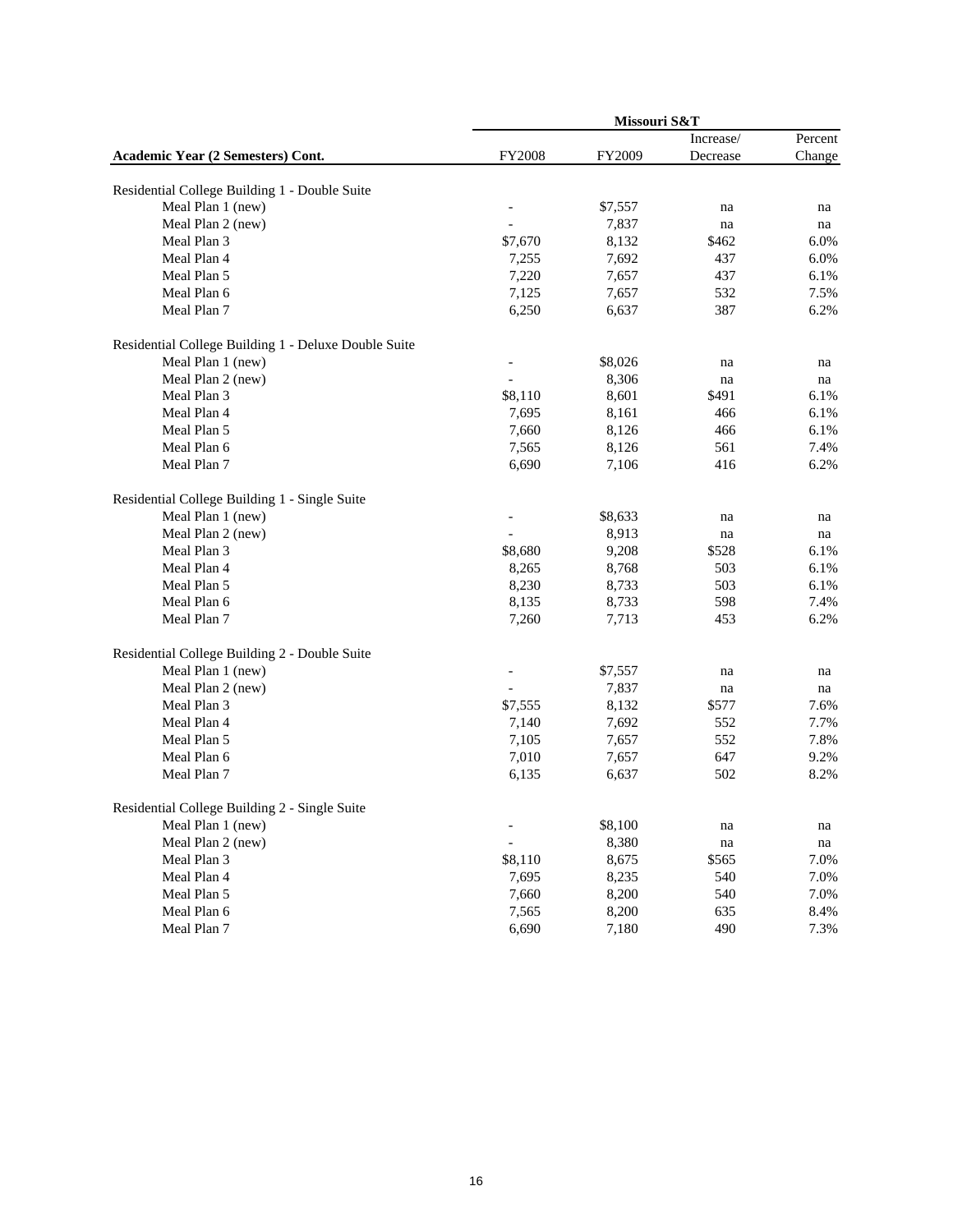|                                           |               | Missouri S&T |           |         |
|-------------------------------------------|---------------|--------------|-----------|---------|
|                                           |               |              | Increase/ | Percent |
| <b>Summer Session</b>                     | <b>FY2008</b> | FY2009       | Decrease  | Change  |
| Thomas Jefferson Triple                   | \$1,155       | \$1,155      |           | $0.0\%$ |
| Thomas Jefferson Double                   | 1,335         | 1,335        |           | $0.0\%$ |
| Thomas Jefferson Single                   | 1,500         | 1,500        |           | 0.0%    |
| Thomas Jefferson Suite                    | 1,355         | 1,355        |           | $0.0\%$ |
| <b>Residential College Double</b>         |               |              |           |         |
| partial meals                             | 1,335         | 1,335        |           | $0.0\%$ |
| full meals                                | 1,440         | 1,440        |           | $0.0\%$ |
| Residential College Double Deluxe         |               |              |           |         |
| partial meals                             | 1,485         | 1,485        |           | $0.0\%$ |
| full meals                                | 1,555         | 1,555        |           | 0.0%    |
| <b>Residential College Single</b>         |               |              |           |         |
| partial meals                             | 1,535         | 1,535        |           | $0.0\%$ |
| full meals                                | 1,645         | 1,645        |           | $0.0\%$ |
|                                           |               |              | Increase/ | Percent |
| <b>Family Student Housing (Per Month)</b> | <b>FY2008</b> | FY2009       | Decrease  | Change  |
| 2 Bedroom (Basic)                         | \$525         | \$555        | \$30      | 5.7%    |
| 2 Bedroom (Furnished)                     | 600           | 635          | 35        | 5.8%    |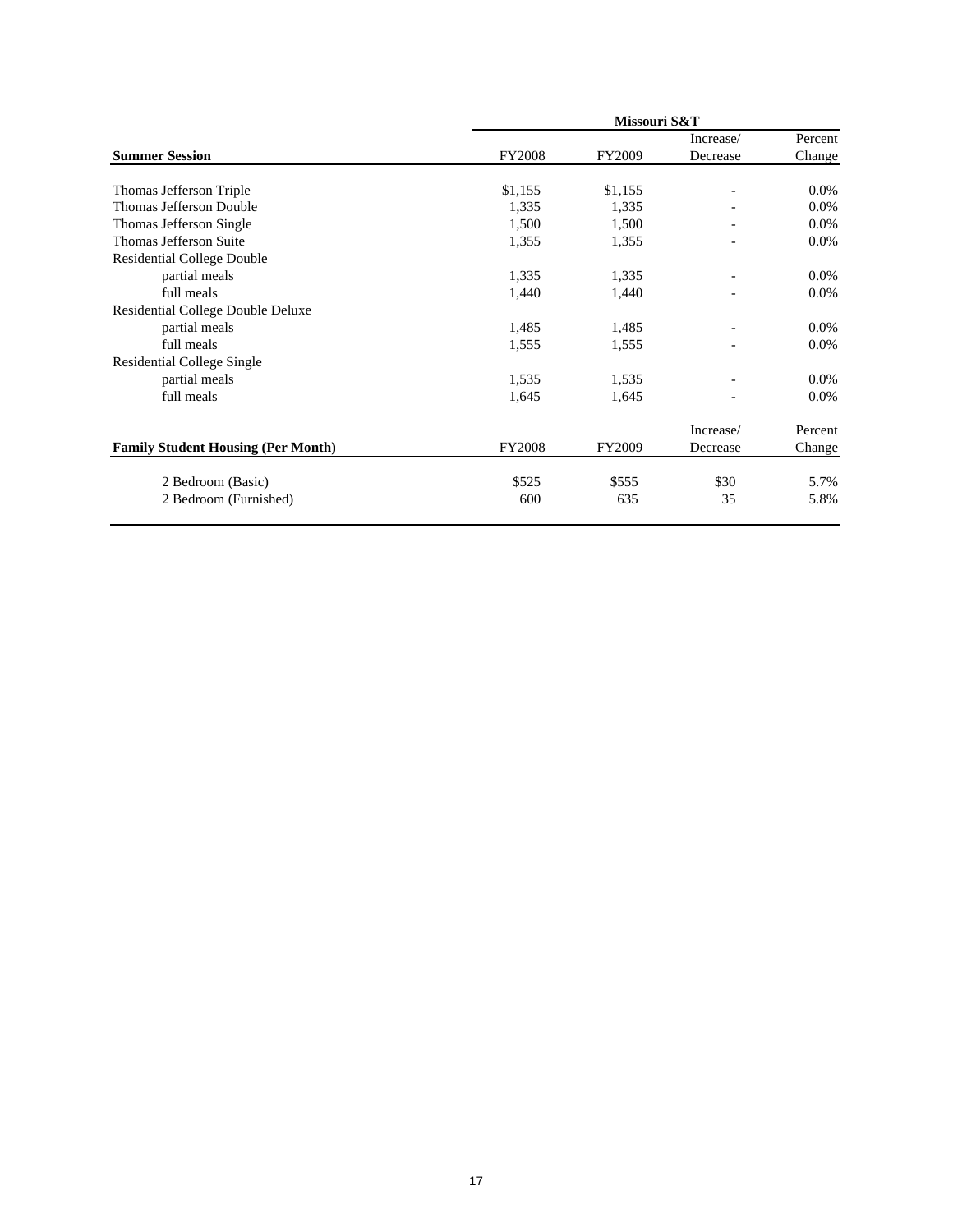|                                           |                                                                                                                         |         |              | <b>UMSL</b> |           |         |
|-------------------------------------------|-------------------------------------------------------------------------------------------------------------------------|---------|--------------|-------------|-----------|---------|
|                                           |                                                                                                                         |         |              |             | Increase/ | Percent |
| <b>Academic Year (2 Semesters)</b>        |                                                                                                                         | FY2008  | FY2009       |             | Decrease  | Change  |
| <b>Predominant Plan</b><br>Room and Board |                                                                                                                         | \$7,394 | \$7,782      |             | \$388     | 5.2%    |
| Includes Meals @:                         | Meal Plan 1 - \$900 declining balance, plus 7 meals per week for FY09 compared to \$1,300 plus 3 weekend meals for FY08 | \$1,936 | \$2,172      |             | \$236     | 12.2%   |
| <b>Meal Plans Defined</b>                 |                                                                                                                         |         |              |             |           |         |
| Meal Plan 1-new                           | \$900 declining balance, plus 7 meals per<br>week                                                                       |         | $$2,172$ (1) |             | na        | na      |
| Meal Plan 2-new                           | \$900 declining balance, plus 10 meals per<br>week                                                                      |         | $$2,724$ (1) |             | na        | na      |
| Meal Plan 3-new                           | \$900 declining balance, plus 14 meals per<br>week                                                                      |         | $$3,396$ (1) |             | na        | na      |
| Meal Plan 4                               | Declining balance plan for Family Student<br>Housing                                                                    | \$412   | \$430        |             | \$18      | 4.4%    |
| Meal Plan 1-FY08                          | \$1,300 declining balance, plus 3 weekend<br>meals<br>\$1,300 declining balance, plus 5 weekend                         | \$1,936 |              |             | na        | na      |
| Meal Plan 2-FY08                          | meals                                                                                                                   | \$2,746 |              |             | na        | na      |
| Double Rooms                              |                                                                                                                         | \$3,750 | \$3,855      |             | \$105     | 2.8%    |
| Meal Plan 1                               | meal plan change FY 08 to FY09                                                                                          | 5,686   | $6,027$ (1)  |             | 341       | 6.0%    |
| Meal Plan 2                               |                                                                                                                         |         | $6,579$ (1)  |             | na        | na      |
| Meal Plan 3                               |                                                                                                                         |         | 7,251(1)     |             | na        | na      |
| Double Room (Shared Full Bath)            |                                                                                                                         | \$3,978 | \$4,089      |             | \$111     | 2.8%    |
| Meal Plan 1                               | meal plan change FY 08 to FY09                                                                                          | 5,914   | $6,261$ (1)  |             | 347       | 5.9%    |
| Meal Plan 2                               |                                                                                                                         |         | 6,813(1)     |             | na        | na      |
| Meal Plan 3                               |                                                                                                                         |         | $7,485$ (1)  |             | na        | na      |
| Double Room (Private Full Bath)           |                                                                                                                         | \$4,080 | \$4,194      |             | \$114     | 2.8%    |
| Meal Plan 1                               | meal plan change FY 08 to FY09                                                                                          | 6,016   | $6,366$ (1)  |             | 350       | 5.8%    |
| Meal Plan 2                               |                                                                                                                         |         | $6,918$ (1)  |             | na        | na      |
| Meal Plan 3                               |                                                                                                                         |         | 7,590(1)     |             | na        | na      |
| Small Single Room                         |                                                                                                                         | \$3,996 | \$4,176      |             | \$180     | 4.5%    |
| Meal Plan 1                               | meal plan change FY 08 to FY09                                                                                          | 5,932   | $6,348$ (1)  |             | 416       | 7.0%    |
| Meal Plan 2                               |                                                                                                                         |         | 6,900(1)     |             | na        | na      |
| Meal Plan 3                               |                                                                                                                         |         | 7,572(1)     |             | na        | na      |
| Small Single Rm (Private Full Bath)       |                                                                                                                         | \$4,326 | \$4,447      |             | \$121     | 2.8%    |
| Meal Plan 1                               | meal plan change FY 08 to FY09                                                                                          | 6,262   | $6,619$ (1)  |             | 357       | 5.7%    |
| Meal Plan 2                               |                                                                                                                         |         | 7,171(1)     |             | na        | na      |
| Meal Plan 3                               |                                                                                                                         |         | 7,843(1)     |             | na        | na      |

### **Table 2d. University of Missouri - St. Louis, Proposed Changes in Housing Contracts Effective Beginning with the 2008 Summer Session**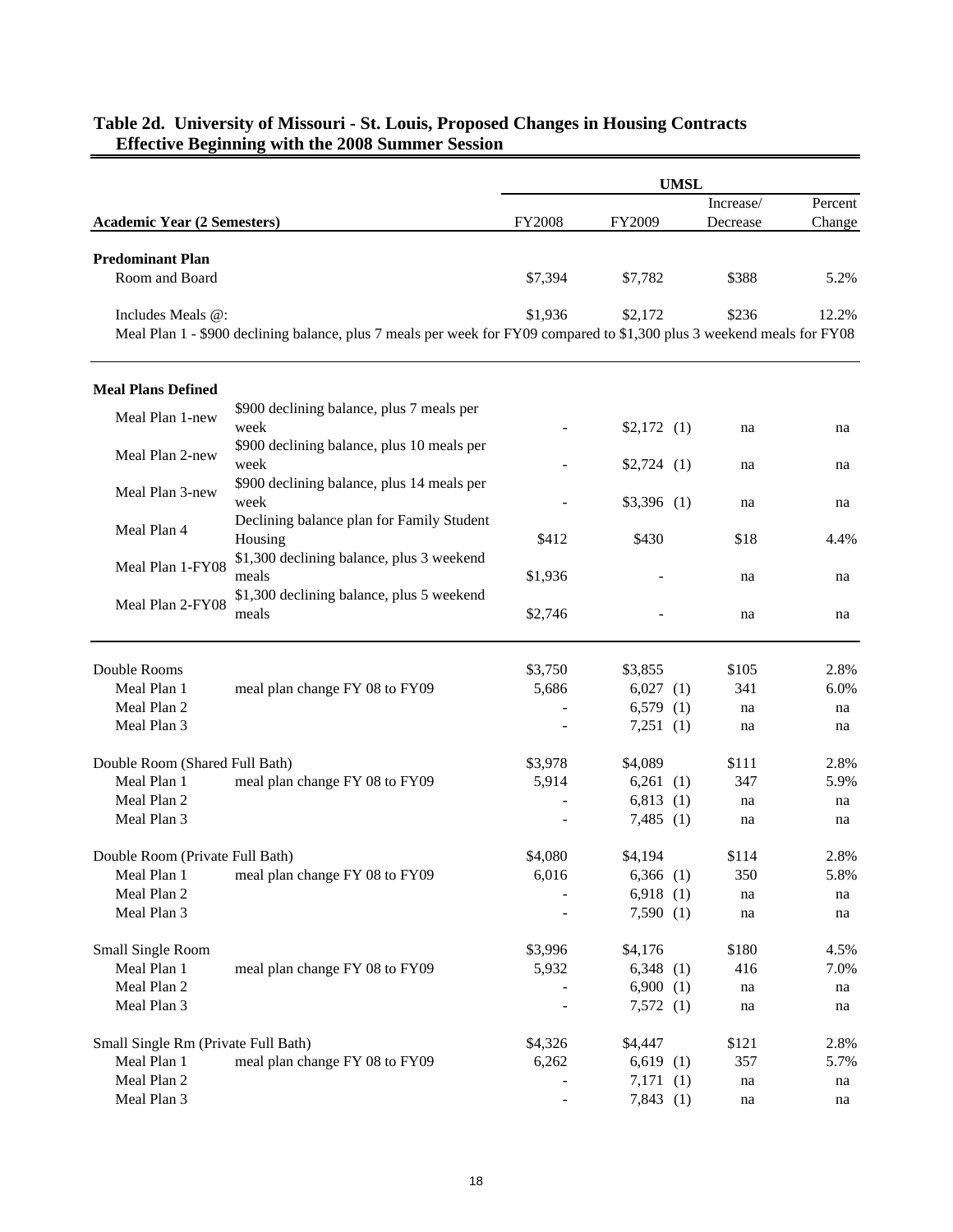|                                     |                                        |               |             | <b>UMSL</b> |                     |         |
|-------------------------------------|----------------------------------------|---------------|-------------|-------------|---------------------|---------|
|                                     |                                        |               |             |             | Increase/           | Percent |
| Academic Year (2 Semesters) Cont.   |                                        | <b>FY2008</b> | FY2009      |             | Decrease            | Change  |
| Small Single Rm (Private Half Bath) |                                        | \$4,226       | \$4,344     |             | \$118               | 2.8%    |
| Meal Plan 1                         | meal plan change FY 08 to FY09         | 6,162         | 6,516(1)    |             | 354                 | 5.7%    |
| Meal Plan 2                         |                                        |               | $7,068$ (1) |             | na                  | na      |
| Meal Plan 3                         |                                        |               | 7,740(1)    |             | na                  |         |
|                                     |                                        |               |             |             |                     | na      |
| <b>Standard Single Room</b>         |                                        | \$4,840       | \$5,058     |             | \$218               | 4.5%    |
| Meal Plan 1                         | meal plan change FY 08 to FY09         | 6,776         | 7,230(1)    |             | 454                 | 6.7%    |
| Meal Plan 2                         |                                        |               | $7,782$ (1) |             | na                  | na      |
| Meal Plan 3                         |                                        |               | 8,454(1)    |             | na                  | na      |
|                                     | Standard Single Rm (Shared Half Bath)  | \$4,988       | \$5,128     |             | \$140               | 2.8%    |
| Meal Plan 1                         | meal plan change FY 08 to FY09         | 6,924         | 7,300(1)    |             | 376                 | 5.4%    |
| Meal Plan 2                         |                                        |               | 7,852(1)    |             | na                  | na      |
| Meal Plan 3                         |                                        |               | 8,524(1)    |             | na                  | na      |
|                                     |                                        |               |             |             |                     |         |
|                                     | Standard Single Rm (Shared Full Bath)  | \$5,068       | \$5,210     |             | \$142               | 2.8%    |
| Meal Plan 1                         | meal plan change FY 08 to FY09         | 7,004         | $7,382$ (1) |             | 378                 | 5.4%    |
| Meal Plan 2                         |                                        |               | 7,934(1)    |             | na                  | na      |
| Meal Plan 3                         |                                        |               | $8,606$ (1) |             | na                  | na      |
|                                     | Standard Single Rm (Private Half Bath) | \$5,068       | \$5,210     |             | \$142               | 2.8%    |
| Meal Plan 1                         | meal plan change FY 08 to FY09         | 7,004         | $7,382$ (1) |             | 378                 | 5.4%    |
| Meal Plan 2                         |                                        |               | 7,934(1)    |             | na                  | na      |
| Meal Plan 3                         |                                        |               | $8,606$ (1) |             | na                  | na      |
|                                     | Standard Single Rm (Private Full Bath) | \$5,170       | \$5,315     |             | \$145               | 2.8%    |
| Meal Plan 1                         | meal plan change FY 08 to FY09         | 7,106         | $7,487$ (1) |             | 381                 | 5.4%    |
| Meal Plan 2                         |                                        |               | 8,039(1)    |             | na                  | na      |
| Meal Plan 3                         |                                        |               | 8,711(1)    |             | na                  | na      |
|                                     |                                        |               |             |             |                     |         |
| Super Single Room                   |                                        | \$5,256       | \$5,492     |             | \$236               | 4.5%    |
| Meal Plan 1<br>Meal Plan 2          | meal plan change FY 08 to FY09         | 7,192         | $7,664$ (1) |             | 472                 | 6.6%    |
|                                     |                                        |               | $8,216$ (1) |             | na                  | na      |
| Meal Plan 3                         |                                        |               | 8,888 (1)   |             | $\operatorname{na}$ | na      |
| Super Single Rm (Shared Half Bath)  |                                        | \$5,404       | \$5,555     |             | \$151               | 2.8%    |
| Meal Plan 1                         | meal plan change FY 08 to FY09         | 7,340         | $7,727$ (1) |             | 387                 | 5.3%    |
| Meal Plan 2                         |                                        |               | $8,279$ (1) |             | na                  | na      |
| Meal Plan 3                         |                                        |               | 8,951(1)    |             | na                  | na      |
| Super Single Rm (Private Full Bath) |                                        | \$5,586       | \$5,742     |             | \$156               | 2.8%    |
| Meal Plan 1                         | meal plan change FY 08 to FY09         | 7,522         | 7,914(1)    |             | 392                 | 5.2%    |
| Meal Plan 2                         |                                        |               | $8,466$ (1) |             | na                  | na      |
| Meal Plan 3                         |                                        |               | 9,138(1)    |             | na                  | na      |
| Super Single Rm (Shared Full Bath)  |                                        | \$5,484       | \$5,638     |             | \$154               | 2.8%    |
| Meal Plan 1                         | meal plan change FY 08 to FY09         | 7,420         | 7,810(1)    |             | 390                 | 5.3%    |
| Meal Plan 2                         |                                        |               | 8,362(1)    |             | na                  | na      |
| Meal Plan 3                         |                                        |               | 9,034(1)    |             | na                  | na      |
|                                     |                                        |               |             |             |                     |         |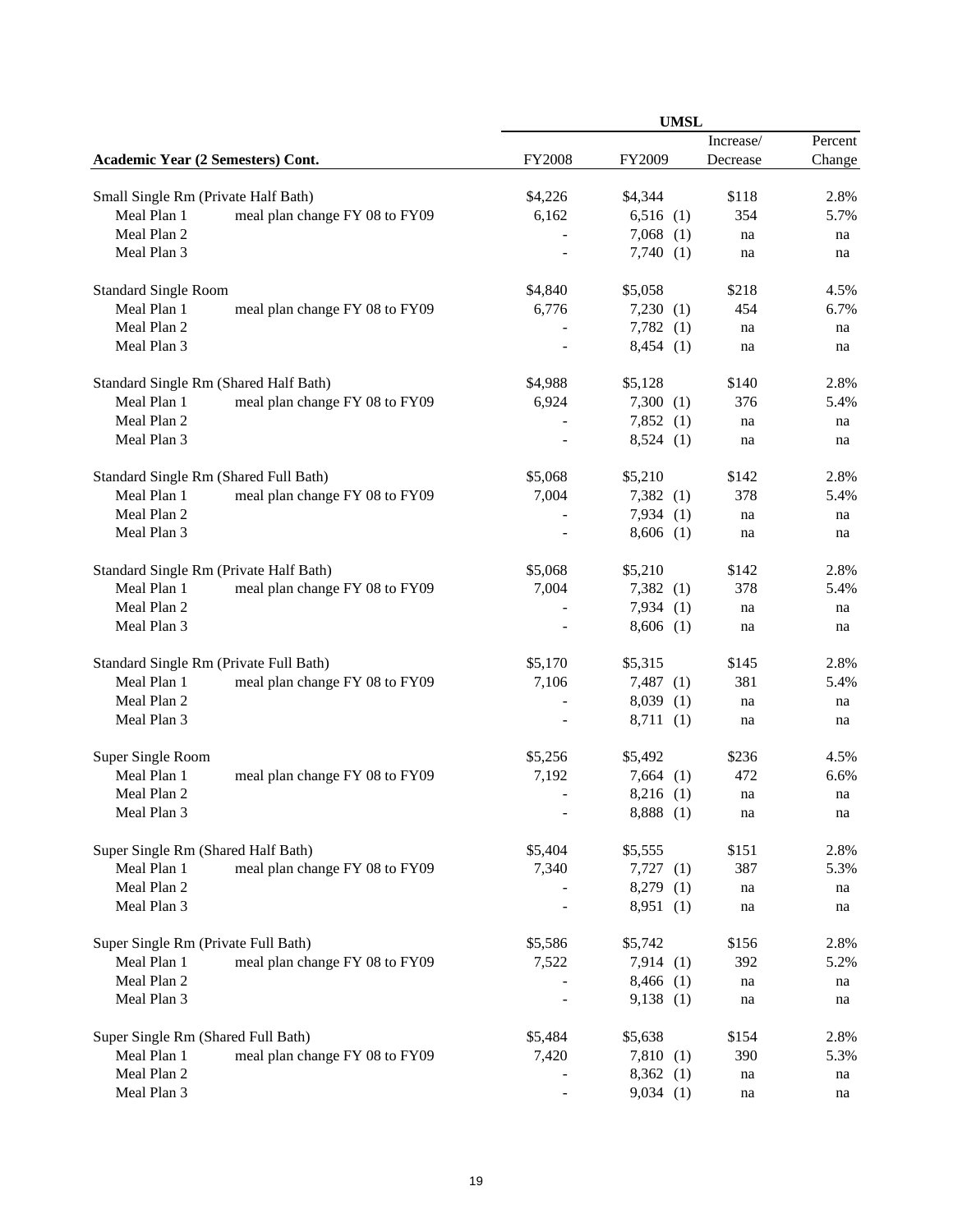|                                   |                                           |               | <b>UMSL</b>  |                       |                   |
|-----------------------------------|-------------------------------------------|---------------|--------------|-----------------------|-------------------|
|                                   |                                           |               |              | Increase/             | Percent           |
| Academic Year (2 Semesters) Cont. |                                           | FY2008        | FY2009       | Decrease              | Change            |
| Oak Single Rm                     |                                           | \$5,458       | \$5,610      | \$152                 | 2.8%              |
| Meal Plan 1                       | meal plan change FY 08 to FY09            | 7,394         | $7,782$ (1)  | 388                   | 5.2%              |
| Meal Plan 2                       |                                           |               | 8,334<br>(1) | na                    | na                |
| Meal Plan 3                       |                                           |               | $9,006$ (1)  | na                    | na                |
|                                   |                                           |               |              |                       |                   |
| Oak Double Rm                     |                                           | \$4,368       | \$4,490      | \$122                 | 2.8%              |
| Meal Plan 1                       | meal plan change FY 08 to FY09            | 6,304         | $6,662$ (1)  | 358                   | 5.7%              |
| Meal Plan 2                       |                                           |               | 7,214<br>(1) | na                    | na                |
| Meal Plan 3                       |                                           |               | $7,886$ (1)  | na                    | na                |
|                                   |                                           |               |              | Increase/             | Percent           |
| <b>Summer Session</b>             |                                           | <b>FY2008</b> | FY2009       | Decrease              | Change            |
| Small Single Rooms - Room Only    |                                           | \$1,500       | \$1,568      | \$68                  | 4.5%              |
| Standard Single Rooms - Room Only |                                           | \$1,813       | \$1,895      | \$82                  | 4.5%              |
| Double Rooms - Room Only          |                                           | \$1,405       | \$1,468      | \$63                  | 4.5%              |
| Super Single Rooms - Room Only    |                                           | \$1,969       | \$2,058      | \$89                  | 4.5%              |
| Oak Single Rooms - Room Only      |                                           | \$2,072       | \$2,130      | \$58                  | 2.8%              |
| Oak Double Rooms - Room Only      |                                           | \$1,658       | \$1,704      | \$46                  | 2.8%              |
|                                   | <b>Family Student Housing (Per Month)</b> | <b>FY2008</b> | FY2009       | Increase/<br>Decrease | Percent<br>Change |
| Mansion Hills 1 Bedroom           |                                           | \$618         | \$635        | \$17                  | 2.8%              |
| Mansion Hills 2 Bedroom           |                                           | \$798         | \$820        | \$22                  | 2.8%              |
| Mansion Hills Efficiency Unit     |                                           | \$536         | \$551        | \$15                  | 2.8%              |
| Mansion Hills Loft Unit           |                                           | \$618         | \$635        | \$17                  | 2.8%              |

Note:

(1) In an effort to provide a more convenient dining service for residents the board plan is being restructured in FY2009. The new board plan will provide dining services in the South Campus Dining Hall, which is located in the residential facility, seven days per week. The new plan will also provide residents with more meals per week while keeping the flexibility of having a declining balance to be used at will. All residents are required to have a board plan.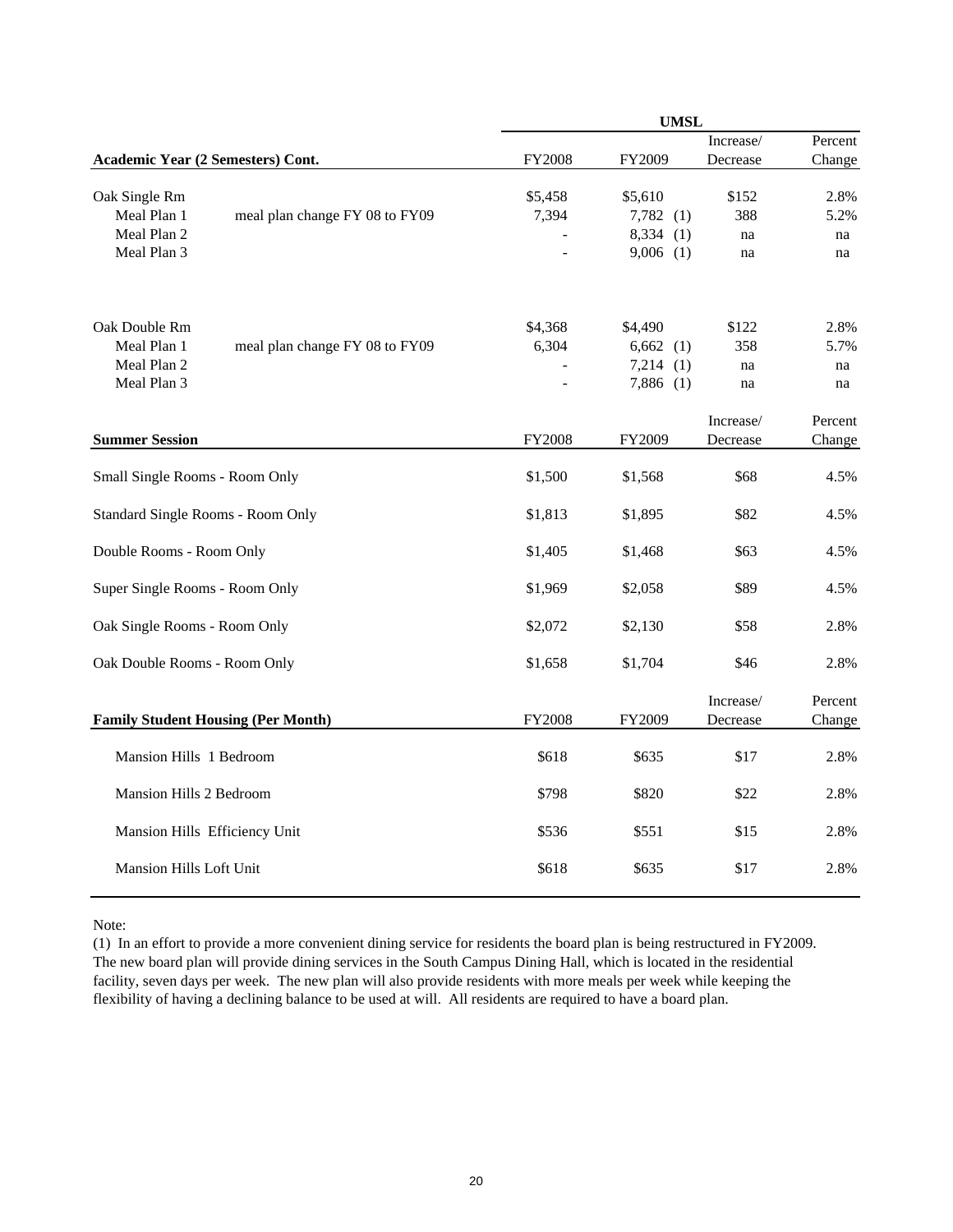|                                     | FY2007<br>Actual | <b>FY2008</b><br>Estimated | FY2009<br>Planned | FY2009<br>Percent<br>Change |
|-------------------------------------|------------------|----------------------------|-------------------|-----------------------------|
| Revenues                            |                  |                            |                   |                             |
| <b>Meal Contracts</b>               | \$17,011,946     | \$17,788,875               | \$18,705,355      | 5.2%                        |
| <b>Room Contracts</b>               | 34,796,069       | 38,687,398                 | 41,490,220<br>(1) | 7.2%                        |
| <b>Apartment Rental</b>             | 3,110,639        | 3,380,440                  | 3,663,200<br>(2)  | 8.4%                        |
| Other                               | 7,789,328        | 7,709,858                  | 8,015,893         | 4.0%                        |
| <b>Total Revenues</b>               | \$62,707,982     | \$67,566,571               | \$71,874,668      | 6.4%                        |
| <b>Expenditures &amp; Transfers</b> |                  |                            |                   |                             |
| Salaries & Wages                    | \$11,880,057     | \$13,061,556               | \$13,834,468      | 5.9%                        |
| <b>Staff Benefits</b>               | 3,871,330        | 3,932,678                  | 4,220,643         | 7.3%                        |
| <b>Total Compensation</b>           | \$15,751,387     | \$16,994,234               | $$18,055,111$ (3) | 6.2%                        |
| <b>Utilities</b>                    | \$6,063,153      | \$6,579,957                | \$6,724,961       | 2.2%                        |
| Repair and Replacement              | 3,341,495        | 3,529,372                  | 3,479,776         | $-1.4%$                     |
| Other                               | 17,809,973       | 18,956,441                 | 20,089,357<br>(3) | 6.0%                        |
| <b>Total Expenditures</b>           | \$42,966,008     | \$46,060,004               | \$48,349,205      | 5.0%                        |
| <b>Mandatory Transfers</b>          | \$9,351,860      | \$12,177,273               | $$15,231,319$ (4) | 25.1%                       |
| <b>Other Transfers</b>              | 10,303,137       | 7,966,604                  | 7,059,406         | $-11.4%$                    |
| Total Expenditures & Transfers      | \$62,621,005     | \$66,203,881               | \$70,639,930      | 6.7%                        |
| <b>Residence Hall Occupancy</b>     | 8,442            | 8,631                      | 8,973             | 4.0%                        |
| <b>Residence Hall Capacity</b>      | 8,944            | 9,244                      | 9,634             | 4.2%                        |
| Percent of Capacity                 | 94.4%            | 93.4%<br>93.1%             |                   | $-0.3%$                     |
|                                     |                  |                            |                   |                             |
| <b>Apartment Occupancy</b>          | 621              | 540                        | 575               | 6.5%                        |
| <b>Apartment Capacity</b>           | 807              | 667                        | 667               | 0.0%                        |
| Percent of Capacity                 | 77.0%            | 81.0%                      | 86.2%             | 6.4%                        |

## **Table 3a. University of Missouri System Total, Housing System Financial Plans**

Notes:

1) Driven by an increase in residence hall capacity and occupancy.

2) Driven by an increase in apartment occupancy at UMC and UMSL.

3) Increases in expenses in excess of inflation is due to increased volume resulting from increased capacity.

4) Reflects increased debt service on new and renovated facilities.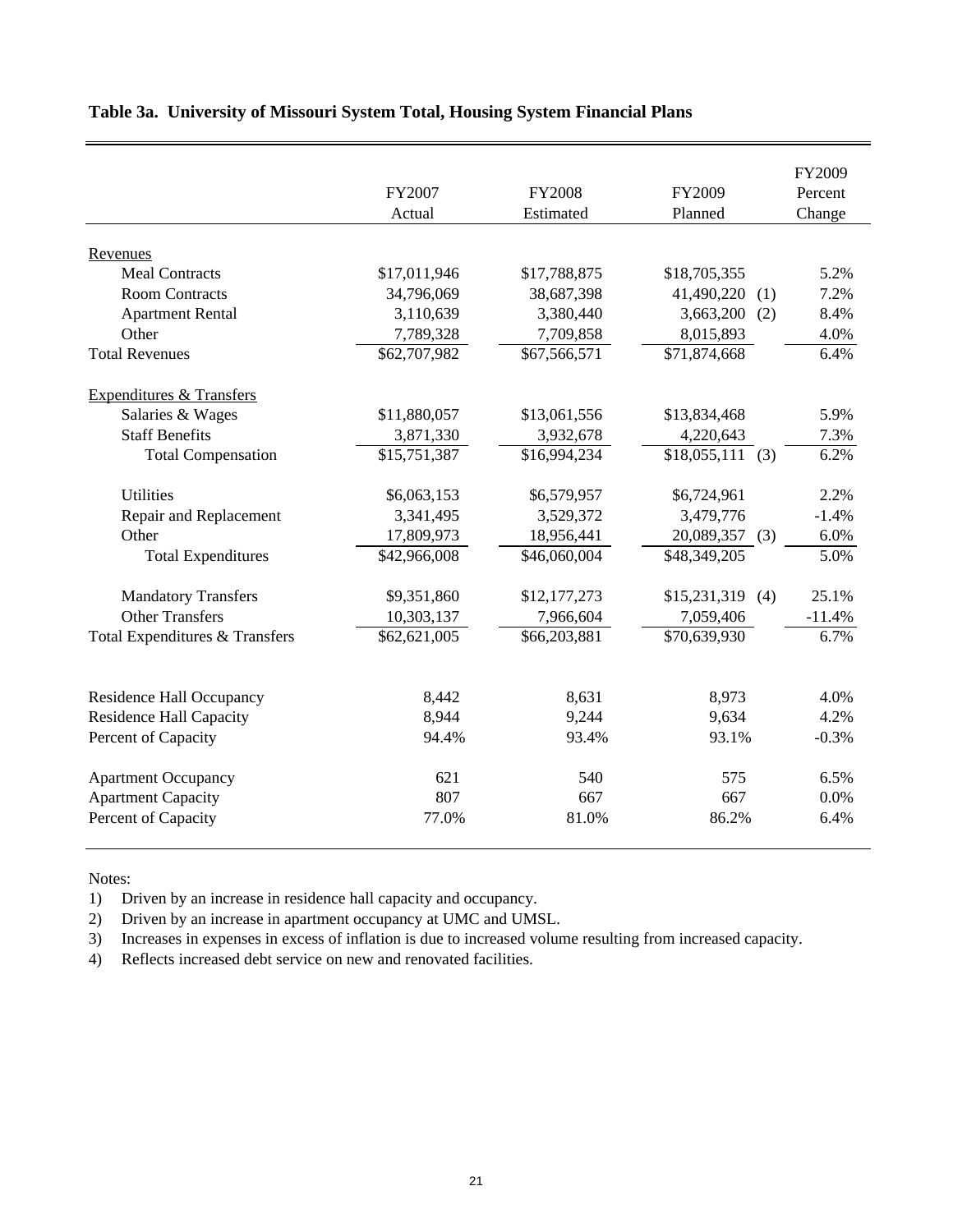|                                     |              |               |                         | FY2009   |
|-------------------------------------|--------------|---------------|-------------------------|----------|
|                                     | FY2007       | <b>FY2008</b> | FY2009                  | Percent  |
|                                     | Actual       | Estimated     | Planned                 | Change   |
|                                     |              |               |                         |          |
| Revenues<br><b>Meal Contracts</b>   | \$13,533,117 | \$13,947,875  | \$14,392,355            | 3.2%     |
| <b>Room Contracts</b>               | 23,194,226   | 25,741,688    | 27,319,883              | 6.1%     |
|                                     | 2,045,575    | 2,092,440     | (1)<br>2,197,200<br>(2) | 5.0%     |
| <b>Apartment Rental</b><br>Other    |              |               |                         |          |
|                                     | 6,626,129    | 6,298,412     | 6,579,748               | 4.5%     |
| <b>Total Revenues</b>               | \$45,399,047 | \$48,080,415  | \$50,489,186            | 5.0%     |
| <b>Expenditures &amp; Transfers</b> |              |               |                         |          |
| Salaries & Wages                    | \$9,864,567  | \$10,904,102  | \$11,589,238            | 6.3%     |
| <b>Staff Benefits</b>               | 3,407,549    | 3,431,808     | 3,694,935               | 7.7%     |
| <b>Total Compensation</b>           | \$13,272,116 | \$14,335,910  | $$15,284,173$ (3)       | 6.6%     |
| <b>Utilities</b>                    | \$4,150,521  | \$4,507,748   | \$4,508,171<br>(4)      | 0.0%     |
| Repair and Replacement              | 2,059,636    | 2,419,490     | 2,354,277               | $-2.7%$  |
| Other                               | 11,740,767   | 12,672,181    | 13,098,730              | 3.4%     |
| <b>Total Expenditures</b>           | \$31,223,040 | \$33,935,329  | \$35,245,351            | 3.9%     |
| <b>Mandatory Transfers</b>          | \$5,455,604  | \$7,612,437   | $$9,615,868$ (5)        | 26.3%    |
| <b>Other Transfers</b>              | 8,892,076    | 6,532,652     | 5,627,965               | $-13.8%$ |
| Total Expenditures & Transfers      | \$45,570,720 | \$48,080,418  | \$50,489,184            | 5.0%     |
|                                     |              |               |                         |          |
| <b>Residence Hall Occupancy</b>     | 5,839        | 5,844         | 6,050                   | 3.5%     |
| <b>Residence Hall Capacity</b>      | 6,098        | 6,239         | 6,408                   | 2.7%     |
| Percent of Capacity                 | 95.8%        | 93.7%         | 94.4%                   | 0.7%     |
| <b>Apartment Occupancy</b>          | 466          | 368           | 386                     | 4.9%     |
| <b>Apartment Capacity</b>           | 599          | 459           | 459                     | 0.0%     |
| Percent of Capacity                 | 77.8%        | 80.2%         | 84.1%                   | 4.9%     |

### **Table 3b. University of Missouri-Columbia, Housing System Financial Plans**

Notes:

1) Room rates increased 3.00% (avg) but room revenue increased almost 6.00% due to more beds in new and renovated halls than in previous years.

2) Apartment rates increased 2.00% but apartment revenue increased 5.00% due to the addition of Tara Apartments and the loss of University Terrace.

3) Individual salary and wages are planned to increase 4.00% but the opening and closing of facilities for renovation has caused the category to fluctuate an extra 2.00%

4) Utilities are estimated to remain flat due to the opening and closing of facilities for renovation.

5) Mandatory Transfers have increased substantially as more debt financing is issued for the Residential Life Master Plan.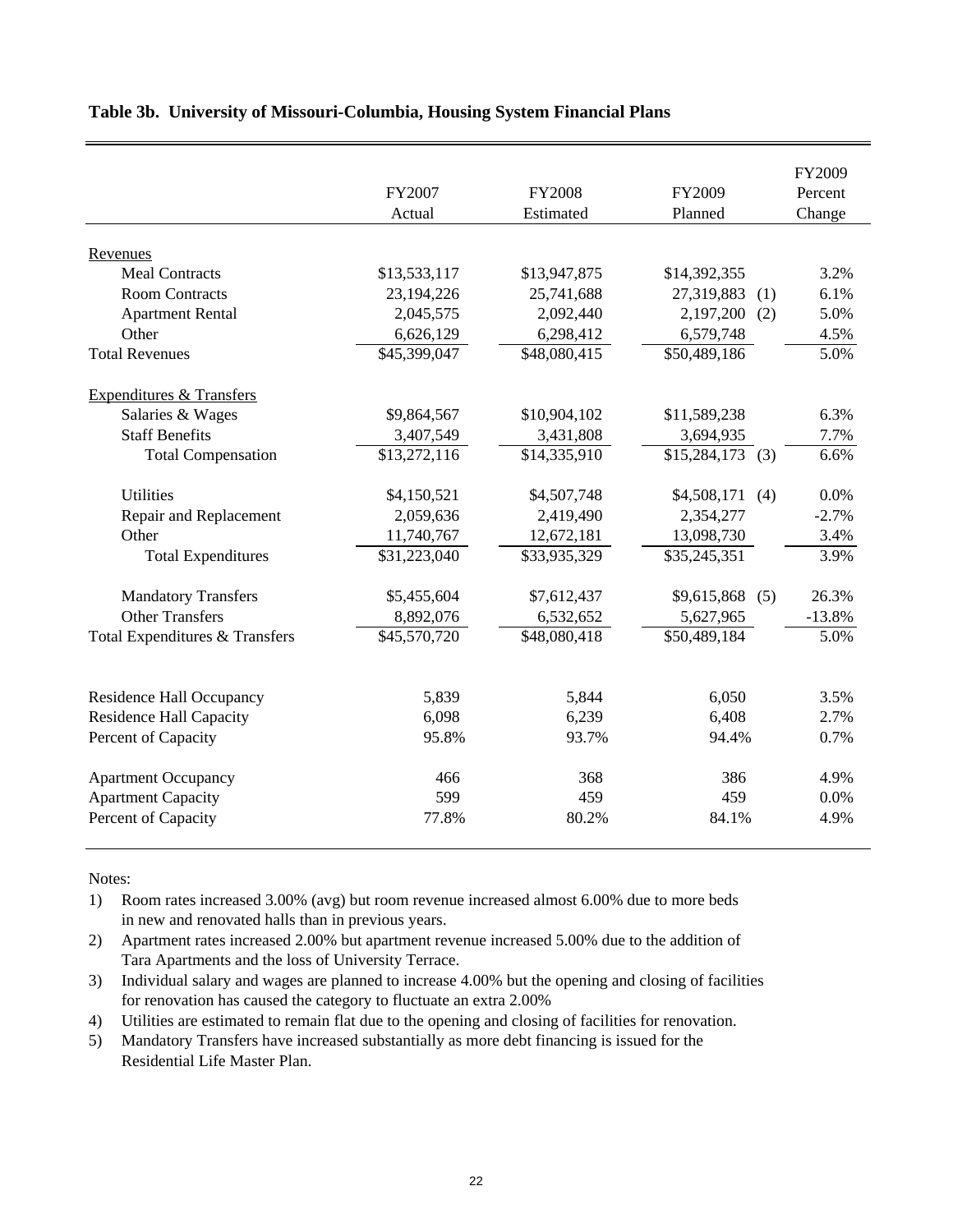|                                     |             |               |             | FY2009  |
|-------------------------------------|-------------|---------------|-------------|---------|
|                                     | FY2007      | <b>FY2008</b> | FY2009      | Percent |
|                                     | Actual      | Estimated     | Planned     | Change  |
| Revenues                            |             |               |             |         |
| Meal Contracts (1)                  |             |               |             |         |
| <b>Room Contracts</b>               | \$4,169,718 | \$4,397,710   | \$4,433,337 | 0.8%    |
| <b>Apartment Rental</b>             |             |               |             |         |
| Other $(2)$                         | 261,638     | 309,446       | 325,145     | 5.1%    |
| <b>Total Revenues</b>               | \$4,431,356 | \$4,707,156   | \$4,758,482 | 1.1%    |
| <b>Expenditures &amp; Transfers</b> |             |               |             |         |
| Salaries & Wages (3)                | \$609,180   | \$633,454     | \$611,230   | $-3.5%$ |
| Staff Benefits (3)                  | 141,891     | 140,870       | 138,708     | $-1.5%$ |
| <b>CA Room Benefits</b>             | 130,493     | 245,061       | 257,468     | 5.1%    |
| <b>Total Compensation</b>           | \$881,564   | \$1,019,385   | \$1,007,406 | $-1.2%$ |
| Utilities (4)                       | \$361,941   | \$449,209     | \$473,790   | 5.5%    |
| Repair and Replacement              | 530,152     | 453,882       | 467,499     | 3.0%    |
| Other                               | 575,841     | 506,260       | 521,447     | 3.0%    |
| <b>Total Expenditures</b>           | \$2,349,498 | \$2,428,736   | \$2,470,142 | 1.7%    |
| Mandatory Transfers (5)             | \$1,422,852 | \$1,117,336   | \$1,323,451 | 18.4%   |
| <b>Other Transfers</b>              | 339,533     | 347,952       | 358,441     | 3.0%    |
| Total Expenditures & Transfers      | \$4,111,883 | \$3,894,024   | \$4,152,034 | 6.6%    |
|                                     |             |               |             |         |
| <b>Residence Hall Occupancy</b>     | 850         | 853           | 825         | $-3.3%$ |
| <b>Residence Hall Capacity</b>      | 878         | 878           | 878         | 0.0%    |
| Percent of Capacity                 | 96.8%       | 97.2%         | 94.0%       | $-3.3%$ |
| <b>Apartment Occupancy</b>          |             |               |             |         |
| <b>Apartment Capacity</b>           |             |               |             |         |
| Percent of Capacity                 |             |               |             |         |

## **Table 3c. University of Missouri-Kansas City, Housing System Financial Plans**

Notes:

1) Meal contracts - Food Service is not considered a part of Residential Life financial operations. FY08 room contracts were at 98% capacity for Oak St Hall and budgeted at 95%.

2) Includes mandatory programming fees, laundry commission and anticipated increase in summer conference revenues.

3) Increase reflects additional employees for management company and outsource of custodial employees.

4) FY09 reflects a 3% increase in water, a 5% increase in gas and electricity, and a 3% increase in cable services.

5) Reflects a refunding of system facilities debt under a new amortization schedule.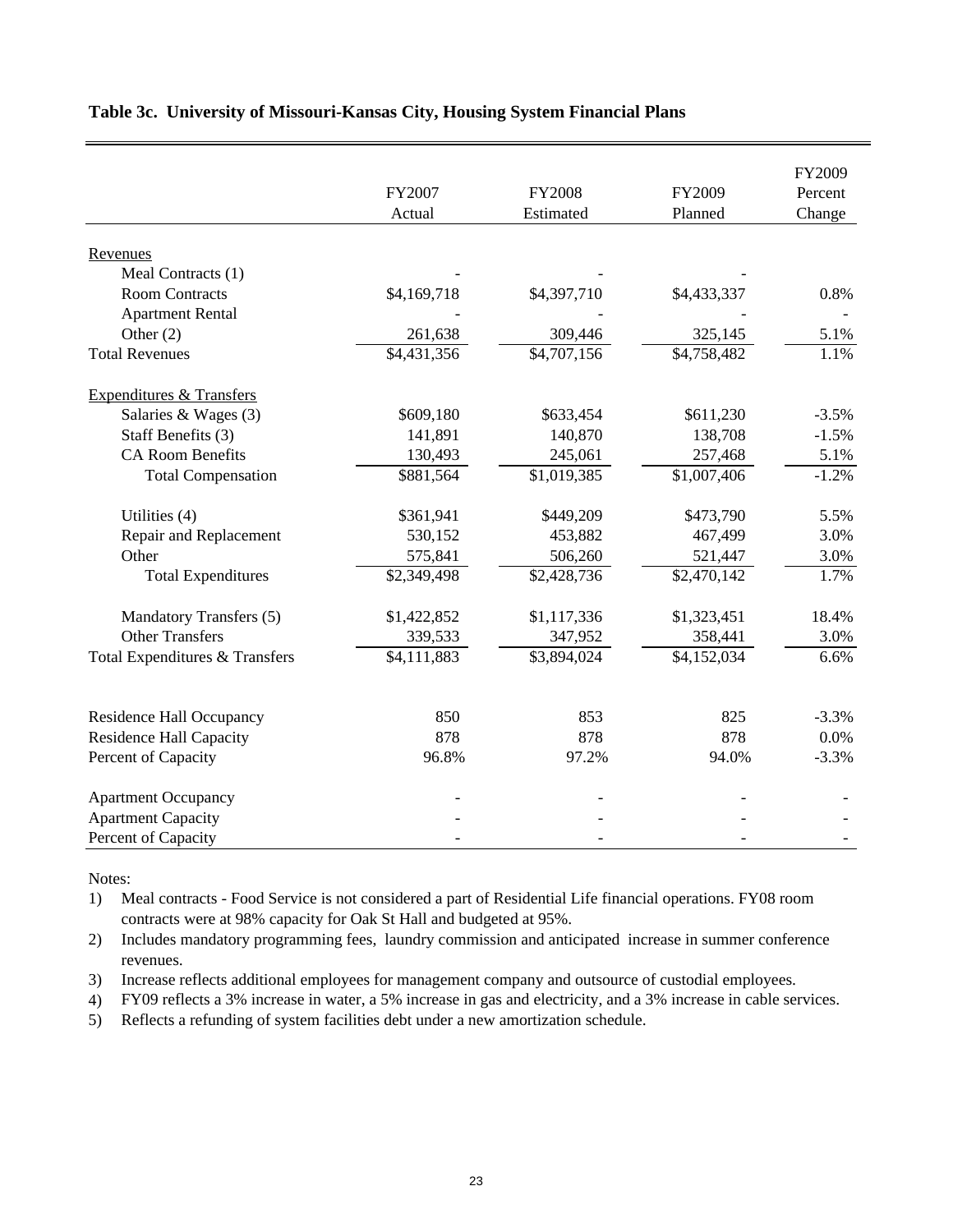|                                     |                         |                          |                    | FY2009  |
|-------------------------------------|-------------------------|--------------------------|--------------------|---------|
|                                     | FY2007                  | <b>FY2008</b>            | FY2009             | Percent |
|                                     | Actual                  | Estimated                | Planned            | Change  |
|                                     |                         |                          |                    |         |
| Revenues                            |                         |                          |                    |         |
| <b>Meal Contracts</b>               | \$2,848,581             | \$3,195,000              | \$3,590,000        | 12.4%   |
| <b>Room Contracts</b>               | 5,654,883               | 6,700,000                | 7,656,000          | 14.3%   |
| <b>Apartment Rental</b>             | 199,450                 | 215,000                  | 228,000            | 6.0%    |
| Other                               | 512,469                 | 500,000                  | 500,000            | 0.0%    |
| <b>Total Revenues</b>               | \$9,215,383             | $\overline{$10,610,000}$ | $$11,974,000$ (1)  | 12.9%   |
| <b>Expenditures &amp; Transfers</b> |                         |                          |                    |         |
| Salaries & Wages                    | \$1,241,572             | \$1,280,000              | \$1,381,000        | 7.9%    |
| <b>Staff Benefits</b>               | 284,564                 | 300,000                  | 324,000            | 8.0%    |
| <b>Total Compensation</b>           | $\overline{$1,526,136}$ | $\overline{$1,580,000}$  | \$1,705,000        | 7.9%    |
| <b>Utilities</b>                    | \$1,142,224             | \$1,300,000              | \$1,440,000        | 10.8%   |
| Repair and Replacement              | 520,719                 | 600,000                  | 600,000            | 0.0%    |
| Other                               | 3,560,973               | 4,000,000                | 4,546,180          | 13.7%   |
| <b>Total Expenditures</b>           | \$6,750,052             | \$7,480,000              | $$8,291,180$ (1)   | 10.8%   |
| <b>Mandatory Transfers</b>          | \$1,282,188             | \$1,607,500              | \$2,544,000<br>(2) | 58.3%   |
| <b>Other Transfers</b>              | 1,000,000               | 1,000,000                | 1,000,000          | 0.0%    |
| Total Expenditures & Transfers      | \$9,032,240             | \$10,087,500             | \$11,835,180       | 17.3%   |
|                                     |                         |                          |                    |         |
| <b>Residence Hall Occupancy</b>     | 1,400                   | 1,541                    | 1,658              | 7.6%    |
| <b>Residence Hall Capacity</b>      | 1,542                   | 1,635                    | 1,797              | 9.9%    |
| Percent of Capacity                 | 90.8%                   | 94.3%                    | 92.3%              | $-2.1%$ |
| <b>Apartment Occupancy</b>          | 35                      | 35                       | 35                 | 0.0%    |
| <b>Apartment Capacity</b>           | 36                      | 36                       | 36                 | 0.0%    |
| Percent of Capacity                 | 97.2%                   | 97.2%                    | 97.2%              | 0.0%    |

## **Table 3d. Missouri University of Science and Technology, Housing System Financial Plans**

**`**

Notes:

1) In FY 2009 the North wing of the North tower at Thomas Jefferson residence hall will resume services after being renovated. The lease agreement for housing students at Collegiate Station Apartment will be terminated. This increase in capacity and resulting volume drives the increase in revenues and expenditures.

2) Reflects increased debt service on new and renovated facilities.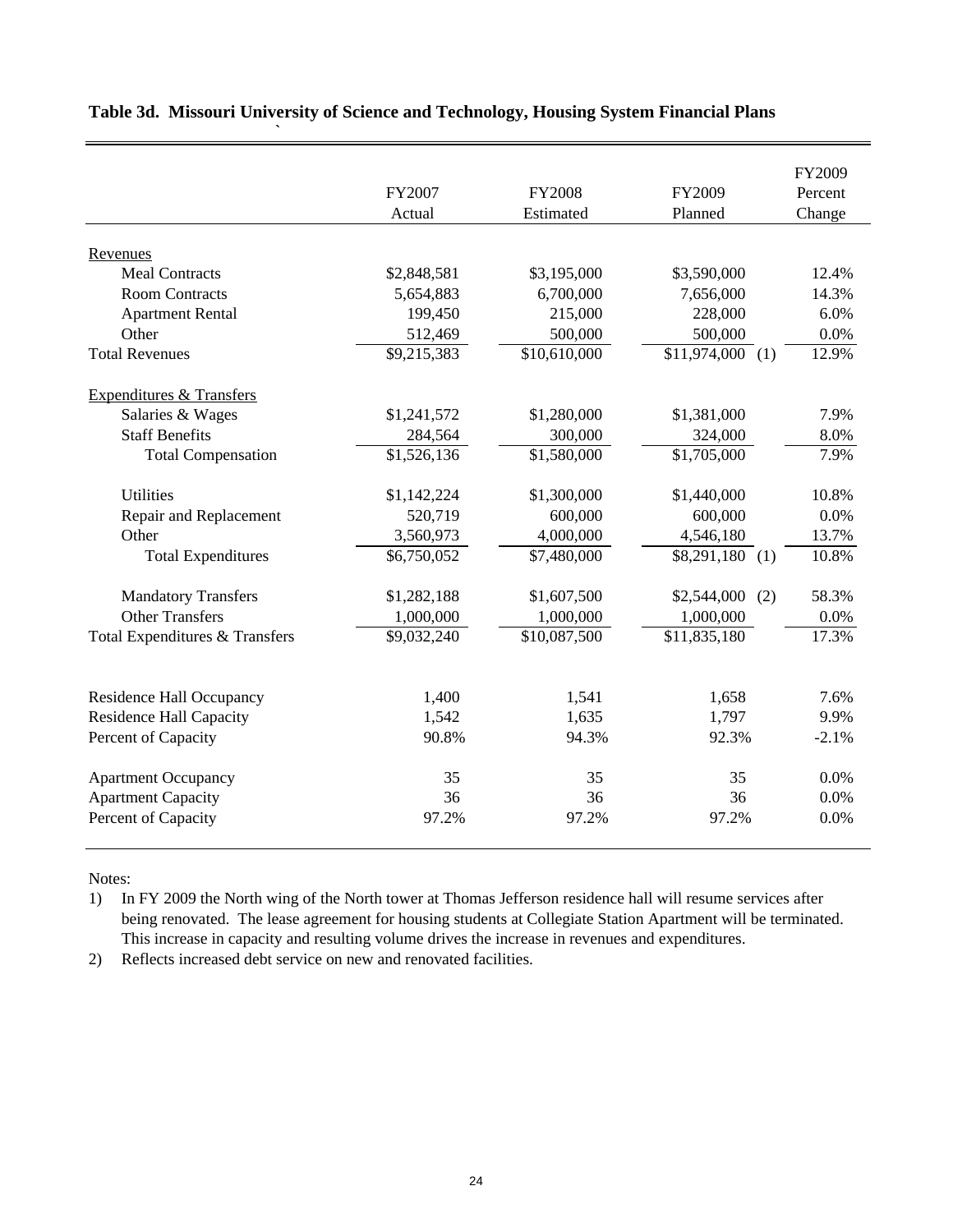|                                     |             |                         |                    | FY2009   |
|-------------------------------------|-------------|-------------------------|--------------------|----------|
|                                     | FY2007      | <b>FY2008</b>           | FY2009             | Percent  |
|                                     | Actual      | Estimated               | Planned            | Change   |
| Revenues                            |             |                         |                    |          |
| <b>Meal Contracts</b>               | \$630,248   | \$646,000<br>(1)        | \$723,000<br>(1)   | 11.9%    |
| <b>Room Contracts</b>               | 1,777,242   | 1,848,000<br>(2)        | 2,081,000<br>(2)   | 12.6%    |
| <b>Apartment Rental</b>             | 865,614     | (3)<br>1,073,000        | (3)<br>1,238,000   | 15.4%    |
| Other                               | 389,092     | 602,000<br>(4)          | 611,000<br>(4)     | 1.5%     |
| <b>Total Revenues</b>               | \$3,662,196 | \$4,169,000             | \$4,653,000        | 11.6%    |
| <b>Expenditures &amp; Transfers</b> |             |                         |                    |          |
| Salaries & Wages                    | \$164,738   | \$244,000<br>(5)        | \$253,000          | 3.7%     |
| <b>Staff Benefits</b>               | 37,326      | 60,000<br>(5)           | 63,000             | 5.0%     |
| <b>Total Compensation</b>           | \$202,064   | \$304,000               | \$316,000          | 3.9%     |
| <b>Utilities</b>                    | \$408,467   | \$323,000<br>(6)        | \$303,000          | $-6.2%$  |
| Repair and Replacement              | 230,988     | 56,000<br>(6)           | 58,000             | 3.6%     |
| Other                               | 1,932,392   | 1,778,000<br>(7)        | 1,923,000<br>(7)   | 8.2%     |
| <b>Total Expenditures</b>           | \$2,773,911 | $\overline{$}2,461,000$ | \$2,600,000        | 5.6%     |
| <b>Mandatory Transfers</b>          | \$1,191,216 | \$1,840,000<br>(8)      | \$1,748,000<br>(8) | $-5.0%$  |
| <b>Other Transfers</b>              | 71,528      | 86,000                  | 73,000             | $-15.1%$ |
| Total Expenditures & Transfers      | \$4,036,655 | \$4,387,000             | \$4,421,000        | 0.8%     |
| <b>Residence Hall Occupancy</b>     | 353         | 393 (9)                 | 440 (9)            | 12.0%    |
| <b>Residence Hall Capacity</b>      | 426         | 492 (10)                | 551 (10)           | 12.0%    |
| Percent of Capacity                 | 82.9%       | 79.9%                   | 79.9%              | 0.0%     |
| <b>Apartment Occupancy</b>          | 120         | 137                     | 154                | 12.4%    |
| <b>Apartment Capacity</b>           | 172         | 172                     | 172                | 0.0%     |
| Percent of Capacity                 | 69.8%       | 79.7%                   | 89.5%              | 12.3%    |

## **Table 3e. University of Missouri-St. Louis, Housing System Financial Plans**

Notes:

- 1) FY09 reflects an increase in the new required board plan for campus residents. This revenue increase is offset by an increase in Cost of Goods for meals.
- 2) FY08 revenue increase is associated with the opening of the new Residence Hall, Oak Hall, and the purchase of additional family housing in FY2007.
- 3) FY08 and FY09 increases associated with the hiring of a full-time apartment manager.
- 4) FY08 and FY09 include campus support for the new residence hall.
- 5) FY08 includes the addition of an Apartment Manager and Student Service Coordinator for Residential Life.
- 6) FY08 and FY09 decrease due to Bellerive Hall and LeGras Hall being taken offline in FY08.
- 7) FY08 reflects a reduction in Materials & Supplies, Institutional Support, and Bad Debt. FY09 reflects an increase in Repairs & Maintenance, Cost of Goods (meal plan), and Marketing activities.
- 8) FY08 reflects an increase in debt for Oak Hall. FY09 decrease due to maturing debt on Mansion Hills.
- 9) FY08 and FY09 reflects a growth in occupancy as a result of the marketing initiatives of Residential Life.
- 10) FY08 Oak Hall came online; Bellerive Hall, LeGras, and a portion of Seton taken offline. FY09 Villa Proper back online after required maintenance; remainder of Seton Hall taken offline for College of Nursing.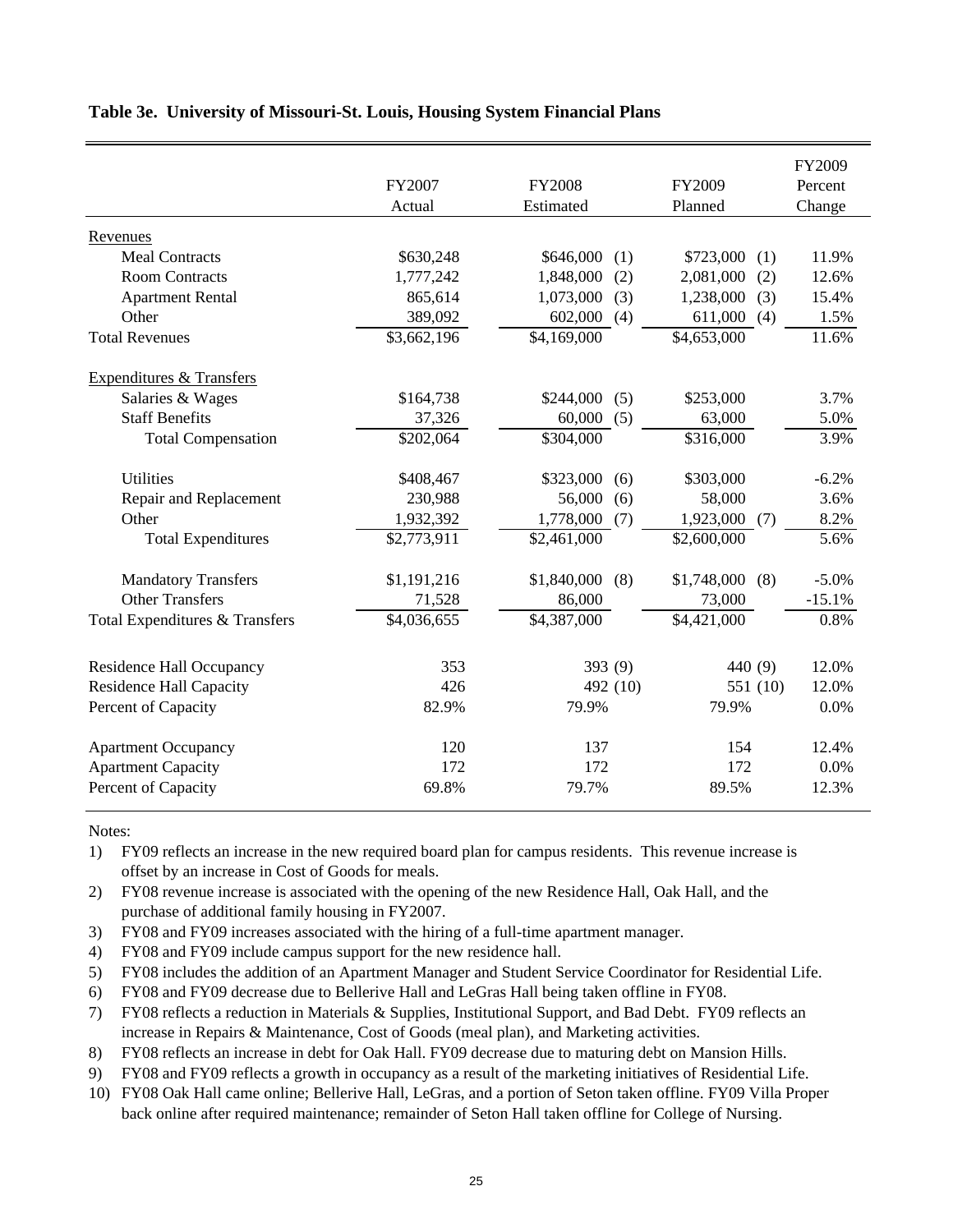**Table 4a. University of Missouri-Columbia, Proposed Student Activity, Facility and Health Service Fees, Fiscal Year 2009**

|                                       |                      |                      |            |                     |                     | <b>FY2009 Semester Rates - Fall</b>   |             |             |             |        |           |  |
|---------------------------------------|----------------------|----------------------|------------|---------------------|---------------------|---------------------------------------|-------------|-------------|-------------|--------|-----------|--|
| Credit                                | Undergrad<br>Student | Grad/Prof<br>Student | Recreation | Undergrad<br>Health | Grad/Prof<br>Health | Total                                 | Total       | Total       | Total       | % Chg. | % Chg.    |  |
| Hour                                  | Activity             | Activity             | Activity & | Service             | Service             | <b>FY09</b>                           | <b>FY09</b> | <b>FY08</b> | <b>FY08</b> | U.G.   | Grad/Prof |  |
| Load                                  | Fee $(1)$            | Fee $(1)$            | Facility   | Fee                 | Fee                 | U.G. Fees                             | G/P Fees    | U.G. Fees   | G/P Fees    | Fees   | Fees      |  |
| $\mathbf{1}$                          | \$10.24              | \$11.71              | \$0.00     | \$0.00              | \$0.00              | \$10.24                               | \$11.71     | \$9.68      | \$11.08     | 5.8%   | 5.7%      |  |
| $\sqrt{2}$                            | 20.48                | 23.42                | 0.00       | $0.00\,$            | $0.00\,$            | 20.48                                 | 23.42       | 19.36       | 22.16       | 5.8%   | 5.7%      |  |
| 3                                     | 30.72                | 35.13                | 0.00       | $0.00\,$            | 0.00                | 30.72                                 | 35.13       | 29.04       | 33.24       | 5.8%   | 5.7%      |  |
| 4                                     | 40.96                | 46.84                | 0.00       | $0.00\,$            | 0.00                | 40.96                                 | 46.84       | 38.72       | 44.32       | 5.8%   | 5.7%      |  |
| 5                                     | 51.20                | 58.55                | 0.00       | $0.00\,$            | $0.00\,$            | 51.20                                 | 58.55       | 48.40       | 55.40       | 5.8%   | 5.7%      |  |
| 6                                     | 61.44                | 70.26                | 0.00       | 0.00                | 0.00                | 61.44                                 | 70.26       | 58.08       | 66.48       | 5.8%   | 5.7%      |  |
| $\tau$                                | 71.68                | 81.97                | 133.11     | 92.78               | 92.78               | 297.57                                | 307.86      | 286.78      | 296.58      | 3.8%   | 3.8%      |  |
| 8                                     | 81.92                | 93.68                | 133.11     | 92.78               | 92.78               | 307.81                                | 319.57      | 296.46      | 307.66      | 3.8%   | 3.9%      |  |
| 9                                     | 92.16                | 105.39               | 133.11     | 92.78               | 92.78               | 318.05                                | 331.28      | 306.14      | 318.74      | 3.9%   | 3.9%      |  |
| 10                                    | 102.40               | 105.39               | 133.11     | 92.78               | 92.78               | 328.29                                | 331.28      | 315.82      | 318.74      | 3.9%   | 3.9%      |  |
| 11                                    | 112.64               | 105.39               | 133.11     | 92.78               | 92.78               | 338.53                                | 331.28      | 325.50      | 318.74      | 4.0%   | 3.9%      |  |
| $12+$                                 | 122.88               | 105.39               | 133.11     | 92.78               | 92.78               | 348.77                                | 331.28      | 335.18      | 318.74      | 4.1%   | 3.9%      |  |
| FY2008 Semester Fee - Fall and Winter |                      |                      |            |                     |                     |                                       |             |             |             |        |           |  |
| $12+$                                 | 116.16               | 99.72                | 129.74     | 89.28               | 89.28               |                                       |             | 335.18      | 318.74      |        |           |  |
| % Chg.                                | 5.8%                 | 5.7%                 | 2.6%       | 3.9%                | 3.9%                |                                       |             | 4.1%        | 3.9%        |        |           |  |
| <b>FY2009 Semester Rates - Spring</b> |                      |                      |            |                     |                     |                                       |             |             |             |        |           |  |
|                                       |                      |                      |            |                     |                     |                                       |             |             |             |        |           |  |
|                                       | Undergrad            | Grad/Prof            |            | Undergrad           | Grad/Prof           |                                       |             |             |             |        |           |  |
| Credit                                | Student              | Student              | Recreation | Health              | Health              | Total                                 | Total       | Total       | Total       | % Chg. | % Chg.    |  |
| Hour                                  | Activity             | Activity             | Activity & | Service             | Service             | <b>FY09</b>                           | <b>FY09</b> | <b>FY08</b> | <b>FY08</b> | U.G.   | Grad/Prof |  |
| Load                                  | Fee $(1)$ $(2)$      | Fee $(1)$ $(2)$      | Facility   | Fee                 | Fee                 | U.G. Fees                             | G/P Fees    | U.G. Fees   | G/P Fees    | Fees   | Fees      |  |
| $\mathbf{1}$                          | \$13.16              | \$15.07              | \$0.00     | \$0.00              | $\overline{$}0.00$  | \$13.16                               | \$15.07     | \$9.68      | \$11.08     | 36.0%  | 36.0%     |  |
| $\sqrt{2}$                            | 26.32                | 30.14                | 0.00       | $0.00\,$            | 0.00                | 26.32                                 | 30.14       | 19.36       | 22.16       | 36.0%  | 36.0%     |  |
| 3                                     | 39.48                | 45.21                | 0.00       | $0.00\,$            | $0.00\,$            | 39.48                                 | 45.21       | 29.04       | 33.24       | 36.0%  | 36.0%     |  |
| 4                                     | 52.64                | 60.28                | 0.00       | 0.00                | 0.00                | 52.64                                 | 60.28       | 38.72       | 44.32       | 36.0%  | 36.0%     |  |
| 5                                     | 65.80                | 75.35                | 0.00       | $0.00\,$            | $0.00\,$            | 65.80                                 | 75.35       | 48.40       | 55.40       | 36.0%  | 36.0%     |  |
| 6                                     | 78.96                | 90.42                | $0.00\,$   | $0.00\,$            | 0.00                | 78.96                                 | 90.42       | 58.08       | 66.48       | 36.0%  | 36.0%     |  |
| 7                                     | 92.12                | 105.49               | 133.11     | 92.78               | 92.78               | 318.01                                | 331.38      | 286.78      | 296.58      | 10.9%  | 11.7%     |  |
| 8                                     | 105.28               | 120.56               | 133.11     | 92.78               | 92.78               | 331.17                                | 346.45      | 296.46      | 307.66      | 11.7%  | 12.6%     |  |
| 9                                     | 118.44               | 135.63               | 133.11     | 92.78               | 92.78               | 344.33                                | 361.52      | 306.14      | 318.74      | 12.5%  | 13.4%     |  |
| 10                                    | 131.60               | 135.63               | 133.11     | 92.78               | 92.78               | 357.49                                | 361.52      | 315.82      | 318.74      | 13.2%  | 13.4%     |  |
| 11                                    | 144.76               | 135.63               | 133.11     | 92.78               | 92.78               | 370.65                                | 361.52      | 325.50      | 318.74      | 13.9%  | 13.4%     |  |
| $12+$                                 | 157.92               | 135.63               | 133.11     | 92.78               | 92.78               | 383.81                                | 361.52      | 335.18      | 318.74      | 14.5%  | 13.4%     |  |
| $12+$                                 | 116.16               | 99.72                | 129.74     | 89.28               | 89.28               | FY2008 Semester Fee - Fall and Winter |             | 335.18      | 318.74      |        |           |  |
| % Chg.                                | 36.0%                | 36.0%                | 2.6%       | 3.9%                | 3.9%                |                                       |             | 14.5%       | 13.4%       |        |           |  |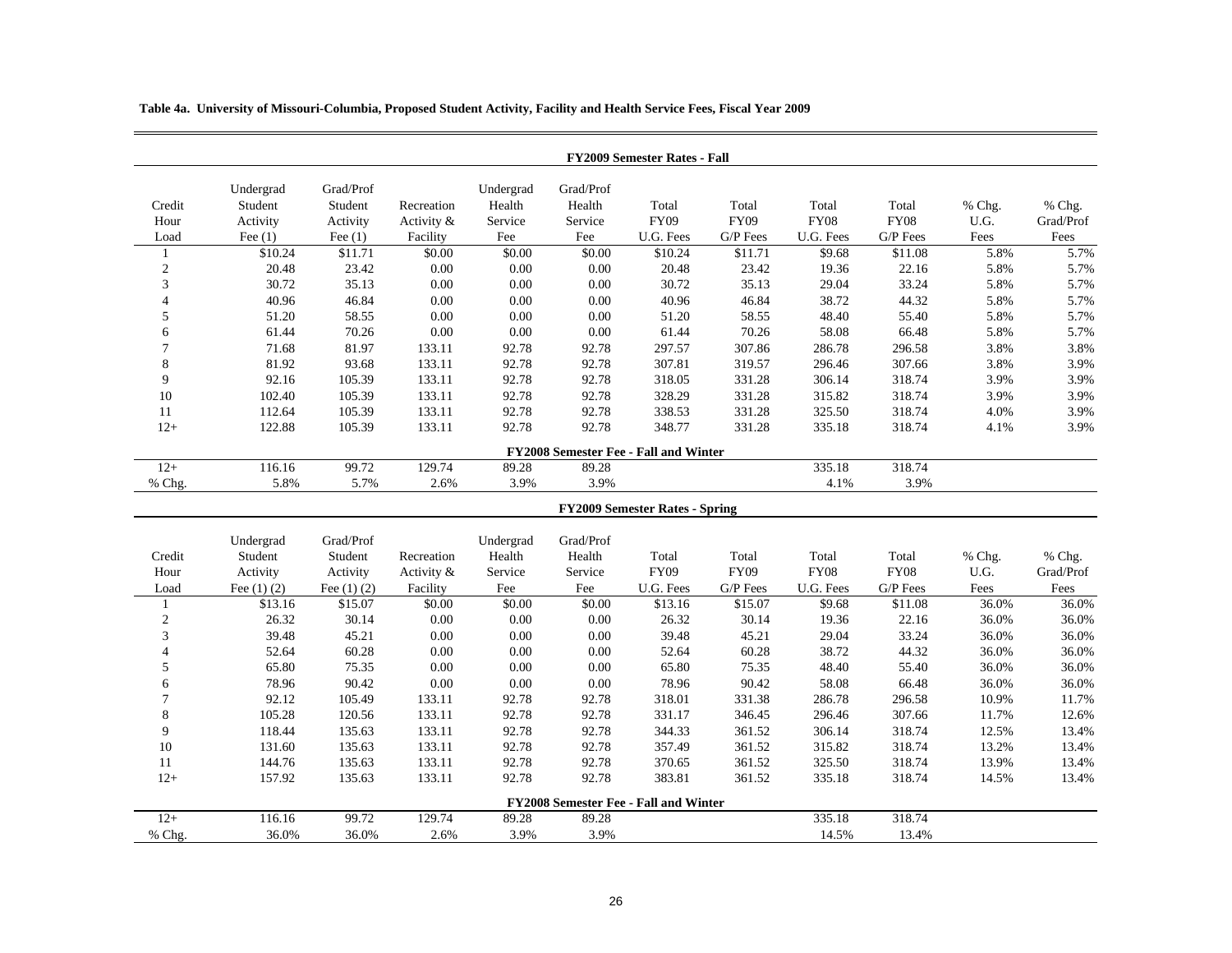**Table 4a. University of Missouri-Columbia, Proposed Student Activity, Facility and Health Service Fees, Fiscal Year 2009 (continued)**

|        | <b>FY2009 Summer Session Rates</b> |           |               |           |           |             |             |             |             |          |           |  |  |
|--------|------------------------------------|-----------|---------------|-----------|-----------|-------------|-------------|-------------|-------------|----------|-----------|--|--|
|        | Undergrad                          | Graduate  |               | Undergrad | Grad/Prof |             |             |             |             |          |           |  |  |
| Credit | Student                            | Student   | Recreation    | Health    | Health    | Total       | Total       | Total       | Total       | $%$ Chg. | $%$ Chg.  |  |  |
| Hour   | Activity                           | Activity  | Activity $\&$ | Service   | Service   | <b>FY09</b> | <b>FY09</b> | <b>FY08</b> | <b>FY08</b> | U.G.     | Grad/Prof |  |  |
| Load   | Fee $(1)$                          | Fee $(1)$ | Facility      | Fee       | Fee       | U.G. Fees   | $G/P$ Fees  | U.G. Fees   | $G/P$ Fees  | Fees     | Fees      |  |  |
|        | \$10.24                            | \$11.71   | \$0.00        | \$0.00    | \$0.00    | \$10.24     | \$11.71     | \$9.68      | \$11.08     | 5.8%     | 5.7%      |  |  |
| 2      | 20.48                              | 23.42     | 0.00          | 0.00      | 0.00      | 20.48       | 23.42       | 19.36       | 22.16       | 5.8%     | 5.7%      |  |  |
| 3      | 30.72                              | 35.13     | 0.00          | 0.00      | 0.00      | 30.72       | 35.13       | 29.04       | 33.24       | 5.8%     | 5.7%      |  |  |
| 4      | 40.96                              | 46.84     | 0.00          | 0.00      | 75.71     | 40.96       | 122.55      | 38.72       | 117.17      | 5.8%     | 4.6%      |  |  |
| 5      | 51.20                              | 58.55     | 0.00          | 0.00      | 75.71     | 51.20       | 134.26      | 48.40       | 128.25      | 5.8%     | 4.7%      |  |  |
| 6      | 61.44                              | 70.26     | 0.00          | 75.71     | 75.71     | 137.15      | 145.97      | 130.93      | 139.33      | 4.7%     | 4.8%      |  |  |
| $7+$   | 61.44                              | 70.26     | 66.56         | 75.71     | 75.71     | 203.71      | 212.53      | 195.80      | 204.20      | 4.0%     | 4.1%      |  |  |
|        | <b>FY2008 Summer Fee</b>           |           |               |           |           |             |             |             |             |          |           |  |  |
| $7+$   | 58.08                              | 66.48     | 64.87         | 72.85     | 72.85     |             |             | 195.80      | 204.20      |          |           |  |  |
| % Chg. | 5.8%                               | 5.7%      | 2.6%          | 3.9%      | 3.9%      |             |             | 4.0%        | 4.1%        |          |           |  |  |

Notes: The Student Activity Fee increase for the academic year including the Brady Commons fee is \$48.48 or 20.9% for undergraduates. Total activity, facility and health service fees for the academic year including the Brady Commons fee is \$62.22 or 9.3% for undergraduates.

(1) Student Activity Fees include fees to fund: Student Government, Student Organizations, Readership Program, Sports Clubs, Associated Students, Capital Improvements, Divisional Councils, Transportation System, Memorial Union, Student Life, Counseling Center, Jesse Auditorium, and Parking Garage. These various subfee categories increase at various rates with the largest increase being for the Counseling Center and Student Life.

(2) Beginning with the spring semester the Brady Commons expansion/rennovation fee will be assessed. This is part of the student activity fee.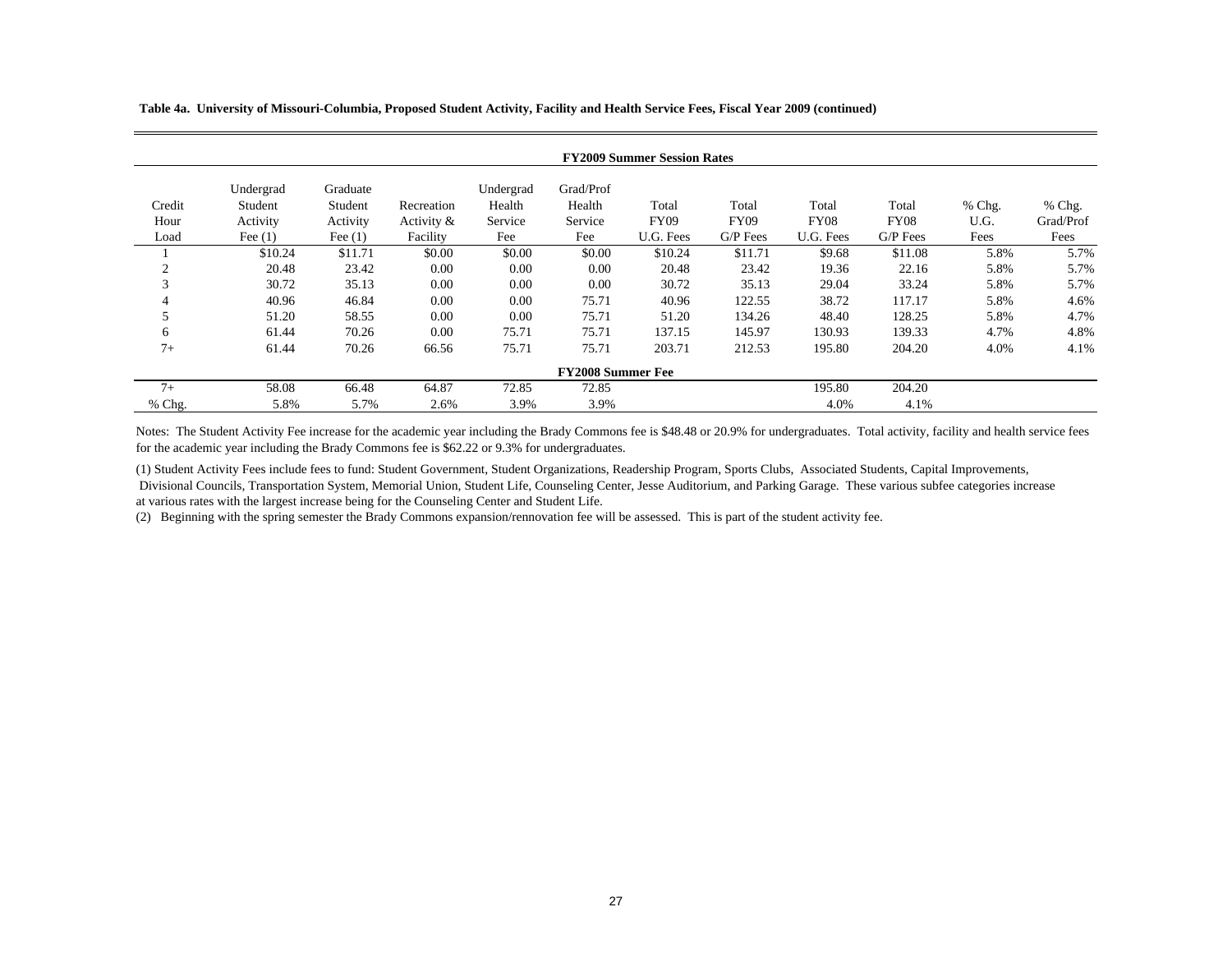**Table 4b. University of Missouri-Kansas City, Proposed Student Activity, Facility and Health Service Fees, Fiscal Year 2009**

| Univ.<br>Student<br>Collegiate<br>Rec.<br>Total<br>Credit<br>Phys.<br>Student<br>Total<br><b>FY09</b><br>Health<br>Readership<br>Facility<br><b>FY08</b><br>Athletic<br>A.S.U.M.<br>Facility<br>Hour<br>Center<br>Activity<br>Fee<br>Fee<br>Fee<br>Fee<br>Fee<br>Fee<br>Fee $(1)$<br>Fee<br>Fees<br>Fees<br>Load<br>\$3.86<br>\$6.22<br>\$4.42<br>\$0.15<br>\$4.39<br>\$0.69<br>\$2.72<br>\$30.00<br>\$52.45<br>\$49.11<br>$\mathbf{1}$<br>$\sqrt{2}$<br>8.84<br>0.30<br>8.78<br>2.72<br>72.19<br>12.44<br>1.38<br>7.73<br>30.00<br>68.22<br>3<br>2.72<br>87.33<br>18.66<br>13.26<br>0.45<br>13.17<br>2.08<br>11.59<br>30.00<br>91.93<br>2.72<br>24.87<br>17.68<br>0.60<br>17.56<br>2.77<br>30.00<br>111.65<br>106.44<br>$\overline{4}$<br>15.45<br>2.72<br>31.09<br>0.75<br>21.95<br>3.46<br>19.32<br>30.00<br>131.40<br>125.55<br>5<br>22.11<br>23.18<br>2.72<br>37.31<br>26.53<br>0.90<br>26.34<br>30.00<br>151.13<br>4.15<br>144.65<br>6<br>30.95<br>1.05<br>30.73<br>4.84<br>27.04<br>2.72<br>30.00<br>170.86<br>163.76<br>$\overline{7}$<br>43.53<br>8<br>35.37<br>1.20<br>35.12<br>30.91<br>2.72<br>30.00<br>190.61<br>182.87<br>49.75<br>5.54<br>9<br>55.97<br>39.79<br>1.35<br>39.51<br>6.23<br>34.77<br>2.72<br>30.00<br>210.34<br>201.98<br>10<br>43.90<br>6.92<br>2.72<br>30.00<br>230.07<br>62.19<br>44.21<br>1.50<br>38.63<br>221.09<br>68.41<br>1.50<br>48.29<br>7.61<br>2.72<br>30.00<br>240.05<br>11<br>48.63<br>42.50<br>249.66<br>46.36<br>2.72<br>$12+$<br>74.62<br>53.05<br>1.50<br>52.68<br>8.31<br>30.00<br>269.24<br>259.00<br><b>FY2008 Semester Fee</b><br>72.24<br>51.32<br>$12+$<br>1.50<br>51.04<br>0.00<br>30.00<br>259.00<br>8.00<br>44.90<br>%Chg.<br>3.3%<br>3.4%<br>0.0%<br>3.2%<br>3.9%<br>3.3%<br>N/A<br>0.0%<br>4.0%<br><b>FY2009 Summer Session Rates</b><br>Collegiate<br>Credit<br>Univ.<br>Phys.<br>Student<br>Rec.<br>Total<br>Total<br>Student<br><b>FY09</b><br><b>FY08</b><br>Hour<br>Athletic<br>A.S.U.M.<br>Activity<br>Health<br>Readership<br>Facility<br>Center<br>Facility<br>Fee<br>Fee<br>Fee<br>Fee<br>Fee<br>Fee<br>Fees<br>Fees<br>Fee<br>Fee<br>Load<br>\$6.22<br>\$4.42<br>\$0.15<br>\$4.39<br>\$0.69<br>\$3.86<br>\$1.36<br>\$15.00<br>\$36.09<br>34.11<br>1<br>$\overline{2}$<br>12.44<br>8.84<br>0.30<br>8.78<br>1.38<br>7.73<br>1.36<br>15.00<br>55.83<br>53.22<br>3<br>18.66<br>13.26<br>13.17<br>2.08<br>11.59<br>1.36<br>15.00<br>75.57<br>72.33<br>0.45<br>24.87<br>0.60<br>17.56<br>2.77<br>1.36<br>15.00<br>95.29<br>91.44<br>$\overline{4}$<br>17.68<br>15.45<br>5<br>31.09<br>22.11<br>0.75<br>21.95<br>19.32<br>1.36<br>15.00<br>115.04<br>3.46<br>110.55<br>37.31<br>26.53<br>0.90<br>26.34<br>4.15<br>23.18<br>1.36<br>15.00<br>134.77<br>129.65<br>$6+$<br><b>FY2008 Summer Fee</b> | <b>FY2009 Semester Rates</b> |  |  |  |  |  |  |  |  |  |               |  |
|---------------------------------------------------------------------------------------------------------------------------------------------------------------------------------------------------------------------------------------------------------------------------------------------------------------------------------------------------------------------------------------------------------------------------------------------------------------------------------------------------------------------------------------------------------------------------------------------------------------------------------------------------------------------------------------------------------------------------------------------------------------------------------------------------------------------------------------------------------------------------------------------------------------------------------------------------------------------------------------------------------------------------------------------------------------------------------------------------------------------------------------------------------------------------------------------------------------------------------------------------------------------------------------------------------------------------------------------------------------------------------------------------------------------------------------------------------------------------------------------------------------------------------------------------------------------------------------------------------------------------------------------------------------------------------------------------------------------------------------------------------------------------------------------------------------------------------------------------------------------------------------------------------------------------------------------------------------------------------------------------------------------------------------------------------------------------------------------------------------------------------------------------------------------------------------------------------------------------------------------------------------------------------------------------------------------------------------------------------------------------------------------------------------------------------------------------------------------------------------------------------------------------------------------------------------------------------------------------------------------------------------------------------------------------------------------------------------------------------------------------------------|------------------------------|--|--|--|--|--|--|--|--|--|---------------|--|
|                                                                                                                                                                                                                                                                                                                                                                                                                                                                                                                                                                                                                                                                                                                                                                                                                                                                                                                                                                                                                                                                                                                                                                                                                                                                                                                                                                                                                                                                                                                                                                                                                                                                                                                                                                                                                                                                                                                                                                                                                                                                                                                                                                                                                                                                                                                                                                                                                                                                                                                                                                                                                                                                                                                                                               |                              |  |  |  |  |  |  |  |  |  | %Chg<br>Total |  |
|                                                                                                                                                                                                                                                                                                                                                                                                                                                                                                                                                                                                                                                                                                                                                                                                                                                                                                                                                                                                                                                                                                                                                                                                                                                                                                                                                                                                                                                                                                                                                                                                                                                                                                                                                                                                                                                                                                                                                                                                                                                                                                                                                                                                                                                                                                                                                                                                                                                                                                                                                                                                                                                                                                                                                               |                              |  |  |  |  |  |  |  |  |  | Fees          |  |
|                                                                                                                                                                                                                                                                                                                                                                                                                                                                                                                                                                                                                                                                                                                                                                                                                                                                                                                                                                                                                                                                                                                                                                                                                                                                                                                                                                                                                                                                                                                                                                                                                                                                                                                                                                                                                                                                                                                                                                                                                                                                                                                                                                                                                                                                                                                                                                                                                                                                                                                                                                                                                                                                                                                                                               |                              |  |  |  |  |  |  |  |  |  | 6.8%          |  |
|                                                                                                                                                                                                                                                                                                                                                                                                                                                                                                                                                                                                                                                                                                                                                                                                                                                                                                                                                                                                                                                                                                                                                                                                                                                                                                                                                                                                                                                                                                                                                                                                                                                                                                                                                                                                                                                                                                                                                                                                                                                                                                                                                                                                                                                                                                                                                                                                                                                                                                                                                                                                                                                                                                                                                               |                              |  |  |  |  |  |  |  |  |  | 5.8%          |  |
|                                                                                                                                                                                                                                                                                                                                                                                                                                                                                                                                                                                                                                                                                                                                                                                                                                                                                                                                                                                                                                                                                                                                                                                                                                                                                                                                                                                                                                                                                                                                                                                                                                                                                                                                                                                                                                                                                                                                                                                                                                                                                                                                                                                                                                                                                                                                                                                                                                                                                                                                                                                                                                                                                                                                                               |                              |  |  |  |  |  |  |  |  |  | 5.3%          |  |
|                                                                                                                                                                                                                                                                                                                                                                                                                                                                                                                                                                                                                                                                                                                                                                                                                                                                                                                                                                                                                                                                                                                                                                                                                                                                                                                                                                                                                                                                                                                                                                                                                                                                                                                                                                                                                                                                                                                                                                                                                                                                                                                                                                                                                                                                                                                                                                                                                                                                                                                                                                                                                                                                                                                                                               |                              |  |  |  |  |  |  |  |  |  | 4.9%          |  |
|                                                                                                                                                                                                                                                                                                                                                                                                                                                                                                                                                                                                                                                                                                                                                                                                                                                                                                                                                                                                                                                                                                                                                                                                                                                                                                                                                                                                                                                                                                                                                                                                                                                                                                                                                                                                                                                                                                                                                                                                                                                                                                                                                                                                                                                                                                                                                                                                                                                                                                                                                                                                                                                                                                                                                               |                              |  |  |  |  |  |  |  |  |  | 4.7%          |  |
|                                                                                                                                                                                                                                                                                                                                                                                                                                                                                                                                                                                                                                                                                                                                                                                                                                                                                                                                                                                                                                                                                                                                                                                                                                                                                                                                                                                                                                                                                                                                                                                                                                                                                                                                                                                                                                                                                                                                                                                                                                                                                                                                                                                                                                                                                                                                                                                                                                                                                                                                                                                                                                                                                                                                                               |                              |  |  |  |  |  |  |  |  |  | 4.5%          |  |
|                                                                                                                                                                                                                                                                                                                                                                                                                                                                                                                                                                                                                                                                                                                                                                                                                                                                                                                                                                                                                                                                                                                                                                                                                                                                                                                                                                                                                                                                                                                                                                                                                                                                                                                                                                                                                                                                                                                                                                                                                                                                                                                                                                                                                                                                                                                                                                                                                                                                                                                                                                                                                                                                                                                                                               |                              |  |  |  |  |  |  |  |  |  | 4.3%          |  |
|                                                                                                                                                                                                                                                                                                                                                                                                                                                                                                                                                                                                                                                                                                                                                                                                                                                                                                                                                                                                                                                                                                                                                                                                                                                                                                                                                                                                                                                                                                                                                                                                                                                                                                                                                                                                                                                                                                                                                                                                                                                                                                                                                                                                                                                                                                                                                                                                                                                                                                                                                                                                                                                                                                                                                               |                              |  |  |  |  |  |  |  |  |  | 4.2%          |  |
|                                                                                                                                                                                                                                                                                                                                                                                                                                                                                                                                                                                                                                                                                                                                                                                                                                                                                                                                                                                                                                                                                                                                                                                                                                                                                                                                                                                                                                                                                                                                                                                                                                                                                                                                                                                                                                                                                                                                                                                                                                                                                                                                                                                                                                                                                                                                                                                                                                                                                                                                                                                                                                                                                                                                                               |                              |  |  |  |  |  |  |  |  |  | 4.1%          |  |
|                                                                                                                                                                                                                                                                                                                                                                                                                                                                                                                                                                                                                                                                                                                                                                                                                                                                                                                                                                                                                                                                                                                                                                                                                                                                                                                                                                                                                                                                                                                                                                                                                                                                                                                                                                                                                                                                                                                                                                                                                                                                                                                                                                                                                                                                                                                                                                                                                                                                                                                                                                                                                                                                                                                                                               |                              |  |  |  |  |  |  |  |  |  | 4.1%          |  |
|                                                                                                                                                                                                                                                                                                                                                                                                                                                                                                                                                                                                                                                                                                                                                                                                                                                                                                                                                                                                                                                                                                                                                                                                                                                                                                                                                                                                                                                                                                                                                                                                                                                                                                                                                                                                                                                                                                                                                                                                                                                                                                                                                                                                                                                                                                                                                                                                                                                                                                                                                                                                                                                                                                                                                               |                              |  |  |  |  |  |  |  |  |  | 4.0%          |  |
|                                                                                                                                                                                                                                                                                                                                                                                                                                                                                                                                                                                                                                                                                                                                                                                                                                                                                                                                                                                                                                                                                                                                                                                                                                                                                                                                                                                                                                                                                                                                                                                                                                                                                                                                                                                                                                                                                                                                                                                                                                                                                                                                                                                                                                                                                                                                                                                                                                                                                                                                                                                                                                                                                                                                                               |                              |  |  |  |  |  |  |  |  |  | 4.0%          |  |
|                                                                                                                                                                                                                                                                                                                                                                                                                                                                                                                                                                                                                                                                                                                                                                                                                                                                                                                                                                                                                                                                                                                                                                                                                                                                                                                                                                                                                                                                                                                                                                                                                                                                                                                                                                                                                                                                                                                                                                                                                                                                                                                                                                                                                                                                                                                                                                                                                                                                                                                                                                                                                                                                                                                                                               |                              |  |  |  |  |  |  |  |  |  |               |  |
|                                                                                                                                                                                                                                                                                                                                                                                                                                                                                                                                                                                                                                                                                                                                                                                                                                                                                                                                                                                                                                                                                                                                                                                                                                                                                                                                                                                                                                                                                                                                                                                                                                                                                                                                                                                                                                                                                                                                                                                                                                                                                                                                                                                                                                                                                                                                                                                                                                                                                                                                                                                                                                                                                                                                                               |                              |  |  |  |  |  |  |  |  |  |               |  |
|                                                                                                                                                                                                                                                                                                                                                                                                                                                                                                                                                                                                                                                                                                                                                                                                                                                                                                                                                                                                                                                                                                                                                                                                                                                                                                                                                                                                                                                                                                                                                                                                                                                                                                                                                                                                                                                                                                                                                                                                                                                                                                                                                                                                                                                                                                                                                                                                                                                                                                                                                                                                                                                                                                                                                               |                              |  |  |  |  |  |  |  |  |  |               |  |
|                                                                                                                                                                                                                                                                                                                                                                                                                                                                                                                                                                                                                                                                                                                                                                                                                                                                                                                                                                                                                                                                                                                                                                                                                                                                                                                                                                                                                                                                                                                                                                                                                                                                                                                                                                                                                                                                                                                                                                                                                                                                                                                                                                                                                                                                                                                                                                                                                                                                                                                                                                                                                                                                                                                                                               |                              |  |  |  |  |  |  |  |  |  |               |  |
|                                                                                                                                                                                                                                                                                                                                                                                                                                                                                                                                                                                                                                                                                                                                                                                                                                                                                                                                                                                                                                                                                                                                                                                                                                                                                                                                                                                                                                                                                                                                                                                                                                                                                                                                                                                                                                                                                                                                                                                                                                                                                                                                                                                                                                                                                                                                                                                                                                                                                                                                                                                                                                                                                                                                                               |                              |  |  |  |  |  |  |  |  |  | %Chg          |  |
|                                                                                                                                                                                                                                                                                                                                                                                                                                                                                                                                                                                                                                                                                                                                                                                                                                                                                                                                                                                                                                                                                                                                                                                                                                                                                                                                                                                                                                                                                                                                                                                                                                                                                                                                                                                                                                                                                                                                                                                                                                                                                                                                                                                                                                                                                                                                                                                                                                                                                                                                                                                                                                                                                                                                                               |                              |  |  |  |  |  |  |  |  |  | Total         |  |
|                                                                                                                                                                                                                                                                                                                                                                                                                                                                                                                                                                                                                                                                                                                                                                                                                                                                                                                                                                                                                                                                                                                                                                                                                                                                                                                                                                                                                                                                                                                                                                                                                                                                                                                                                                                                                                                                                                                                                                                                                                                                                                                                                                                                                                                                                                                                                                                                                                                                                                                                                                                                                                                                                                                                                               |                              |  |  |  |  |  |  |  |  |  | Fees          |  |
|                                                                                                                                                                                                                                                                                                                                                                                                                                                                                                                                                                                                                                                                                                                                                                                                                                                                                                                                                                                                                                                                                                                                                                                                                                                                                                                                                                                                                                                                                                                                                                                                                                                                                                                                                                                                                                                                                                                                                                                                                                                                                                                                                                                                                                                                                                                                                                                                                                                                                                                                                                                                                                                                                                                                                               |                              |  |  |  |  |  |  |  |  |  | 5.8%          |  |
|                                                                                                                                                                                                                                                                                                                                                                                                                                                                                                                                                                                                                                                                                                                                                                                                                                                                                                                                                                                                                                                                                                                                                                                                                                                                                                                                                                                                                                                                                                                                                                                                                                                                                                                                                                                                                                                                                                                                                                                                                                                                                                                                                                                                                                                                                                                                                                                                                                                                                                                                                                                                                                                                                                                                                               |                              |  |  |  |  |  |  |  |  |  | 4.9%          |  |
|                                                                                                                                                                                                                                                                                                                                                                                                                                                                                                                                                                                                                                                                                                                                                                                                                                                                                                                                                                                                                                                                                                                                                                                                                                                                                                                                                                                                                                                                                                                                                                                                                                                                                                                                                                                                                                                                                                                                                                                                                                                                                                                                                                                                                                                                                                                                                                                                                                                                                                                                                                                                                                                                                                                                                               |                              |  |  |  |  |  |  |  |  |  | 4.5%          |  |
|                                                                                                                                                                                                                                                                                                                                                                                                                                                                                                                                                                                                                                                                                                                                                                                                                                                                                                                                                                                                                                                                                                                                                                                                                                                                                                                                                                                                                                                                                                                                                                                                                                                                                                                                                                                                                                                                                                                                                                                                                                                                                                                                                                                                                                                                                                                                                                                                                                                                                                                                                                                                                                                                                                                                                               |                              |  |  |  |  |  |  |  |  |  | 4.2%          |  |
|                                                                                                                                                                                                                                                                                                                                                                                                                                                                                                                                                                                                                                                                                                                                                                                                                                                                                                                                                                                                                                                                                                                                                                                                                                                                                                                                                                                                                                                                                                                                                                                                                                                                                                                                                                                                                                                                                                                                                                                                                                                                                                                                                                                                                                                                                                                                                                                                                                                                                                                                                                                                                                                                                                                                                               |                              |  |  |  |  |  |  |  |  |  | 4.1%          |  |
|                                                                                                                                                                                                                                                                                                                                                                                                                                                                                                                                                                                                                                                                                                                                                                                                                                                                                                                                                                                                                                                                                                                                                                                                                                                                                                                                                                                                                                                                                                                                                                                                                                                                                                                                                                                                                                                                                                                                                                                                                                                                                                                                                                                                                                                                                                                                                                                                                                                                                                                                                                                                                                                                                                                                                               |                              |  |  |  |  |  |  |  |  |  | 3.9%          |  |
|                                                                                                                                                                                                                                                                                                                                                                                                                                                                                                                                                                                                                                                                                                                                                                                                                                                                                                                                                                                                                                                                                                                                                                                                                                                                                                                                                                                                                                                                                                                                                                                                                                                                                                                                                                                                                                                                                                                                                                                                                                                                                                                                                                                                                                                                                                                                                                                                                                                                                                                                                                                                                                                                                                                                                               |                              |  |  |  |  |  |  |  |  |  |               |  |
| 25.52<br>36.12<br>25.66<br>0.90<br>4.00<br>22.45<br>0.00<br>15.00<br>129.65<br>$6+$                                                                                                                                                                                                                                                                                                                                                                                                                                                                                                                                                                                                                                                                                                                                                                                                                                                                                                                                                                                                                                                                                                                                                                                                                                                                                                                                                                                                                                                                                                                                                                                                                                                                                                                                                                                                                                                                                                                                                                                                                                                                                                                                                                                                                                                                                                                                                                                                                                                                                                                                                                                                                                                                           |                              |  |  |  |  |  |  |  |  |  |               |  |
| %Chg.<br>3.3%<br>3.4%<br>0.0%<br>3.2%<br>3.8%<br>3.3%<br>N/A<br>0.0%<br>3.9%                                                                                                                                                                                                                                                                                                                                                                                                                                                                                                                                                                                                                                                                                                                                                                                                                                                                                                                                                                                                                                                                                                                                                                                                                                                                                                                                                                                                                                                                                                                                                                                                                                                                                                                                                                                                                                                                                                                                                                                                                                                                                                                                                                                                                                                                                                                                                                                                                                                                                                                                                                                                                                                                                  |                              |  |  |  |  |  |  |  |  |  |               |  |

Note:

(1) The Collegiate Readership Fee is a new fee approved by the students in April 2007 28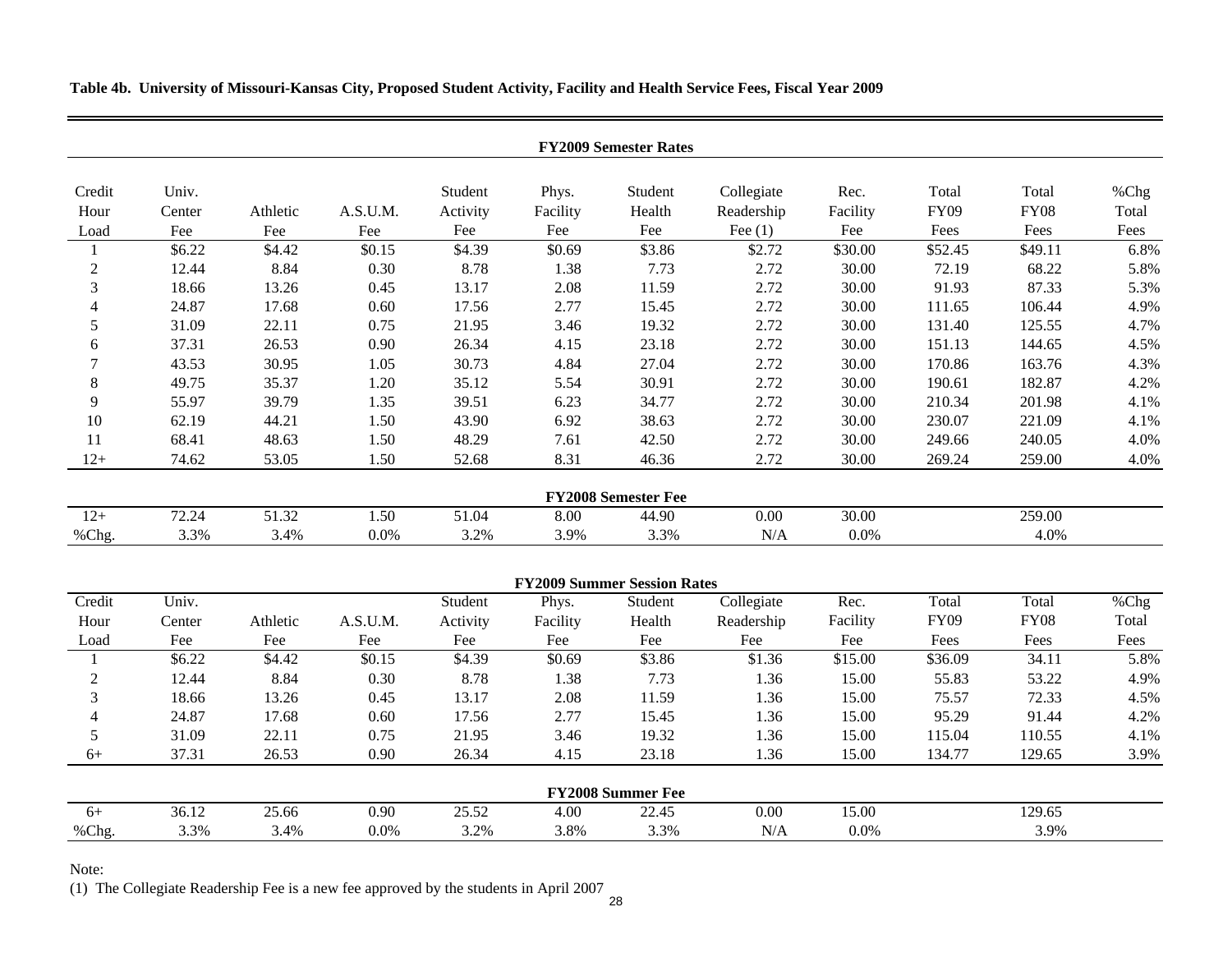**Table 4c. Missouri University of Science and Technology, Proposed Student Activity, Facility and Health Service Fees, Fiscal Year 2009**

| <b>FY2009 Semester Rates</b> |          |         |          |        |         |            |                                    |             |             |             |             |        |        |
|------------------------------|----------|---------|----------|--------|---------|------------|------------------------------------|-------------|-------------|-------------|-------------|--------|--------|
| Credit                       | Student  | Health  | I/Mural  | Univ.  | Univ.   | Rollamo    | Graduate                           | Total       | Total       | Total       | Total       | % Chg. | % Chg. |
| Hour                         | Activity | Service | Facility | Center | Center  | Year       | Student                            | <b>FY09</b> | <b>FY09</b> | <b>FY08</b> | <b>FY08</b> | U.G.   | Grad.  |
| Load                         | Fee      | Fee     | Fee      | Fee    | Debt    | Book $(1)$ | $\text{Fee}(2)$                    | U.G. Fees   | Grad. Fees  | U.G. Fees   | Grad. Fees  | Fees   | Fees   |
| 1                            | \$13.31  | \$79.00 | \$1.00   | \$2.51 | \$12.50 | \$0.00     | \$3.30                             | \$108.32    | \$111.62    | \$107.82    | \$111.02    | 0.5%   | 0.5%   |
| $\sqrt{2}$                   | 26.62    | 79.00   | 2.00     | 5.02   | 25.00   | $0.00\,$   | 3.30                               | 137.64      | 140.94      | 136.64      | 139.84      | 0.7%   | 0.8%   |
| 3                            | 39.93    | 79.00   | 3.00     | 7.53   | 37.50   | 0.00       | 3.30                               | 166.96      | 170.26      | 165.46      | 168.66      | 0.9%   | 0.9%   |
| $\overline{4}$               | 53.24    | 79.00   | 4.00     | 10.04  | 50.00   | $0.00\,$   | 3.30                               | 196.28      | 199.58      | 194.28      | 197.48      | 1.0%   | 1.1%   |
| 5                            | 66.55    | 79.00   | 5.00     | 12.55  | 62.50   | $0.00\,$   | 3.30                               | 225.60      | 228.90      | 223.10      | 226.30      | 1.1%   | 1.1%   |
| 6                            | 79.86    | 79.00   | 6.00     | 15.06  | 75.00   | $0.00\,$   | 3.30                               | 254.92      | 258.22      | 251.92      | 255.12      | 1.2%   | 1.2%   |
| 7                            | 93.17    | 79.00   | 7.00     | 17.57  | 87.50   | 10.00      | 3.30                               | 294.24      | 287.54      | 290.74      | 283.94      | 1.2%   | 1.3%   |
| 8                            | 106.48   | 79.00   | 8.00     | 20.08  | 100.00  | 10.00      | 3.30                               | 323.56      | 316.86      | 319.56      | 312.76      | 1.3%   | 1.3%   |
| 9                            | 119.79   | 79.00   | 9.00     | 22.59  | 112.50  | 10.00      | 3.30                               | 352.88      | 346.18      | 348.38      | 341.58      | 1.3%   | 1.3%   |
| 10                           | 133.10   | 79.00   | 10.00    | 25.10  | 125.00  | 10.00      | 3.30                               | 382.20      | 375.50      | 377.20      | 370.40      | 1.3%   | 1.4%   |
| 11                           | 133.10   | 79.00   | 10.00    | 25.10  | 125.00  | 10.00      | 3.30                               | 382.20      | 375.50      | 377.20      | 370.40      | 1.3%   | 1.4%   |
| $12+$                        | 133.10   | 79.00   | 10.00    | 25.10  | 125.00  | 10.00      | 3.30                               | 382.20      | 375.50      | 377.20      | 370.40      | 1.3%   | 1.4%   |
|                              |          |         |          |        |         |            | <b>FY2008 Semester Fee</b>         |             |             |             |             |        |        |
| $12+$                        | 128.10   | 79.00   | 10.00    | 25.10  | 125.00  | 10.00      | 3.20                               |             |             | 377.20      | 370.40      |        |        |
| % Chg.                       | 3.9%     | $0.0\%$ | 0.0%     | 0.0%   | 0.0%    | $0.0\%$    | 3.1%                               |             |             | 1.3%        | 1.4%        |        |        |
|                              |          |         |          |        |         |            |                                    |             |             |             |             |        |        |
|                              |          |         |          |        |         |            | <b>FY2009 Summer Session Rates</b> |             |             |             |             |        |        |
| Credit                       | Student  | Health  | I/Mural  | Univ.  | Univ.   | Rollamo    | Graduate                           | Total       | Total       | Total       | Total       | % Chg. | % Chg. |
| Hour                         | Activity | Service | Facility | Center | Center  | Year       | Student                            | <b>FY09</b> | <b>FY09</b> | <b>FY08</b> | <b>FY08</b> | U.G.   | Grad.  |
| Load                         | Fee      | Fee     | Fee      | Fee    | Debt    | Book $(1)$ | Fee                                | U.G. Fees   | Grad. Fees  | U.G. Fees   | Grad. Fees  | Fees   | Fees   |
| 1                            | \$9.29   | \$39.50 | \$0.67   | \$2.41 | \$12.50 | \$0.00     | \$0.00                             | \$64.37     | \$64.37     | \$64.30     | \$64.30     | 0.1%   | 0.1%   |
| $\sqrt{2}$                   | 18.58    | 39.50   | 1.34     | 4.82   | 25.00   | $0.00\,$   | 0.00                               | 89.24       | 89.24       | 89.09       | 89.09       | 0.2%   | 0.2%   |
| 3                            | 27.87    | 39.50   | 2.01     | 7.23   | 37.50   | 0.00       | 0.00                               | 114.11      | 114.11      | 113.89      | 113.89      | 0.2%   | 0.2%   |
| $\overline{\mathbf{4}}$      | 37.16    | 39.50   | 2.68     | 9.64   | 50.00   | $0.00\,$   | 0.00                               | 138.98      | 138.98      | 138.68      | 138.68      | 0.2%   | 0.2%   |
| 5                            | 46.45    | 39.50   | 3.35     | 12.05  | 62.50   | 0.00       | 0.00                               | 163.85      | 163.85      | 163.48      | 163.48      | 0.2%   | 0.2%   |
| $6+$                         | 46.45    | 39.50   | 3.35     | 12.05  | 62.50   | 0.00       | 0.00                               | 163.85      | 163.85      | 163.48      | 163.48      | 0.2%   | 0.2%   |
|                              |          |         |          |        |         |            | <b>FY2008 Summer Fee</b>           |             |             |             |             |        |        |
| $6+$                         | 46.10    | 39.50   | 3.33     | 12.05  | 62.50   | $0.00\,$   | 0.00                               |             |             | 163.48      | 163.48      |        |        |
| % Chg.                       | 0.8%     | 0.0%    | 0.6%     | 0.0%   | 0.0%    | n/a        | n/a                                |             |             | 0.2%        | 0.2%        |        |        |
|                              |          |         |          |        |         |            |                                    |             |             |             |             |        |        |

Notes:

(1) Assessed to undergraduate students in fall semester only.

(2) Assessed to graduates students only.